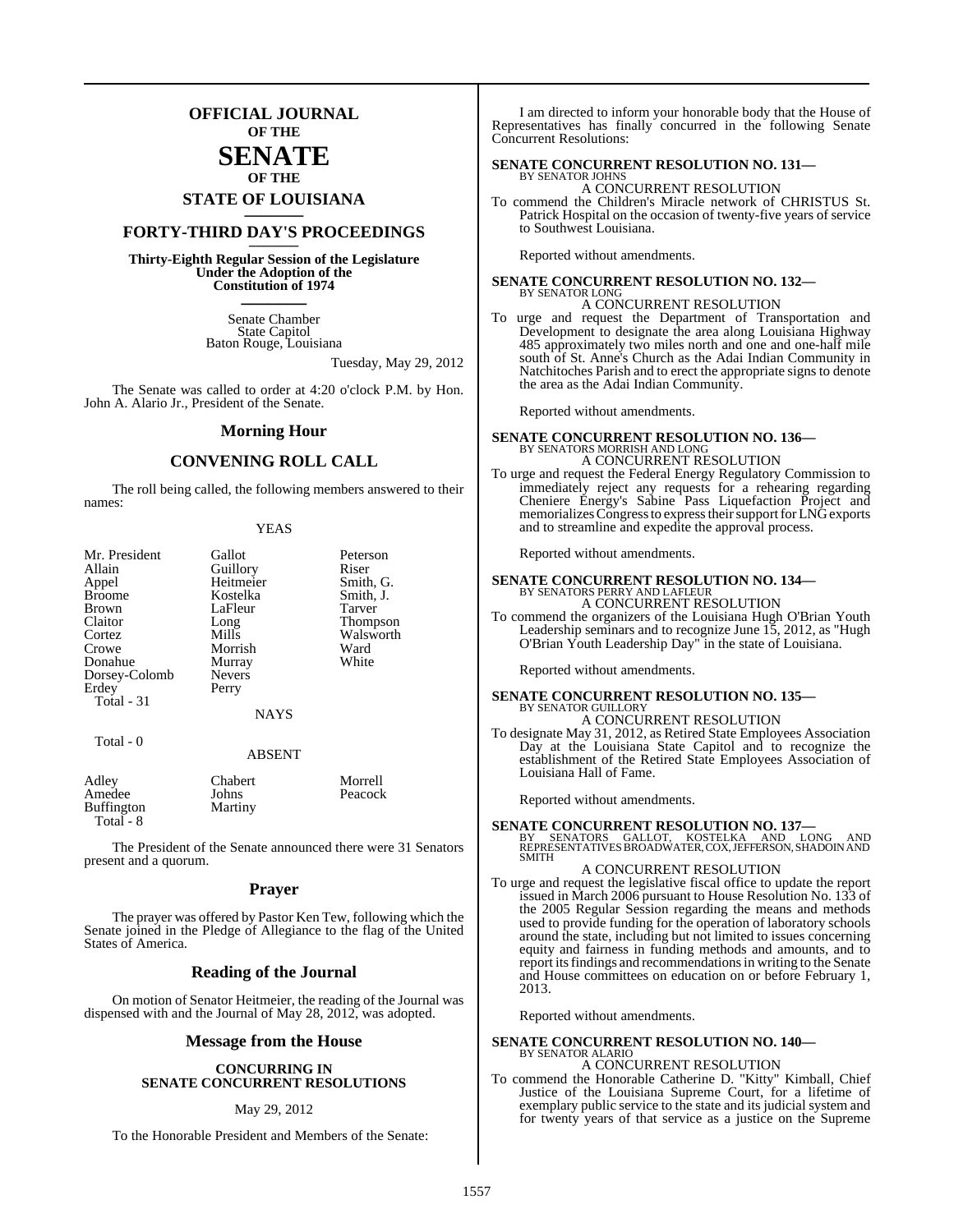## **Page 2 SENATE 43rd DAY'S PROCEEDINGS**

## May 29, 2012

Court, and to congratulate her honor upon the occasion of her retirement from the bench.

Reported without amendments.

#### **SENATE CONCURRENT RESOLUTION NO. 38—** BY SENATOR ADLEY

A CONCURRENT RESOLUTION

To urge and request the Department of Transportation and Development to study the feasibility of authorizing the collection of tolls to complete I-49 South.

Reported without amendments.

#### **SENATE CONCURRENT RESOLUTION NO. 93—** BY SENATOR PERRY

A CONCURRENT RESOLUTION

To urge and request the Integrated Criminal Justice Information System (ICJIS) Policy Board to meet and coordinate the integration of the various criminal justice automated information systems

Reported without amendments.

#### **SENATE CONCURRENT RESOLUTION NO. 107—** BY SENATOR ERDEY A CONCURRENT RESOLUTION

To authorize and direct public agencies to provide in-service education and training on sexual harassment for its public servants.

Reported without amendments.

#### **SENATE CONCURRENT RESOLUTION NO. 104-**<br>BY SENATOR BUFFINGTON (Substitute of SCR **(Substitute of SCR No. 66 by Senator Buffington)**

A CONCURRENT RESOLUTION

To establish an advisory work group within the Department of Insurance to examine options that may be available to allow an insured under a life insurance policy or contract holder of an annuity to fund long-term care benefits.

Reported with amendments.

Respectfully submitted, ALFRED W. SPEER Clerk of the House of Representatives

#### **Message from the House**

#### **PASSED SENATE BILLS AND JOINT RESOLUTIONS**

May 29, 2012

To the Honorable President and Members of the Senate:

I am directed to inform your honorable body that the House of Representatives has finally passed the following Senate Bills and Joint Resolutions:

## **SENATE BILL NO. 405—** BY SENATOR BUFFINGTON

AN ACT

To enact R.S. 33:2481.5 and 2541.2, relative to the municipal fire civil service; to authorize the municipal governing authority to create the position of chief of administration of fire department; to provide that the position is appointed on a competitive basis; to provide relative to the appointment, supervision, and discharge of any person in any such position; to provide relative to the qualifications, duties, and responsibilities for such position; to provide relative to reinstatement to previous class of positions; and to provide for related matters.

Reported without amendments.

#### **SENATE BILL NO. 589—**

BY SENATOR LAFLEUR AN ACT

To amend and reenact R.S. 33:4562.3(D) and to enact R.S. 33:4562.3(F) and (G), relative to the Evangeline-Ville Platte Recreation District; to remove certain requirements relative to the district's budget; to provide for district's authority and duties; and to provide for related matters.

Reported without amendments.

# **SENATE BILL NO. 725—** BY SENATOR GALLOT

AN ACT To enact Subpart B-47 of Part IV of Chapter 1 of Title 33 of the Louisiana Revised Statutes of 1950, comprised of R.S. 33:130.851, relative to economic and industrial development districts; to provide for the inclusion of municipal areas in certain parish economic and industrial development districts; and to provide for related matters.

Reported without amendments.

**SENATE BILL NO. 730—** BY SENATORS THOMPSON AND RISER AN ACT

To enact Chapter 4-A of Title 38 of the Louisiana Revised Statutes of 1950, to be comprised of R.S. 38:1401, relative to the creation of the Bunches Bend Protection District; to provide for the purposes, powers, duties, and governance of the district; to provide for the authority to levy taxes under certain conditions; to provide for the issuance of indebtedness; to authorize cooperative endeavors with the owners of certain land; to provide for certain penalties; and to provide for related matters.

Reported without amendments.

#### **SENATE BILL NO. 397—**

BY SENATOR GALLOT AN ACT

To amend and reenact R.S. 47:1991(A), relative to ad valorem property tax assessments; to provide relative to the cancellation of certain assessments; and to provide for related matters.

Reported without amendments.

**SENATE BILL NO. 62—** BY SENATOR APPEL AND REPRESENTATIVE CARTER AN ACT

To enact R.S. 49:191(6)(a) and to repeal R.S. 49:191(4)(h), relative to the Department of Education, including provisions to provide for the re-creation of the Department of Education and the statutory entities made a part of the department by law; to provide for the effective termination date for all statutory authority for the existence of such statutory entities; and to provide for related matters.

Reported without amendments.

## **SENATE BILL NO. 71—** BY SENATOR MARTINY

AN ACT

To amend and reenact R.S. 40:2266.3, relative to criminalistics laboratories operated by sheriffs; to exempt the criminalistics laboratory operated by the sheriff of Jefferson Parish from certain requirements; and to provide for related matters.

Reported without amendments.

#### **SENATE BILL NO. 253—**

BY SENATOR WALSWORTH AN ACT

To amend and reenact R.S. 49:220.22(D), relative to the office of the state inspector general; to provide for legal counsel; to provide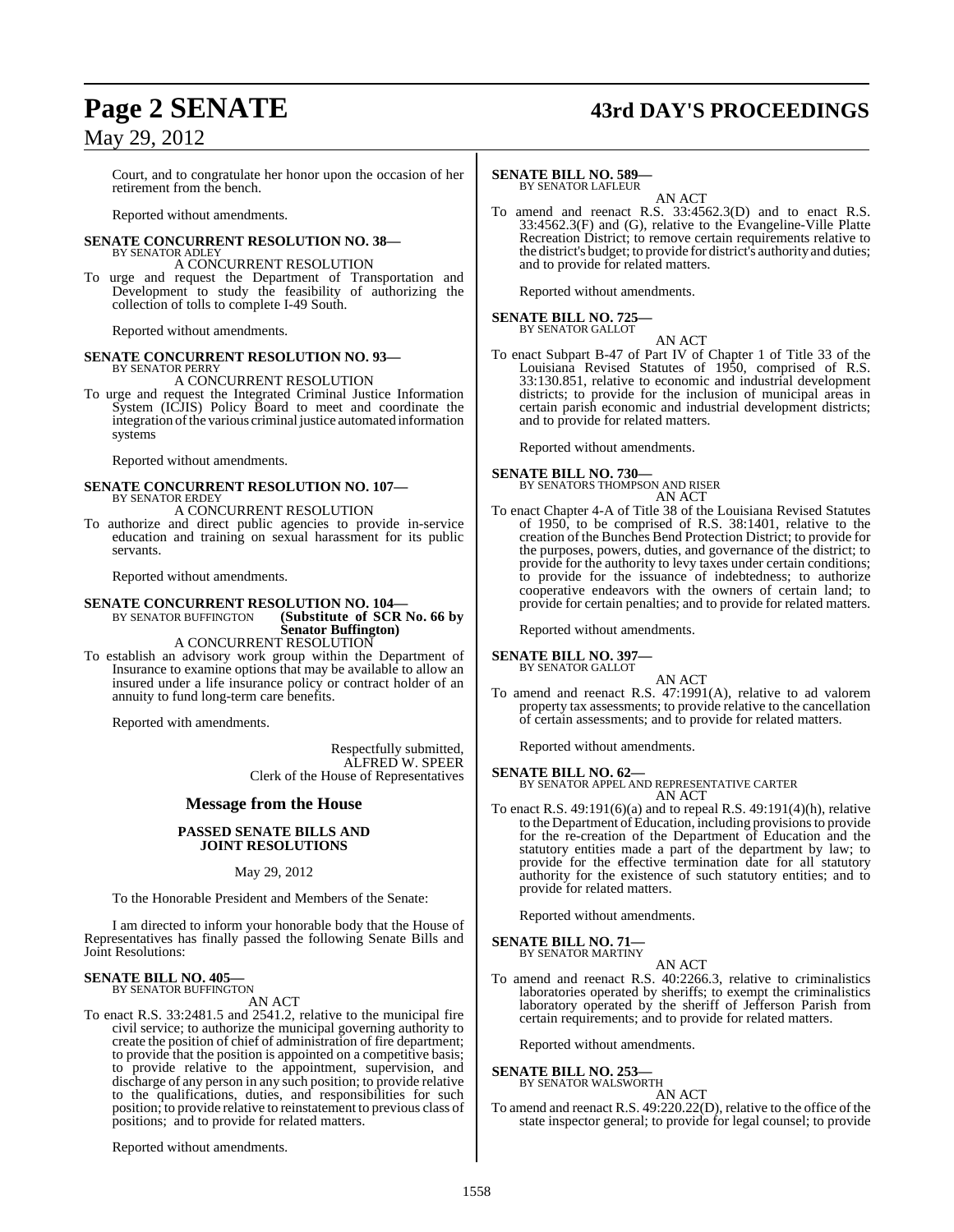## **43rd DAY'S PROCEEDINGS Page 3 SENATE**

# May 29, 2012

for additional legal representation as the office deems necessary; and to provide for related matters.

Reported without amendments.

#### **SENATE BILL NO. 381—** BY SENATOR BROOME

AN ACT

To amend and reenact R.S. 24:972(A)(22), R.S. 36:4(N) and the heading of 802.14, the title of Chapter 17 of Title 49 of the Louisiana Revised Statutes of 1950, the introductory paragraph of R.S.  $49:1112(A)$  and  $(B)(2)(a)$  and 1122 and to repeal R.S. 49:1121, relative to the Louisiana Serve Commission; to provide for a change in the name of the commission; and to provide for related matters.

Reported without amendments.

**SENATE BILL NO. 330—**<br>BY SENATOR WARD AND REPRESENTATIVES ADAMS, ARMES, BADON, BARRAS, BARROW, STUART BISHOP, BROADWATER,<br>HENRY BURNS, TIM BURNS, BURRELL, CARTER, CHAMPAGNE,<br>CHANEY, CONNICK, CROMER, DANAHAY, GAROFALO, GUI

#### AN ACT

To enact R.S. 14:32.9 and 32.9.1, relative to abortion; to create the crime of criminal abortion; to create the crime of aggravated criminal abortion; to prohibit any individual who is not a licensed physician from performing an abortion; to prohibit the dismemberment of an unborn child by an abortionist who is not a licensed physician; to provide for definitions; to provide for exceptions; to provide for construction; to provide for penalties; and to provide for related matters.

Reported without amendments.

#### **SENATE BILL NO. 412—** BY SENATOR CLAITOR

AN ACT

To enact R.S. 17:3361(A)(6), relative to colleges and universities; to provide relative to leases of college and university properties; to provide relative to leases to certain organizations; to authorize leases to Louisiana businesses to be located in an area of property designated by the college or university as a business incubator or research park; to provide certain terms, conditions, requirements, and definitions; and to provide for related matters.

Reported without amendments.

#### **SENATE BILL NO. 526—**

BY SENATORS ERDEY, ALARIO, APPEL, CORTEZ, DONAHUE,<br>GUILLORY, JOHNS, KOSTELKA, LAFLEUR, LONG, MILLS, MORRISH,<br>PEACOCK, THOMPSON, WALSWORTH AND WHITE AN ACT

To enact R.S. 17:1681.1(C), relative to scholarships for children of certain public employees; to add children of state investigators killed or permanently disabled in the performance of duty; and to provide for related matters.

Reported without amendments.

## **SENATE BILL NO. 639—** BY SENATOR MARTINY

AN ACT

To amend and reenact R.S. 14:30(A)(10) and to enact R.S.  $14:30(A)(11)$ , relative to the crime of first degree murder; to provide that first degree murder includes the killing of a taxicab driver under certain circumstances; to provide for definitions; and to provide for related matters.

Reported without amendments.

#### **SENATE BILL NO. 183—**

BY SENATOR APPEL

AN ACT To amend and reenact R.S. 33:102.1(B), relative to amateur radio antennas; to provide for regulations related to amateur radio antennas; to prohibit the establishment of a limit less than a certain height; and to provide for related matters.

Reported with amendments.

## **SENATE BILL NO. 615—** BY SENATOR APPEL

AN ACT

To amend and reenact R.S. 33:9613(A)(2) and (3) and 9614(B) and (C), to enact R.S. 33:9613(A)(4) and 9614(D) and (E), relative to local ethics entities, including but not limited to an ethics review board or office of inspector general in the parishes of East Baton Rouge,Jefferson, and Orleans; to provide relative to subpoena powers; to provide for protective orders; to provide relative to enforcement of subpoenas; to provide relative to the privileged nature of certain documents; to provide relative to public access to public documents; and to provide for related matters.

Reported with amendments.

#### **SENATE BILL NO. 653—** BY SENATOR MILLS

AN ACT

To amend and reenact R.S. 47:338.1(D), relative to sales tax of political subdivisions; to provide for the use of the tax proceeds of a sales tax district in the municipality of Breaux Bridge; and to provide for related matters.

Reported with amendments.

**SENATE BILL NO. 714—** BY SENATOR BROOME

AN ACT

To amend and reenact R.S. 40:600.87(8), and 600.91(A)(18)(c), and (27), to enact R.S. 40:600.91(A)( $\dot{28}$ )(b)(ii)(oo) and (pp) and (E), and to repeal R.S.  $40:600.91(A)(28)(b)(ii)(ii)$ , relative to the Louisiana Housing Corporation Act; to provide for the definition of "persons or families of low or moderate income"; to provide for the powers and duties of the corporation; to provide for members on the commission; and to provide for related matters.

Reported with amendments.

#### **SENATE BILL NO. 637— (Substitute of Senate Bill No. 83 by Senator Murray)** BY SENATOR MURRAY

AN ACT

To amend and reenact R.S. 37:2862 (7), (8), (11), and (12), 2864(C), (D), and (E), 2865(A) and (C), 2866, and 2870(A)(1), to enact R.S. 37:2865(E) and 2869(A)(3), and to repeal R.S. 37:2862(13) and 2864(F), relative to Polysomnographic Practice Act; to provide for definitions; to remove term limits on the advisory committee members; to provide for technologist; to provide for technicians; to provide with respect to exemptions from state licensure and permit requirements; to provide for prohibitions; and to provide for related matters

Reported with amendments.

#### **SENATE BILL NO. 84** BY SENATOR MARTINY

AN ACT

To enact R.S. 42:1123(18)(e), relative to the Code of Governmental Ethics; to provide for an exception to certain prohibitions of physicians as public servants; and to provide for related matters.

Reported with amendments.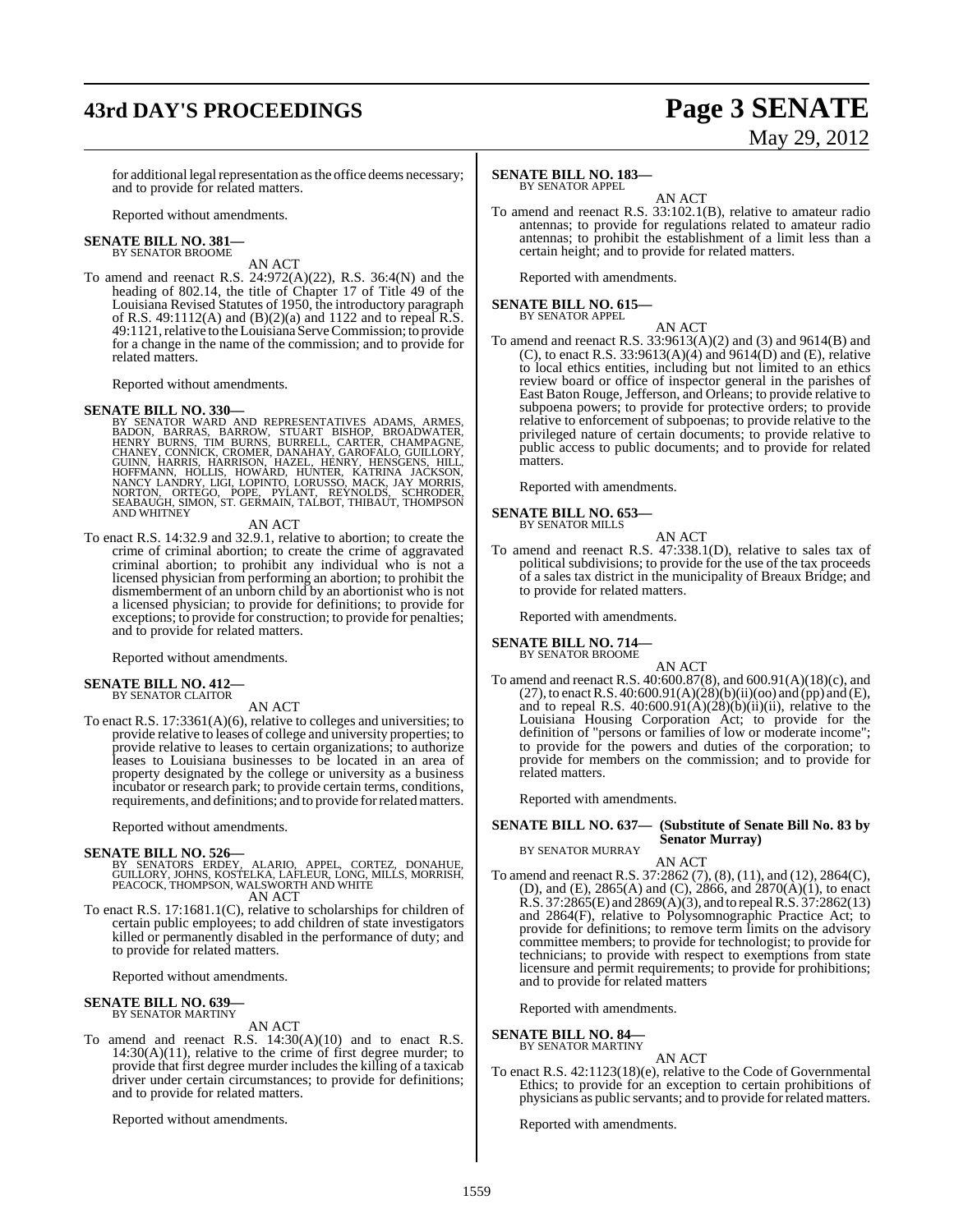# **Page 4 SENATE 43rd DAY'S PROCEEDINGS**

May 29, 2012

#### **SENATE BILL NO. 88—** BY SENATOR BUFFINGTON

AN ACT

To amend and reenact R.S. 49:968(D)(2)(a) and to enact R.S. 49:968(D)(1)(c), relative to the Administrative Procedure Act; to require agencies to provide written notice to the office of state register upon submission of certain reports to the legislature; to provide for an effective date; and to provide for related matters.

Reported with amendments.

## **SENATE BILL NO. 119—** BY SENATOR MORRELL

AN ACT

To enact R.S. 17:436.1(K), relative to the administration of medication to public school students; to require public school governing authorities to adopt a policy allowing school nurses to administer certain medication to students under certain circumstances; to provide for definitions; to provide for limitation of liability; to provide for notification of policy; and to provide for related matters.

Reported with amendments.

#### **SENATE BILL NO. 198—** BY SENATOR MORRELL

AN ACT

To amend and reenact the introductory paragraph of R.S.  $27:302(A)(5)$ , relative to video draw poker; to provide with respect to legislative oversight of games of video draw poker and other such card games; and to provide for related matters.

Reported with amendments.

#### **SENATE BILL NO. 248—** BY SENATOR ADLEY

AN ACT

To amend and reenact R.S. 42:1132(B)(4)(c), relative to the Board of Ethics; to provide for changes relative to persons eligible for nomination to the board; and to provide for related matters.

Reported with amendments.

#### **SENATE BILL NO. 268—** BY SENATOR LAFLEUR

AN ACT

To amend and reenact R.S. 25:376, 379.4 and 1245, and to enact R.S. 25:380.3(C), 380.24(C), 380.34(C), 380.44(C), 380.54(C), 380.64(C), 380.74(C), 380.84(C), 380.94(C), 380.104(C), 380.114(C), 380.124(C), 380.134(C), 380.154(C) and 380.165(C), relative to operations of the Old State Capitol and certain museums; to authorize the Department of State to temporarily close the Old State Capitol and certain museums under its jurisdiction when no funds are appropriated for the operation of such facilities; and to provide for related matters.

Reported with amendments.

#### **SENATE BILL NO. 290—**

BY SENATORS MURRAY, ALLAIN, BROOME, BROWN, CHABERT, DORSEY-COLOMB, LAFLEUR, LONG, MORRELL, PETERSON, GARY SMITH AND TARVER

#### AN ACT

To amend and reenact R.S. 17:3451, 3453(B), (D) and (E), and 3456, to enact R.S. 17:3453.1, and to repeal R.S. 17:3453(F), relative to the Louisiana Universities Marine Consortium for Research and Education; to provide relative to the purpose of the consortium and the membership of the executive board; to establish and provide for the membership and duties of an advisory council; to provide relative to development of a master plan; to provide for annual reporting requirements; and to provide for related matters.

Reported with amendments.

#### **SENATE BILL NO. 362—**

BY SENATOR MORRELL

AN ACT To amend and reenact R.S. 27:306(A)(4)(c)(ii)(introductory paragraph), (aa), and (bb), relative to the operation of video draw poker devices at qualified truck stop facilities; to provide with respect to certain amenity requirements of a qualified truck stop facility; and to provide for related matters.

Reported with amendments.

## **SENATE BILL NO. 365—** BY SENATOR MARTINY

AN ACT To amend and reenact R.S. 27:306(A)(4)(b)(introductory paragraph), relative to the operation of video draw poker devices at qualified truck stop facilities; to provide with respect to the calculation of fuel sales; and to provide for related matters.

Reported with amendments.

#### **SENATE BILL NO. 363** BY SENATOR MARTINY

AN ACT

To enact R.S. 27:306(A)(4)(e), relative to the operation of video draw poker devices; to provide relative to amenities required of qualified truck stop facilities; and to provide for related matters.

Reported with amendments.

#### **SENATE BILL NO. 536—** BY SENATOR PETERSON

AN ACT

To amend and reenact Children's Code Art. 901.1(A), relative to probation and parole supervision fees; to provide with respect to a reduction in supervision fees; and to provide for related matters.

Reported with amendments.

#### **SENATE BILL NO. 645—**

BY SENATORS THOMPSON, RISER AND WALSWORTH AND<br>REPRESENTATIVES ANDERS, CHANEY, HOFFMANN, KATRINA<br>JACKSON, JEFFERSON, JAY MORRIS, PYLANT, GREENE AND<br>SHADOIN

AN ACT

To enact R.S. 17:1994(C) and 3217.3, relative to community and technical colleges; to provide for the merger of the certain Louisiana Technical College campuses with Louisiana Delta Community College; to provide relative to the transfer of the students, employees, funds, obligations, property, programs, facilities, and functions of such technical college campuses to Louisiana Delta Community College; to provide relative to performance agreements with the Board of Regents; to provide for effectiveness; and to provide for related matters.

Reported with amendments.

#### **SENATE BILL NO. 686—**

BY SENATORS ADLEY AND THOMPSON AN ACT

To amend and reenact R.S.  $14:106(A)(7)(a)$  and to enact R.S.  $14:106(A)(8)$ , relative to the crime of obscenity; to add the intentional transmission of sexually explicit text messages to the definition of the crime of obscenity; to provide for additional definitions; to provide for penalties; and to provide for related matters.

Reported with amendments.

#### **SENATE BILL NO. 729—** BY SENATOR CLAITOR

AN ACT

To amend and reenact R.S. 42:1113(D)(2)(b), relative to the Code of Governmental Ethics; to provide for an exception to the prohibition of contractual arrangements for any contract with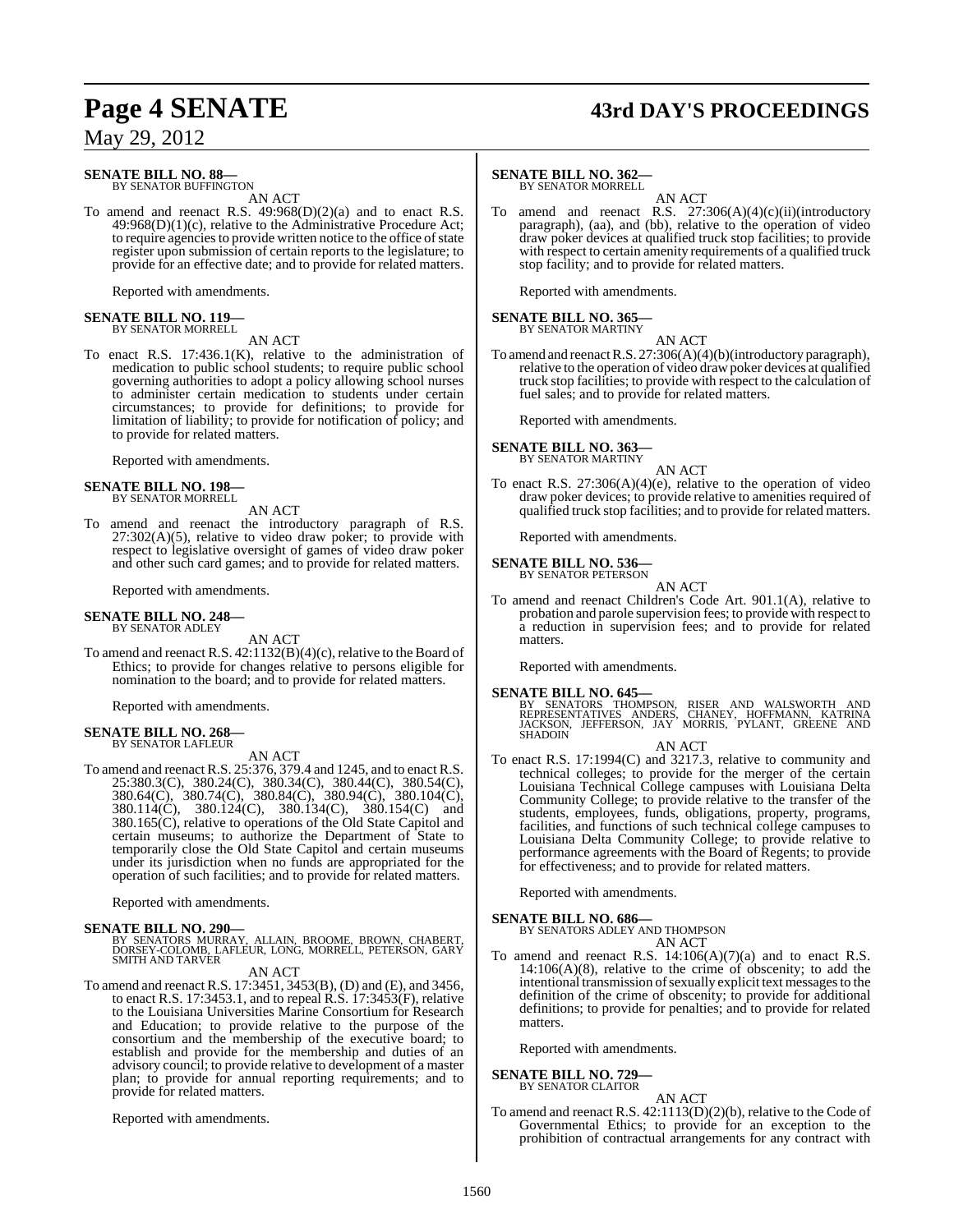# **43rd DAY'S PROCEEDINGS Page 5 SENATE**

#### any plan providing medicaid services to medicaid recipients; and to provide for related matters.

Reported with amendments.

Respectfully submitted, ALFRED W. SPEER Clerk of the House of Representatives

#### **Appointment of Conference Committee on Senate Bill No. 105**

The President of the Senate appointed the following members to confer with a like committee from the House to consider the disagreement on **Senate Bill No. 105**:

> Senators Morrell, Kostelka and Walsworth.

#### **Appointment of Conference Committee on Senate Bill No. 173**

The President of the Senate appointed the following members to confer with a like committee from the House to consider the disagreement on **Senate Bill No. 173**:

> Senators Murray, Morrell and Peterson.

#### **Appointment of Conference Committee on Senate Bill No. 391**

The President of the Senate appointed the following members to confer with a like committee from the House to consider the disagreement on **Senate Bill No. 391**:

> Senators Riser, Walsworth and Morrish.

#### **Appointment of Conference Committee on Senate Bill No. 417**

The President of the Senate appointed the following members to confer with a like committee from the House to consider the disagreement on **Senate Bill No. 417**:

> Senators Riser, Amedee and Murray.

#### **Appointment of Conference Committee on Senate Bill No. 472**

The President of the Senate appointed the following members to confer with a like committee from the House to consider the disagreement on **Senate Bill No. 472**:

> Senators Murray, Martiny and Crowe.

#### **Message from the House**

#### **DISAGREEMENT TO HOUSE BILL**

#### May 29, 2012

To the Honorable President and Members of the Senate:

# May 29, 2012

I am directed to inform your honorable body that the House of Representatives has refused to concur in the proposed Senate Amendment(s) to **House Bill No. 544** byRepresentative Montoucet, and ask the President to appoint on the part of the Senate a committee to confer with a like committee from the House on the disagreement.

> Respectfully submitted, ALFRED W. SPEER Clerk of the House of Representatives

#### **Message from the House**

#### **HOUSE CONFEREES APPOINTED**

May 29, 2012

To the Honorable President and Members of the Senate:

I am directed to inform your honorable body that the Speaker of the House of Representatives has appointed the following members, on the part of the House of Representatives, to confer, with a like committee from the Senate, on the disagreement to **House Bill No. 61** by Representative Pearson:

Representatives Pearson, Kleckley and Leger.

Respectfully submitted, ALFRED W. SPEER Clerk of the House of Representatives

#### **Privilege Report of the Legislative Bureau**

May 29, 2012

To the President and Members of the Senate:

I am directed by your Legislative Bureau to submit the following report:

The following bills are approved as to construction and duplication. We advise and suggest the following amendments to the engrossed bills.

#### **HOUSE BILL NO. 1—** BY REPRESENTATIVE FANNIN

AN ACT

Making appropriations for the ordinary expenses of the executive branch of state government, pensions, public schools, public roads, public charities, and state institutions and providing with respect to the expenditure of said appropriations.

Reported with amendments.

#### **LEGISLATIVE BUREAU AMENDMENTS**

Amendments proposed by Legislative Bureau to Reengrossed House Bill No. 1 by Representative Fannin

#### AMENDMENT NO. 1

In Senate Committee Amendment No. 3 proposed by the Senate Committee on Finance and adopted by the Senate on May 28, 2012, on page 1, line 6, following "delete "2011-2012," and insert "2011- 2012."", delete the remainder of the line"

#### AMENDMENT NO. 2

On page 2, line 23, following "approval." change "Luxury or fullsized motor vehicle" to ""Luxury or full-sized motor vehicle"

AMENDMENT NO. 3 On page 11, line 29, following "Fund)" insert """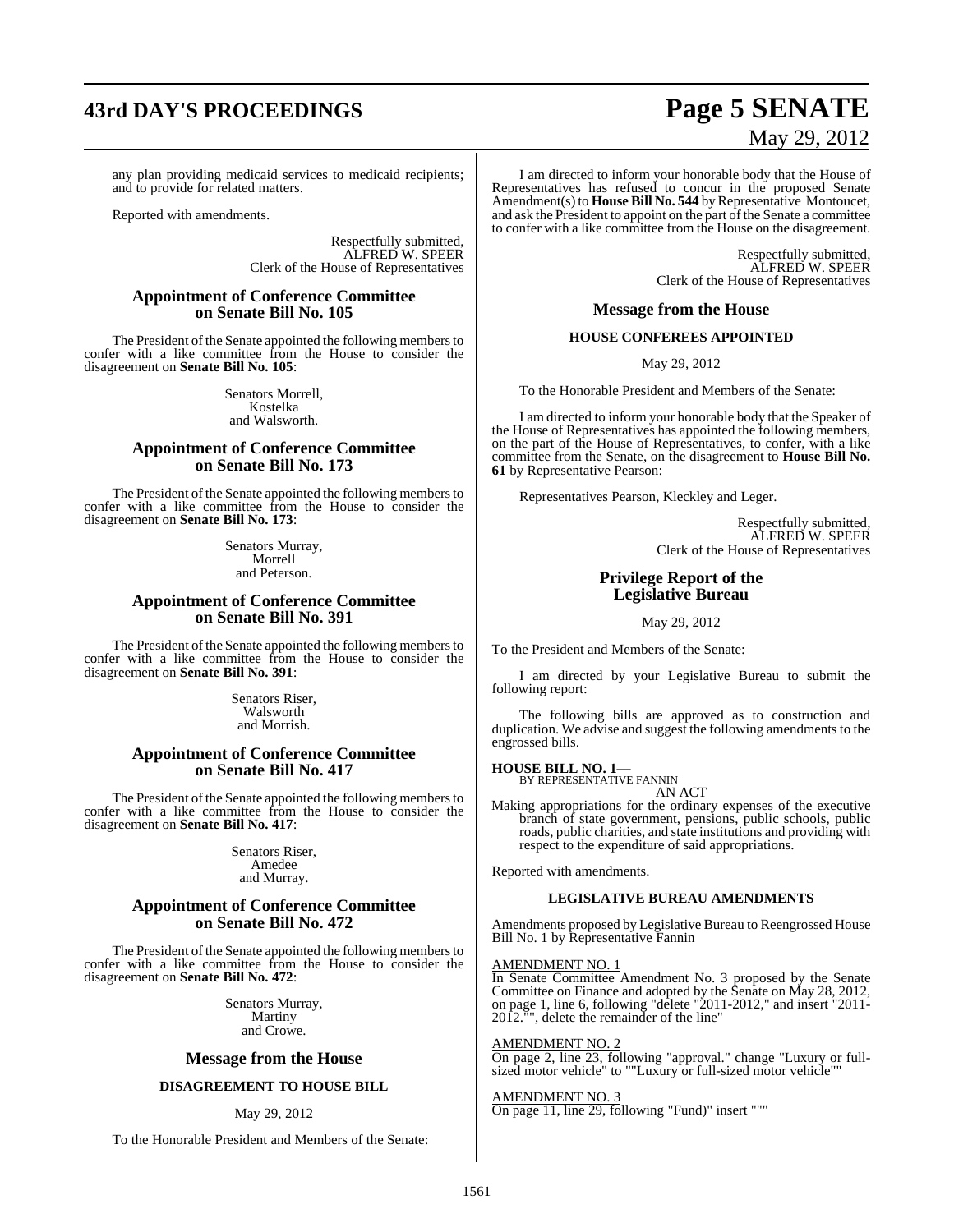# **Page 6 SENATE 43rd DAY'S PROCEEDINGS**

May 29, 2012

#### **HOUSE BILL NO. 134—** BY REPRESENTATIVE FANNIN

AN ACT

To provide for the establishment and reestablishment of agency ancillary funds, to be specifically known as internal service funds, auxiliary accounts, or enterprise funds for certain state institutions, officials, and agencies; to provide for appropriation of funds; and to regulate the administration of said funds.

Reported without amendments.

# **HOUSE BILL NO. 377—** BY REPRESENTATIVE ROBIDEAUX

AN ACT

To enact R.S. 47:201.1(F), relative to income tax returns; to provide with respect to composite returns of partnerships; to provide for the payment and distribution of overpayments; to provide for an effective date; and to provide for related matters.

Reported without amendments.

#### **HOUSE BILL NO. 822—**

BY REPRESENTATIVE FANNIN AN ACT

To amend and reenact R.S. 22:842, relative to special treasury funds; to provide for deposits into the Louisiana Medical Assistance Trust Fund; to provide for the transfer, dedication, use, and appropriations as specified of certain treasury funds; to provide for the deposit of certain fundsinto the state treasury; to provide for effective dates; and to provide for related matters.

Reported with amendments.

#### **LEGISLATIVE BUREAU AMENDMENTS**

Amendments proposed by Legislative Bureau to Reengrossed House Bill No. 822 by Representative Fannin

#### AMENDMENT NO. 1

In Senate Committee Amendment No. 1 proposed by the Senate Committee on Finance and adopted by the Senate on May 28, 2012, on page 1, line 2, change "R.S.24:39" to "R.S.24:39(D)"

#### AMENDMENT NO. 2

In Senate Committee Amendment No. 3 proposed by the Senate Committee on Finance and adopted by the Senate on May 28, 2012, on page 1, line 12, change "R.S.24:39" to "R.S.24:39(D)"

#### AMENDMENT NO. 3

In Senate Committee Amendment No. 31 proposed by the Senate Committee on Finance and adopted by the Senate on May 28, 2012, on page 5, line 19, change "to" to "of" and change "subsection A" to "Subsection (A)(1) of this Section"

#### AMENDMENT NO. 4

In Senate Committee Amendment No. 34 proposed by the Senate Committee on Finance and adopted by the Senate on May 28, 2012, on page 5, line 47, change "line 27" to "line 25"

#### AMENDMENT NO. 5

In Senate Committee Amendment No. 48 proposed by the Senate Committee on Finance and adopted by the Senate on May 28, 2012, on page 7, line 19, change "line 28" to "line 1"

#### **HOUSE BILL NO. 934—**

BY REPRESENTATIVES LIGI, ADAMS, ARNOLD, BADON, BILLIOT,<br>WESLEY BISHOP, BROSSETT, CONNICK, LEGER, LEOPOLD, LOPINTO,<br>LORUSSO, TALBOT, AND WILLMOTT AND SENATORS ALARIO,<br>APPEL, MARTINY, AND MORRELL AN ACT

To enact R.S. 47:551.1, relative to special districts; to authorize the establishment of an automobile rental tax district in the parishes of Jefferson and Orleans; to provide for the boundaries, governance, and powers of the district; to authorize the levy of a tax on the lease or rental of certain automobiles under certain circumstances; to provide for the use of the avails of the tax; to provide for an effective date; and to provide for related matters.

Reported without amendments.

#### **HOUSE BILL NO. 971—**

BY REPRESENTATIVE BARROW AN ACT

To enact R.S. 47:551.1, relative to special districts; to authorize the establishment of an automobile rental tax district in East Baton Rouge Parish; to provide for the boundaries, governance, and powers of the district; to authorize the levy of a tax on the lease or rental of certain automobiles under certain circumstances; to provide for the use of the avails of the tax; to provide for an effective date; and to provide for related matters.

Reported without amendments.

#### **HOUSE BILL NO. 1044—**

BY REPRESENTATIVE KLECKLEY

- AN ACT
- To appropriate funds for Fiscal Year 2012-2013 to defray the expenses of the Louisiana Legislature, including the expenses of the House of Representatives and the Senate, of legislative service agencies, and of the Louisiana State Law Institute; to provide for the salary, expenses and allowances of members, officers, staff and agencies of the Legislature; to provide with respect to the appropriations and allocations herein made; and to provide for related matters.

Reported without amendments.

**HOUSE BILL NO. 1058—** BY REPRESENTATIVES FANNIN AND KLECKLEY AND SENATORS ALARIO AND DONAHUE

AN ACT To appropriate funds to defray the expenses of the Louisiana Judiciary, including the Supreme Court, Courts of Appeal, District Courts, Criminal District Court of Orleans Parish, and other courts; and to provide for related matters.

Reported without amendments.

#### **HOUSE BILL NO. 1059—**

BY REPRESENTATIVE FANNIN AN ACT

To appropriate funds and to make certain reductions in appropriations from certain sources to be allocated to designated agencies and purposes in specific amounts for the making of supplemental appropriations and reductions for said agencies and purposes for Fiscal Year 2011-2012; to provide for an effective date; and to provide for related matters.

Reported with amendments.

#### **LEGISLATIVE BUREAU AMENDMENTS**

Amendments proposed by Legislative Bureau to Reengrossed House Bill No. 1059 by Representative Fannin

#### AMENDMENT NO. 1

In Senate Committee Amendment No. 3 proposed by the Senate Committee on Finance and adopted by the Senate on May 28, 2012, on page 1, line 26, change "20" to "30"

#### AMENDMENT NO. 2

In Senate Committee Amendment No. 69 proposed by the Senate Committee on Finance and adopted by the Senate on May 28, 2012, on page 9, lines 17 and 24, following "including" and before "but" delete".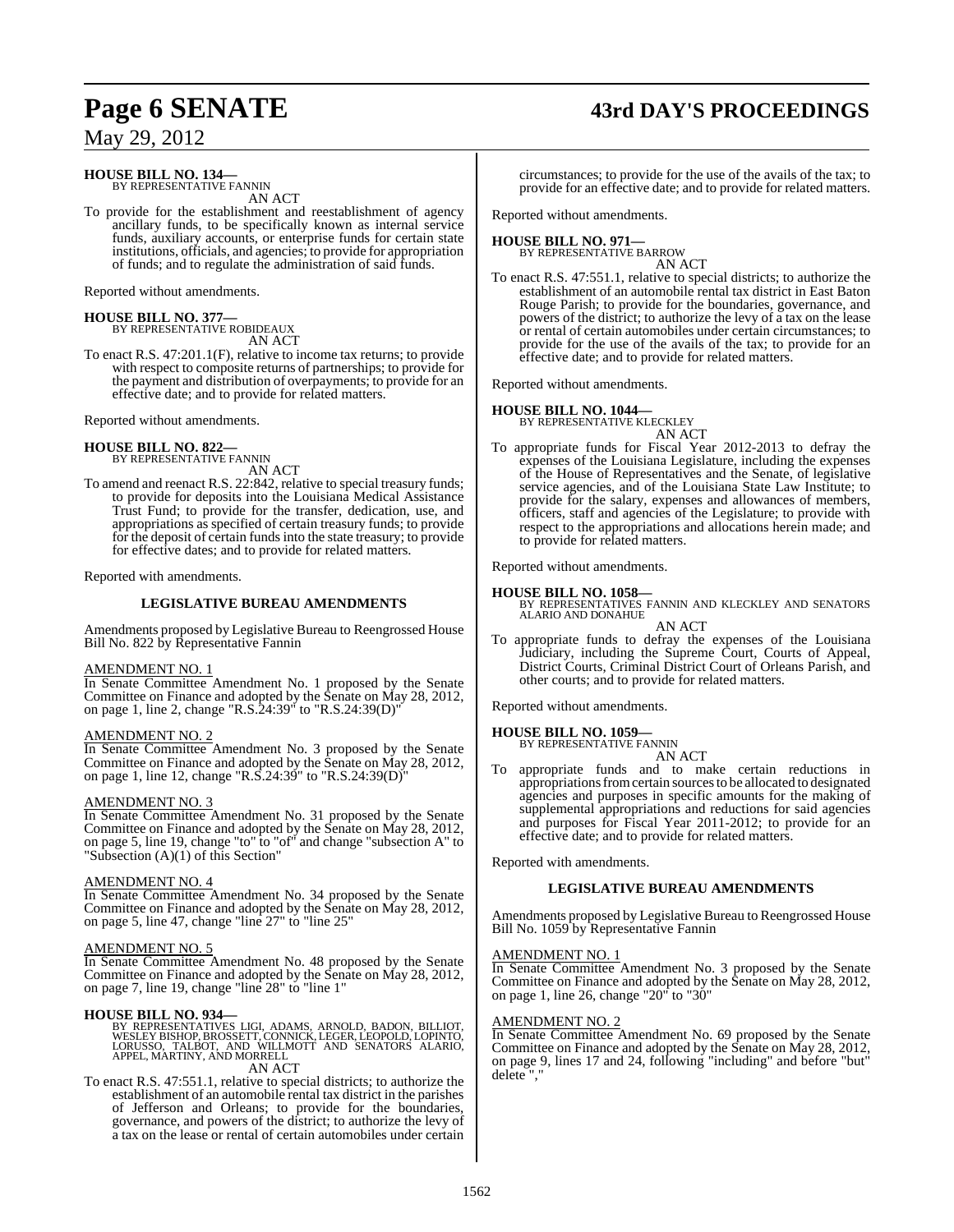## **43rd DAY'S PROCEEDINGS Page 7 SENATE**

# May 29, 2012

**HOUSE BILL NO. 1091—**

BY REPRESENTATIVE FANNIN AN ACT

To provide with respect to the Revenue Sharing Fund and the allocation and distribution thereof for Fiscal Year 2012-2013; and to provide for related matters.

Reported without amendments.

Respectfully submitted, DANIEL R. MARTINY Chairman

#### **Adoption of Legislative Bureau Report**

On motion of Senator Martiny, the Legislative Bureau amendments were adopted and the Bills and Joint Resolutions were read by title and passed to a third reading.

#### **Message from the House**

#### **PASSED SENATE BILLS AND JOINT RESOLUTIONS**

#### May 29, 2012

To the Honorable President and Members of the Senate:

I am directed to inform your honorable body that the House of Representatives has finally passed the following Senate Bills and Joint Resolutions:

#### **SENATE BILL NO. 750— (Substitute of Senate Bill No. 328 by Senator Broome)**

BY SENATOR BROOME

AN ACT To enact R.S.  $49:953(A)(1)(a)(ix)$  and 973, relative to administrative procedure; to provide that prior to the adoption, amendment, or repeal of any rule by any state agency that a poverty impact statement be issued; to provide for contents of the poverty impact statement; and to provide for related matters.

Reported with amendments.

#### **SENATE BILL NO. 754— (Substitute of Senate Bill No. 81 by Senator Mills)** BY SENATOR MILLS

AN ACT

To enact R.S. 42:1123(42), relative to the Code of Governmental Ethics; to provide for an exception to the provisions of law relative to ethical standards for public servants; to provide relative to a public servant doing business with a person who has a business relationship with the agency of the public servant under certain circumstances; and to provide for related matters.

Reported with amendments.

#### **SENATE BILL NO. 422—** BY SENATOR CLAITOR

AN ACT

To amend and reenact R.S. 49:953(B)(1) and (4)(a), relative to the Administrative Procedure Act; to provide for legislative review of emergency rules or fees; and to provide for related matters.

Reported with amendments.

#### **SENATE BILL NO. 386—** BY SENATOR WARD

AN ACT

To amend and reenact R.S. 23:1201(E), relative to timely payment of medical bills; to provide for a shorter time frame for timely payment for providers who utilize the electronic billing rules and regulations; and to provide for related matters.

Reported with amendments.

#### **SENATE BILL NO. 404—** BY SENATOR MARTINY

AN ACT

To amend and reenact R.S. 38:2211(A)(12), relative to public contracts; to provide relative to letting contracts for public works; and to provide for related matters.

Reported with amendments.

Respectfully submitted, ALFRED W. SPEER Clerk of the House of Representatives

#### **Introduction of Senate Resolutions**

#### **SENATE RESOLUTION NO. 155—**

BY SENATOR CLAITOR A RESOLUTION

To commend and congratulate Pat R. Van Burkleo on being selected as National Executive of the Year by the Boys & Girls Clubs of America's Professional Association.

The resolution was read by title and placed on the Calendar for a second reading.

#### **SENATE RESOLUTION NO. 156—** BY SENATOR BUFFINGTON

A RESOLUTION

To direct the Department of Health and Hospitals to submit a report on the status of implementation of the plan mandated by Act 299 of the 2011 Regular Session of the Legislature of Louisiana.

The resolution was read by title and placed on the Calendar for a second reading.

#### **SENATE RESOLUTION NO. 157—** BY SENATOR APPEL

A RESOLUTION

To urge and request the Louisiana State Law Institute to study the Louisiana Binding Arbitration Act.

The resolution was read by title and placed on the Calendar for a second reading.

#### **SENATE RESOLUTION NO. 158—** BY SENATOR APPEL

#### A RESOLUTION

To urge and request the Louisiana State Law Institute to study Louisiana's lien laws.

The resolution was read by title and placed on the Calendar for a second reading.

#### **SENATE RESOLUTION NO. 159—**

BY SENATOR MORRELL A RESOLUTION

To amend the membership for the Behavior Analysts Licensure and Regulation Study Commission that shall study the licensure and regulation of behavior analysts and to require a report on the baseline framework for such licensure and regulation on or before February 1, 2013.

The resolution was read by title and placed on the Calendar for a second reading.

### **Introduction of Senate Concurrent Resolutions**

**SENATE CONCURRENT RESOLUTION NO. 142—**<br>BY SENATORS KOSTELKA, LONG AND WALSWORTH AND<br>REPRESENTATIVES JEFFERSON, JAY MORRIS AND SHADOIN A CONCURRENT RESOLUTION

To urge and request the Louisiana State Fire Marshal to provide education and code enforcement at fraternity and sorority houses associated with colleges and universities located in the state.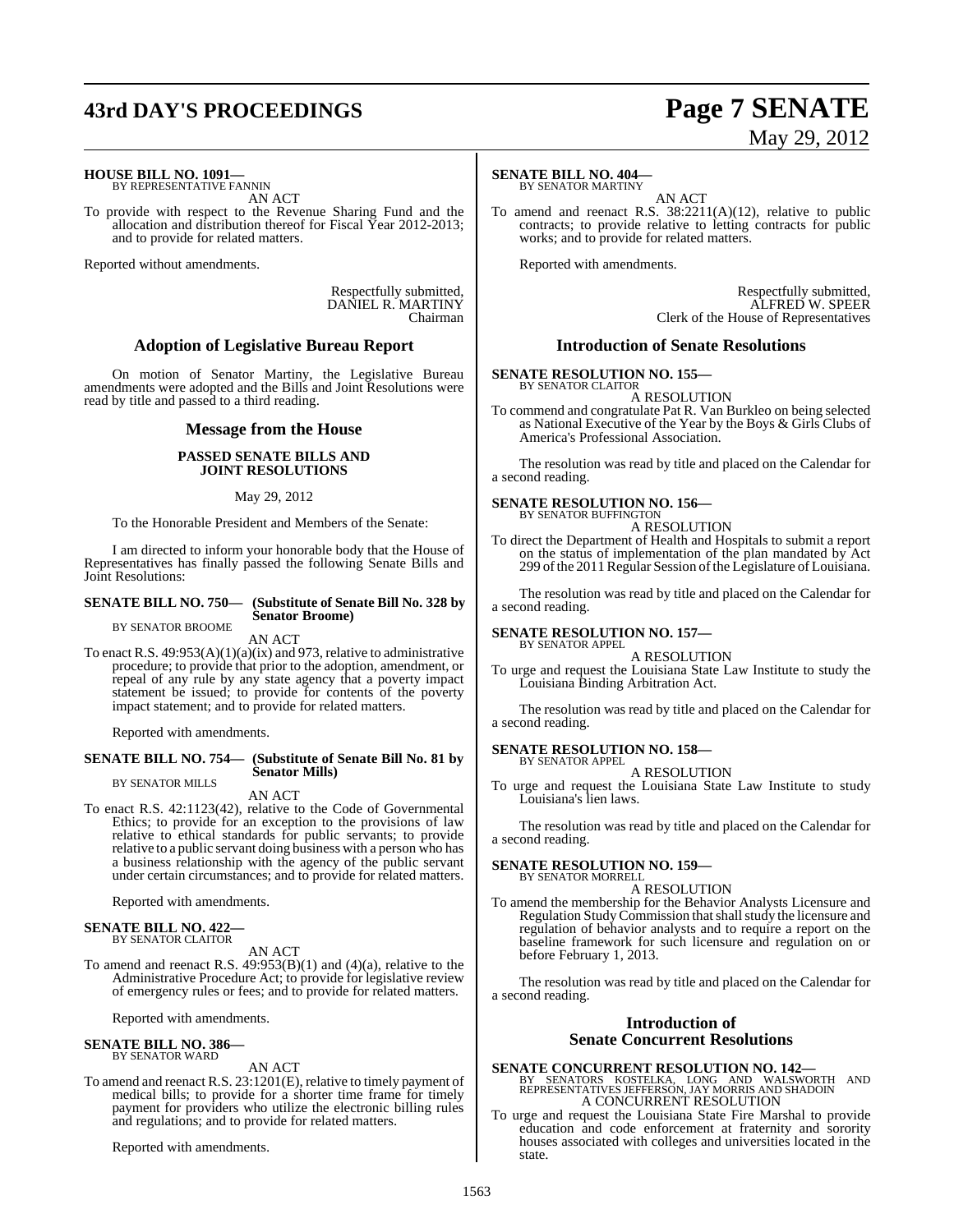## **Page 8 SENATE 43rd DAY'S PROCEEDINGS**

## May 29, 2012

The resolution was read by title and placed on the Calendar for a second reading.

## **SENATE CONCURRENT RESOLUTION NO. 143—** BY SENATOR HEITMEIER

A CONCURRENT RESOLUTION

To commend Dr. Randall L. "Randy" Lemoine for his dedication and commitment to the citizens of Louisiana on the occasion of his retirement from the Department of Health and Hospitals after thirty-five years of service.

The resolution was read by title and placed on the Calendar for a second reading.

## **SENATE CONCURRENT RESOLUTION NO. 144—** BY SENATOR GALLOT AND REPRESENTATIVE JEFFERSON A CONCURRENT RESOLUTION

To express the sincere condolences of the Legislature of Louisiana upon the death of Eugene "Doc" Harvey, longtime Grambling State University athletic trainer.

The resolution was read by title and placed on the Calendar for a second reading.

#### **Senate Resolutions on Second Reading**

#### **SENATE RESOLUTION NO. 148—** BY SENATOR GUILLORY

A RESOLUTION

To express the sincere condolences of the Senate of the Legislature of Louisiana upon the death of John Anthony Vallien of Opelousas.

On motion of Senator Guillory the resolution was read by title and adopted.

#### **SENATE RESOLUTION NO. 149—** BY SENATOR LAFLEUR

A RESOLUTION

To urge and request the United States government, particularly the Assistant Secretary-Indian Affairs of the United States Department of the Interior and the members of the Louisiana congressional delegation, to take appropriate action to formally recognize the Louisiana Precinct of the Southern Band of the Cherokee Nation of Webbers Falls, Oklahoma 74470, as an American Indian tribe.

On motion of Senator LaFleur the resolution was read by title and adopted.

#### **SENATE RESOLUTION NO. 150—** BY SENATOR HEITMEIER

A RESOLUTION

To commend Alhaji Abdulfatah Ahmed, executive governor of Kwara State, the Federal Republic of Nigeria, and invite him to visit the state of Louisiana to promote commerce and trade between Kwara State of the Federal Republic of Nigeria and the state of Louisiana.

On motion of Senator Heitmeier the resolution was read by title and adopted.

#### **SENATE RESOLUTION NO. 151—** BY SENATOR MORRELL

A RESOLUTION

To commend Sue Schindler and other corporate mechanics at Lakefront Airport for saving the lives of animals.

On motion of Senator Morrell the resolution was read by title and adopted.

#### **SENATE RESOLUTION NO. 152—**

BY SENATOR CROWE A RESOLUTION

To adopt Senate Rule 13.21.1 of the Rules of Order of the Senate relative to conference committee reports; to require that every senator who is a member of a conference committee be presented the conference committee report, sign it, and indicate affirmatively whether or not the member accepts or rejects the report.

The resolution was read by title and referred by the President to the Committee on Senate and Governmental Affairs.

#### **SENATE RESOLUTION NO. 153—** BY SENATOR DORSEY-COLOMB

A RESOLUTION

To urge and request the Department of Public Safety and Corrections, public safety services, to study safety devices for trailers or semitrailers with a gross weight capacity of up to ten thousand pounds.

On motion of Senator Dorsey-Colomb the resolution was read by title and adopted.

**SENATE RESOLUTION NO. 154—** BY SENATOR THOMPSON

A RESOLUTION

To express the sincere condolences of the Senate of the Legislature of Louisiana upon the death of Ruby Mae Williams Washington.

On motion of Senator Thompson the resolution was read by title and adopted.

#### **Senate Concurrent Resolutions on Second Reading**

## **SENATE CONCURRENT RESOLUTION NO. 138—** BY SENATOR GALLOT AND REPRESENTATIVE DIXON A CONCURRENT RESOLUTION

To urge and request the Red River Waterway Commission and the Louisiana Department of Economic Development to prepare and provide to the House Committee on Commerce and the Senate Committee on Commerce, Consumer Protection, and International Affairs, a report on economic development opportunities and strategies for the Red River area between the cities of Alexandria and Pineville.

The concurrent resolution was read by title. Senator Gallot moved to adopt the Senate Concurrent Resolution.

## **ROLL CALL**

The roll was called with the following result: YEAS

| Mr. President<br>Adley<br>Allain<br>Amedee<br>Appel<br><b>Broome</b><br><b>Brown</b><br><b>Buffington</b><br>Chabert<br>Claitor<br>Cortez<br>Crowe | Dorsey-Colomb<br>Erdey<br>Gallot<br>Guillory<br>Heitmeier<br>Johns<br>Kostelka<br>LaFleur<br>Long<br>Martiny<br>Mills<br>Morrell | Murray<br><b>Nevers</b><br>Perry<br>Peterson<br>Riser<br>Smith, G.<br>Smith, J.<br>Tarver<br>Thompson<br>Walsworth<br>Ward<br>White |
|----------------------------------------------------------------------------------------------------------------------------------------------------|----------------------------------------------------------------------------------------------------------------------------------|-------------------------------------------------------------------------------------------------------------------------------------|
|                                                                                                                                                    |                                                                                                                                  |                                                                                                                                     |
| Donahue<br>Total - 38                                                                                                                              | Morrish                                                                                                                          |                                                                                                                                     |

NAYS

Total - 0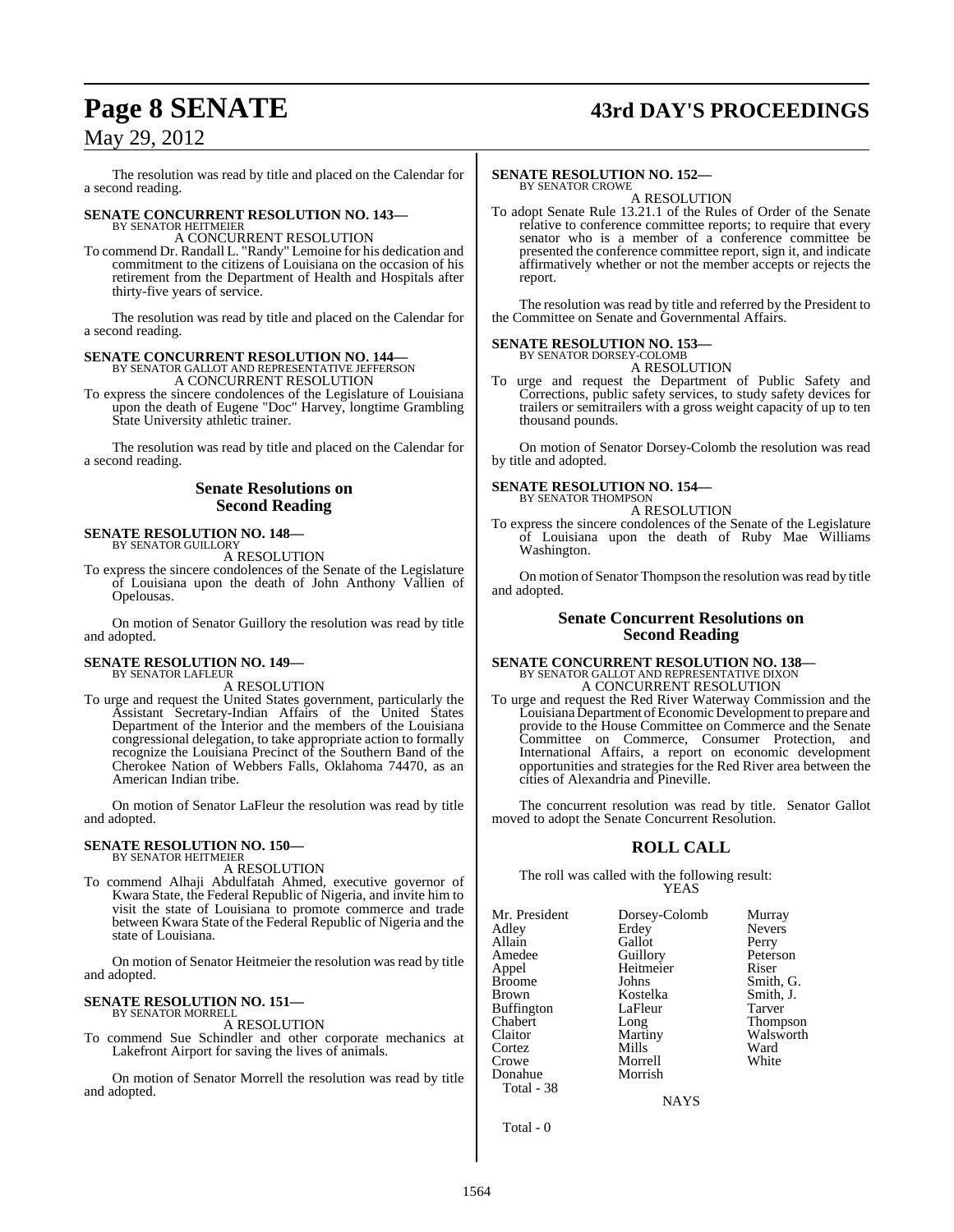# **43rd DAY'S PROCEEDINGS Page 9 SENATE**

#### ABSENT

Peacock

Total - 1

The Chair declared the Senate adopted the Senate Concurrent Resolution and ordered it sent to the House.

**SENATE CONCURRENT RESOLUTION NO. 139—**<br>BY SENATORS MORRELL, ALARIO AND HEITMEIER AND<br>REPRESENTATIVES ADAMS, ARNOLD, BILLIOT, CONNICK, GIROD<br>JACKSON AND LEOPOLD

A CONCURRENT RESOLUTION

To commend Stewart Young and Café Hope for cooking up great food and bright futures with the "Seeds of Success Program" located at the historic Hope Haven campus in Marrero.

The concurrent resolution was read by title. Senator Morrell moved to adopt the Senate Concurrent Resolution.

#### **ROLL CALL**

The roll was called with the following result:

#### YEAS

| Mr. President     | Dorsey-Colomb | Murray        |
|-------------------|---------------|---------------|
| Adley             | Erdey         | <b>Nevers</b> |
| Allain            | Gallot        | Perry         |
| Amedee            | Guillory      | Peterson      |
| Appel             | Heitmeier     | Riser         |
| <b>Broome</b>     | Johns         | Smith, G.     |
| Brown             | Kostelka      | Smith, J.     |
| <b>Buffington</b> | LaFleur       | Tarver        |
| Chabert           | Long          | Thompson      |
| Claitor           | Martiny       | Walsworth     |
| Cortez            | Mills         | Ward          |
| Crowe             | Morrell       | White         |
| Donahue           | Morrish       |               |
| Total - 38        |               |               |
|                   | NAYS          |               |
| Total - 0         |               |               |

ABSENT

Peacock

Total - 1

The Chair declared the Senate adopted the Senate Concurrent Resolution and ordered it sent to the House.

#### **SENATE CONCURRENT RESOLUTION NO. 141—** BY SENATOR CLAITOR A CONCURRENT RESOLUTION

To designate June 1, 2012, as Congenital Heart Defect Awareness Day in Louisiana and to name the Brett and Melanie Williams

Family as 2012 Louisiana Congenital Heart Defect Ambassadors.

The concurrent resolution was read by title. Senator Claitor moved to adopt the Senate Concurrent Resolution.

#### **ROLL CALL**

The roll was called with the following result:

#### **YEAS**

| Mr. President | Dorsey-Colomb | Murray        |
|---------------|---------------|---------------|
| Adley         | Erdey         | <b>Nevers</b> |
| Allain        | Gallot        | Perry         |
| Amedee        | Guillory      | Peterson      |
| Appel         | Heitmeier     | Riser         |
| <b>Broome</b> | Johns         | Smith, G.     |
| <b>Brown</b>  | Kostelka      | Smith, J.     |

Buffington LaFleur Tarver<br>
Chabert Long Thomp Chabert Long Thompson Cortez Mills Ward<br>Crowe Morrell White Donahue Total - 38

Morrell<br>Morrish

Martiny Walsworth<br>
Mills Ward

Total - 0

Peacock

Total - 1

The Chair declared the Senate adopted the Senate Concurrent Resolution and ordered it sent to the House.

**NAYS** 

ABSENT

#### **Message from the House**

#### **ASKING CONCURRENCE IN HOUSE CONCURRENT RESOLUTIONS**

#### May 29, 2012

To the Honorable President and Members of the Senate:

I am directed to inform your honorable body that the House of Representatives has finally passed and asks your concurrence in the following House Concurrent Resolutions:

| HCR NO. 112 | <b>HCR NO. 145</b> | <b>HCR NO. 168</b> |
|-------------|--------------------|--------------------|
| HCR NO. 184 | <b>HCR NO. 185</b> | <b>HCR NO. 187</b> |
| HCR NO. 186 | <b>HCR NO. 188</b> |                    |

Respectfully submitted, ALFRED W. SPEER Clerk of the House of Representatives

#### **House Concurrent Resolutions**

Senator Alario asked for and obtained a suspension of the rules to read House Concurrent Resolutions a first and second time.

#### **HOUSE CONCURRENT RESOLUTION NO. 112—** BY REPRESENTATIVE HUNTER

A CONCURRENT RESOLUTION

To urge and request the Department of Health and Hospitals to assess the viability of establishing public health research centers in medically underserved areas of the state through public-private partnerships for the purpose of studying certain prevalent diseases and to report its findings to the legislative committees on health and welfare.

The resolution was read by title and placed on the Calendar for a second reading.

## **HOUSE CONCURRENT RESOLUTION NO. 145—** BY REPRESENTATIVE NANCY LANDRY

A CONCURRENT RESOLUTION

To urge and request the House Committee on House and Governmental Affairs and the Senate Committee on Senate and Governmental Affairs to meet and function as a joint committee to study issues relative to meetings of public bodies, particularly requirements regarding public comment at meetings, vote requirements for a public body to go into executive session or take up a matter not on the agenda, and the creation of committees and subcommittees by public bodies.

The resolution was read by title and placed on the Calendar for a second reading.

# May 29, 2012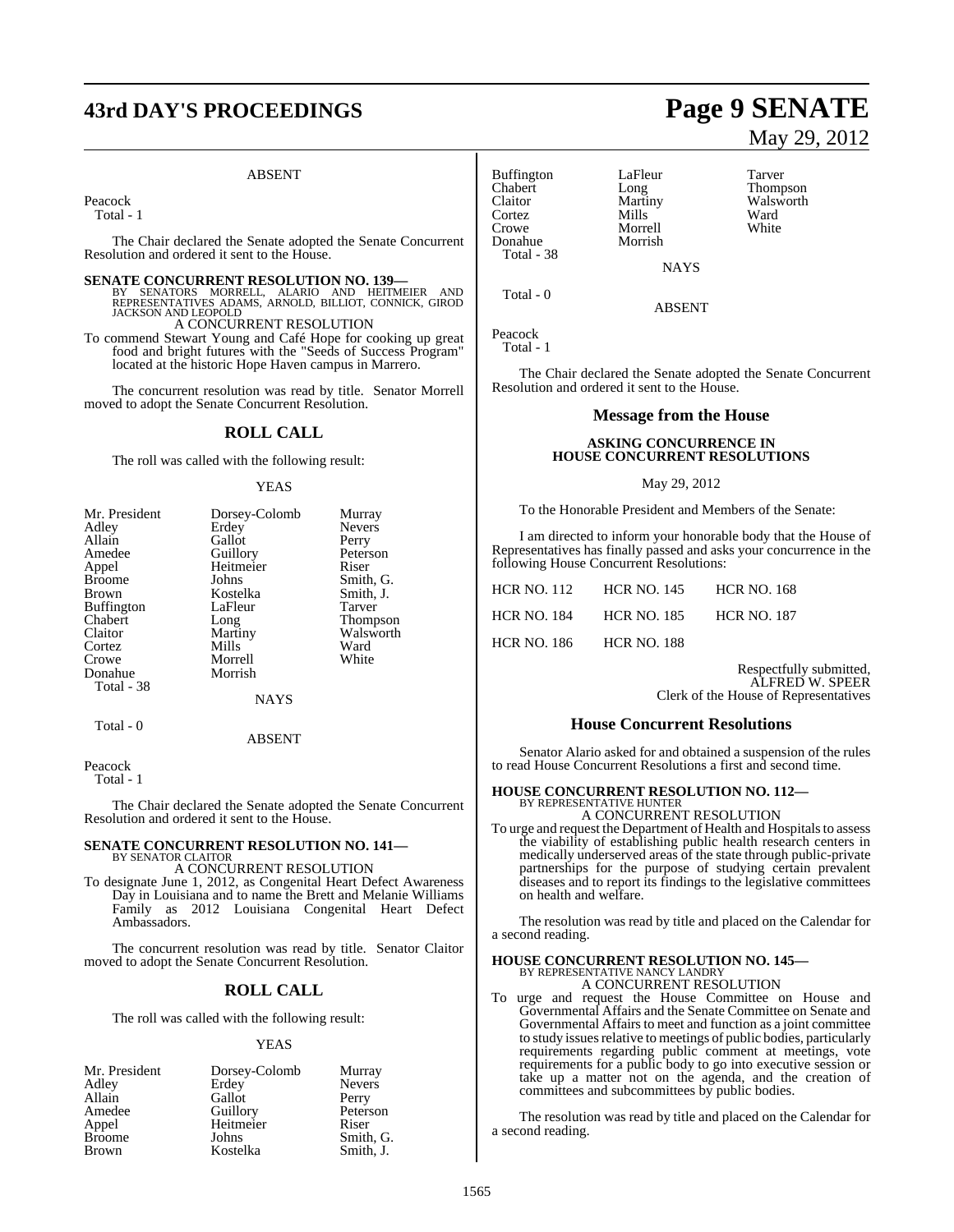## **Page 10 SENATE 43rd DAY'S PROCEEDINGS**

## May 29, 2012

# **HOUSE CONCURRENT RESOLUTION NO. 168—** BY REPRESENTATIVES CARMODY AND HENRY BURNS A CONCURRENT RESOLUTION

To provide legislative findings relative to the Louisiana State University Shreveport Commitment Plan as unanimously endorsed by the Board of Supervisors of Louisiana State University and Agricultural and Mechanical College on April 27, 2012, to urge and request all public postsecondary education institutions in the region to fully cooperate and support plan implementation; and to specify that the Board of Supervisors of Louisiana State University and Agricultural and Mechanical College shall make certain written reports to the legislature, the legislative education committees, and the Board of Regents for the next three academic years on its progress in plan implementation.

The resolution was read by title and placed on the Calendar for a second reading.

**HOUSE CONCURRENT RESOLUTION NO. 184—** BY REPRESENTATIVE KLECKLEY AND SENATORS ALARIO, JOHNS, MARTINY, AND GARY SMITH

A CONCURRENT RESOLUTION

To commend Murphy "Andy" Dreher upon his retirement as the vice president of governmental affairs for Entergy Louisiana and Entergy Gulf States Louisiana.

The resolution was read by title. Senator Alario moved to concur in the House Concurrent Resolution.

### **ROLL CALL**

The roll was called with the following result:

#### YEAS

| Mr. President     |               |                 |
|-------------------|---------------|-----------------|
|                   | Dorsey-Colomb | Murray          |
| Adley             | Erdey         | <b>Nevers</b>   |
| Allain            | Gallot        | Perry           |
| Amedee            | Guillory      | Peterson        |
| Appel             | Heitmeier     | Riser           |
| <b>Broome</b>     | Johns         | Smith, G.       |
| <b>Brown</b>      | Kostelka      | Smith, J.       |
| <b>Buffington</b> | LaFleur       | Tarver          |
| Chabert           | Long          | <b>Thompson</b> |
| Claitor           | Martiny       | Walsworth       |
| Cortez            | Mills         | Ward            |
| Crowe             | Morrell       | White           |
| Donahue           | Morrish       |                 |
| Total - 38        |               |                 |
|                   | NAYS          |                 |

Total - 0

ABSENT

Peacock Total - 1

The Chair declared the Senate concurred in the House Concurrent Resolution and ordered it returned to the House.

## **HOUSE CONCURRENT RESOLUTION NO. 185—** BY REPRESENTATIVE GAROFALO

A CONCURRENT RESOLUTION

To urge and request the Department of Homeland Security to direct the United States Coast Guard (USCG) to implement all reasonable containment, countermeasures, cleanup and removal efforts allowable during active response while allowing substantive input from and in collaboration with the state of Louisiana and the affected coastal parishes to ensure an efficient, coordinated, and effective cleanup of coastal Louisiana prior to bringing an active response to an end.

The resolution was read by title and placed on the Calendar for a second reading.

## **HOUSE CONCURRENT RESOLUTION NO. 186—** BY REPRESENTATIVE BARROW A CONCURRENT RESOLUTION

To urge and request the Department of Environmental Quality to adopt rules and regulationsto control fugitive emission impacts from rock, concrete, and asphalt crushing operations on human health and the environment.

The resolution was read by title and placed on the Calendar for a second reading.

## **HOUSE CONCURRENT RESOLUTION NO. 187—** BY REPRESENTATIVE SIMON AND SENATOR HEITMEIER A CONCURRENT RESOLUTION

To commend Dr. Randall L. Lemoine for thirty-five years of dedicated service to the citizens of the state of Louisiana as an employee of the Louisiana Department of Health and Hospitals.

The resolution was read by title and placed on the Calendar for a second reading.

**HOUSE CONCURRENT RESOLUTION NO. 188—**<br>
BY REPRESENTATIVES BURRELL, BURFORD, HENRY BURNS,<br>
CARMODY, COX, JEFFERSON, JIM MORRIS, NORTON, REYNOLDS,<br>
SEABAUGH, THOMPSON, AND PATRICK WILLIAMS<br>
A CONCURRENT RESOLUTION

To urge and request the Department of Transportation and Development to ensure that the Northwest Louisiana Council of Governments (NLCOG), the Coordinating and Development Corporation (CDC), the North Delta Regional Planning and Development District, Incorporated, Ouachita Council of Governments (OCOG), and the Louisiana Department of Economic Development are included in the ongoing Interstate 20 high speed rail corridor study by the East Texas Corridor Council (ETCC).

The resolution was read by title and placed on the Calendar for a second reading.

#### **House Concurrent Resolutions on Second Reading**

# **HOUSE CONCURRENT RESOLUTION NO. 178—** BY REPRESENTATIVE TALBOT

A CONCURRENT RESOLUTION

To urge and request the legislative auditor to study the cost to local governing authorities of employer contributions to statewide retirement systems and to report his findings to the legislature prior to the convening of the 2013 Regular Session of the Legislature of Louisiana.

The resolution was read by title. Senator Martiny moved to concur in the House Concurrent Resolution.

#### **ROLL CALL**

The roll was called with the following result:

#### YEAS

| Mr. President | Dorsey-Colomb | Murray          |
|---------------|---------------|-----------------|
| Adley         | Erdey         | <b>Nevers</b>   |
| Allain        | Gallot        | Perry           |
| Amedee        | Guillory      | Peterson        |
| Appel         | Heitmeier     | Riser           |
| Broome        | Johns         | Smith, G.       |
| Brown         | Kostelka      | Smith, J.       |
| Buffington    | LaFleur       | Tarver          |
| Chabert       | Long          | <b>Thompson</b> |
| Claitor       | Martiny       | Walsworth       |
| Cortez        | Mills         | Ward            |
| Crowe         | Morrell       | White           |
| Donahue       | Morrish       |                 |
| Total - 38    |               |                 |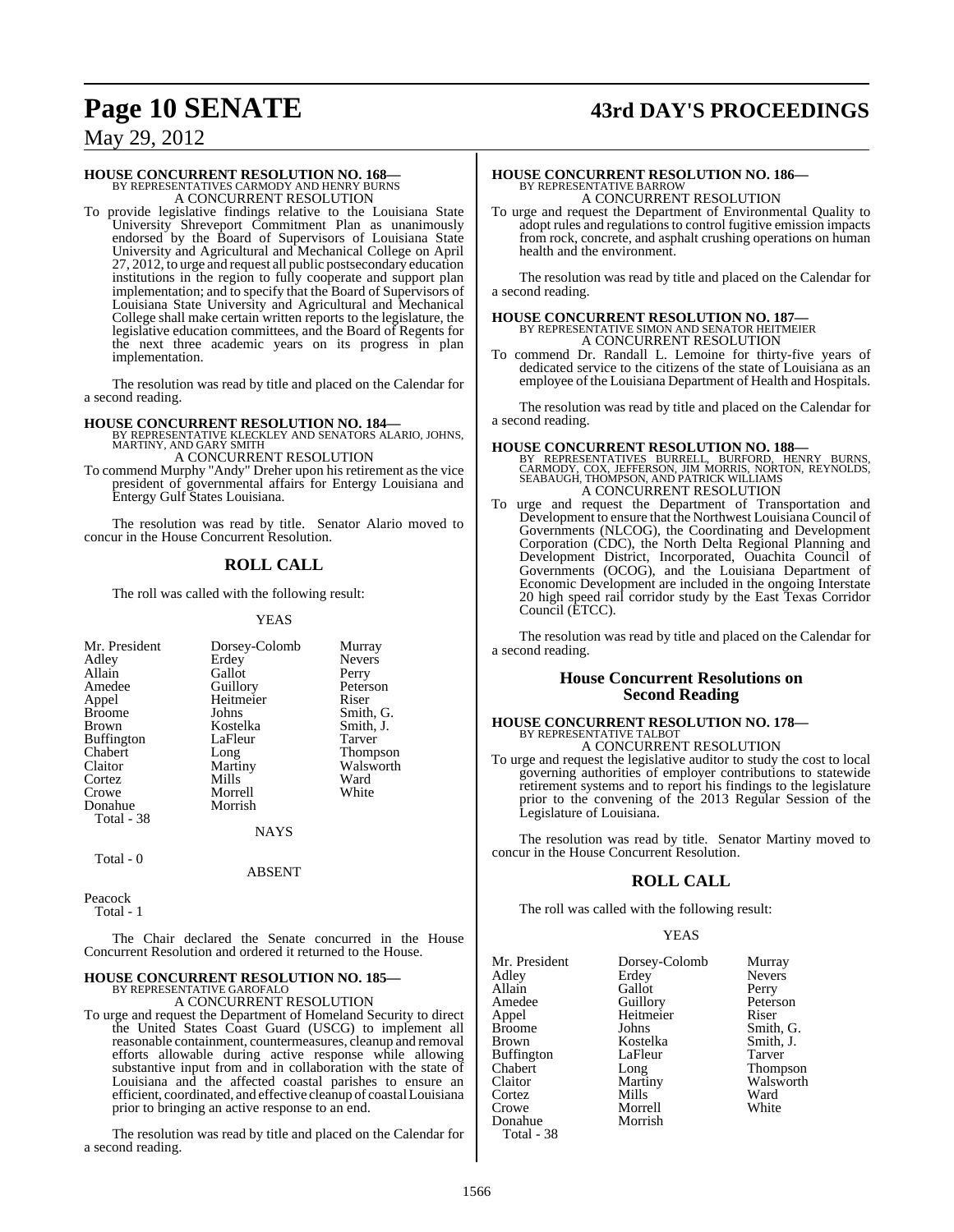# **43rd DAY'S PROCEEDINGS Page 11 SENATE**

#### **NAYS**

Total - 0

#### ABSENT

Peacock Total - 1

The Chair declared the Senate concurred in the House Concurrent Resolution and ordered it returned to the House.

#### **HOUSE CONCURRENT RESOLUTION NO. 179—** BY REPRESENTATIVE DIXON

A CONCURRENT RESOLUTION

To recognize September as "Pain Awareness Month in Louisiana" to increase awareness of the effects of pain and educate patients and the community on the importance of adequate treatment.

The resolution was read by title. Senator Heitmeier moved to concur in the House Concurrent Resolution.

#### **ROLL CALL**

The roll was called with the following result:

#### YEAS

| Mr. President     | Dorsey-Colomb | Murray          |
|-------------------|---------------|-----------------|
| Adley             | Erdey         | <b>Nevers</b>   |
| Allain            | Gallot        | Perry           |
| Amedee            | Guillory      | Peterson        |
| Appel             | Heitmeier     | Riser           |
| <b>Broome</b>     | Johns         | Smith, G.       |
| Brown             | Kostelka      | Smith, J.       |
| <b>Buffington</b> | LaFleur       | Tarver          |
| Chabert           | Long          | <b>Thompson</b> |
| Claitor           | Martiny       | Walsworth       |
| Cortez            | Mills         | Ward            |
| Crowe             | Morrell       | White           |
| Donahue           | Morrish       |                 |
| Total - 38        |               |                 |
|                   | <b>NAYS</b>   |                 |
| Total - 0         |               |                 |
|                   | <b>ABSENT</b> |                 |

Peacock

Total - 1

The Chair declared the Senate concurred in the House Concurrent Resolution and ordered it returned to the House.

#### **HOUSE CONCURRENT RESOLUTION NO. 180—** BY REPRESENTATIVE HONORE

A CONCURRENT RESOLUTION

To commend Stupp Corporation upon the celebration of its sixtieth anniversary.

The resolution was read by title. Senator Broome moved to concur in the House Concurrent Resolution.

#### **ROLL CALL**

The roll was called with the following result:

#### YEAS

| Mr. President | Dorsey-Colomb | Murray        |
|---------------|---------------|---------------|
| Adley         | Erdey         | <b>Nevers</b> |
| Allain        | Gallot        | Perry         |
| Amedee        | Guillory      | Peterson      |
| Appel         | Heitmeier     | Riser         |
| <b>Broome</b> | Johns         | Smith, G.     |
| <b>Brown</b>  | Kostelka      | Smith. J.     |

Buffington LaFleur Tarver<br>
Chabert Long Thomp Chabert Long Thompson Cortez Mills Ward<br>Crowe Morrell White Donahue Total - 38

Martiny Walsworth<br>
Mills Ward Morrell<br>Morrish

Total - 0

Peacock

Total - 1

The Chair declared the Senate concurred in the House Concurrent Resolution and ordered it returned to the House.

**NAYS** 

ABSENT

## **HOUSE CONCURRENT RESOLUTION NO. 181—** BY REPRESENTATIVE HARRISON

#### A CONCURRENT RESOLUTION

To urge and request the re-creation of the Human Services Coordinated Transit Work Group created by House Concurrent Resolution No. 131 of the 2011 Regular Session of the Legislature.

The resolution was read by title. Senator Chabert moved to concur in the House Concurrent Resolution.

#### **ROLL CALL**

The roll was called with the following result:

#### YEAS

Mr. President Dorsey-Colomb Morrish<br>Adley Erdey Murray Adley Erdey Murray Allain Gallot Nevers<br>
Amedee Guillory Perry Amedee Guillory Perry<br>
Appel Heitmeier Peterson Heitmeier Peters<br>
Johns Riser Broome Johns<br>Brown Kostelka Kostelka Smith, G.<br>LaFleur Smith, J. Buffington LaFleur Smith,<br>
Chabert Long Tarver Chabert Long<br>Claitor Martiny Martiny Thompson<br>Mills Ward Cortez Mills Ward<br>Crowe Morrell White Crowe Morrell Total - 36 NAYS Total - 0

Donahue Peacock Walsworth Total - 3

The Chair declared the Senate concurred in the House Concurrent Resolution and ordered it returned to the House.

ABSENT

## **HOUSE CONCURRENT RESOLUTION NO. 182—** BY REPRESENTATIVE TALBOT

A CONCURRENT RESOLUTION

To urge and request the division of administration, office of community development, disaster recovery unit, to require individuals who receive grant awards for individual mitigation measures to accomplish those measures within one year of the award.

The resolution was read by title. Senator Martiny moved to concur in the House Concurrent Resolution.

# May 29, 2012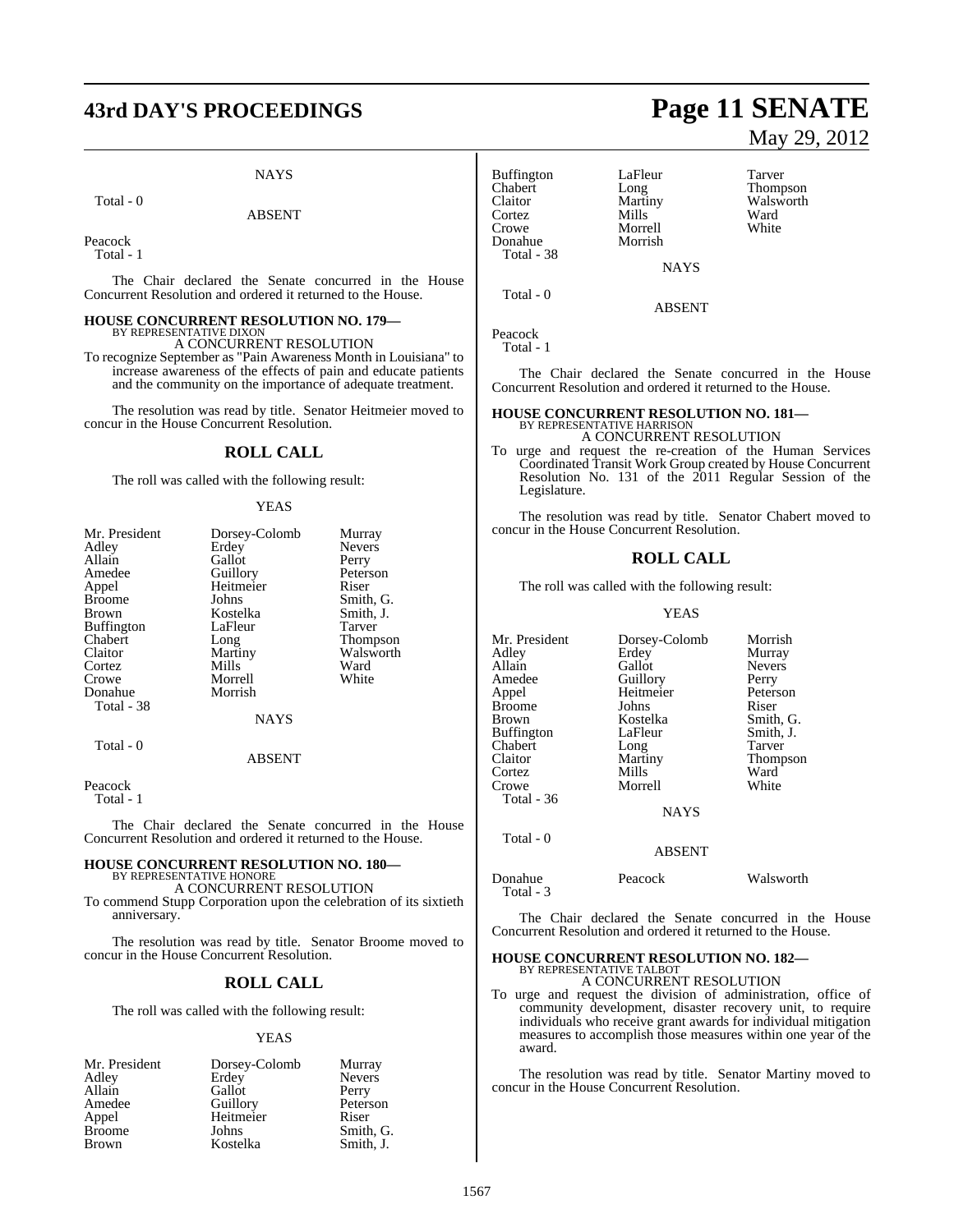## **ROLL CALL**

The roll was called with the following result:

#### YEAS

| Mr. President     | Dorsey-Colomb   | Murray        |
|-------------------|-----------------|---------------|
| Adley             | Erdey           | <b>Nevers</b> |
| Allain            | Gallot          | Perry         |
| Amedee            | Guillory        | Peterson      |
| Appel             | Heitmeier       | Riser         |
| <b>Broome</b>     | Johns           | Smith, G.     |
| Brown             | Kostelka        | Smith, J.     |
| <b>Buffington</b> | LaFleur         | Tarver        |
| Chabert           | Long            | Thompson      |
| Claitor           | Martiny         | Walsworth     |
| Cortez            | Mills           | Ward          |
| Crowe             | Morrell         | White         |
| Donahue           | Morrish         |               |
| Total - 38        |                 |               |
|                   | <b>ATA SZCI</b> |               |

#### NAYS

Total - 0

ABSENT

Peacock Total - 1

The Chair declared the Senate concurred in the House Concurrent Resolution and ordered it returned to the House.

#### **HOUSE CONCURRENT RESOLUTION NO. 183—** BY REPRESENTATIVE TALBOT

A CONCURRENT RESOLUTION

To commend John Curtis Christian School upon winning six state athletic championships in the 2011-2012 school year.

The resolution was read by title. Senator Martiny moved to concur in the House Concurrent Resolution.

#### **ROLL CALL**

The roll was called with the following result:

#### YEAS

| Mr. President         | Dorsey-Colomb | Murray          |
|-----------------------|---------------|-----------------|
| Adley                 | Erdey         | <b>Nevers</b>   |
| Allain                | Gallot        | Perry           |
| Amedee                | Guillory      | Peterson        |
| Appel                 | Heitmeier     | Riser           |
| <b>Broome</b>         | Johns         | Smith, G.       |
| <b>Brown</b>          | Kostelka      | Smith, J.       |
| <b>Buffington</b>     | LaFleur       | Tarver          |
| Chabert               | Long          | <b>Thompson</b> |
| Claitor               | Martiny       | Walsworth       |
| Cortez                | Mills         | Ward            |
| Crowe                 | Morrell       | White           |
| Donahue<br>Total - 38 | Morrish       |                 |

**NAYS** 

#### ABSENT

Peacock Total - 1

Total - 0

The Chair declared the Senate concurred in the House Concurrent Resolution and ordered it returned to the House.

#### **Reports of Committees**

The following reports of committees were received and read:

## **Page 12 SENATE 43rd DAY'S PROCEEDINGS**

#### **REPORT OF COMMITTEE ON**

#### **LOCAL AND MUNICIPAL AFFAIRS**

Senator Yvonne Dorsey-Colomb, Chairman on behalf of the Committee on Local and Municipal Affairs, submitted the following report:

May 29, 2012

To the President and Members of the Senate:

I am directed by your Committee on Local and Municipal Affairs to submit the following report:

#### **HOUSE BILL NO. 906—**

BY REPRESENTATIVE GAINES AN ACT

To amend and reenact R.S. 33:4780.46(A)(2), relative to zoning boards of adjustment; to provide relative to the membership of any such board in certain parishes; to provide for the appointment of additional members to any such board; to provide relative to the terms and qualifications of board members; and to provide for related matters.

Reported favorably.

Respectfully submitted, YVONNE DORSEY-COLOMB Chairman

#### **House Bills and Joint Resolutions on Second Reading Just Reported by Committees**

Senator Dorsey-Colomb asked for and obtained a suspension of the rules to take up House Bills and Joint Resolutions just reported by Committees.

#### **HOUSE BILL NO. 906—**

BY REPRESENTATIVE GAINES AN ACT

To amend and reenact R.S. 33:4780.46(A)(2), relative to zoning boards of adjustment; to provide relative to the membership of any such board in certain parishes; to provide for the appointment of additional members to any such board; to provide relative to the terms and qualifications of board members; and to provide for related matters.

Reported favorably by the Committee on Local and Municipal Affairs. The bill was read by title and referred to the Legislative Bureau.

#### **Rules Suspended**

Senator Thompson asked for and obtained a suspension of the rules to advance to:

#### **Senate Bills and Joint Resolutions Returned from the House of Representatives with Amendments**

#### **SENATE BILL NO. 261** BY SENATOR NEVERS

AN ACT

To amend and reenact Civil Code Articles 136 and 137 and R.S. 9:344(D), relative to children; to provide relative to the duties of care, custody, and control of children under certain circumstances; to provide relative to rights and responsibilities; to provide relative to custody and visitation; to provide relative to awards of visitation rights; to provide relative to visitation by grandparents and other non-parents; to provide certain terms,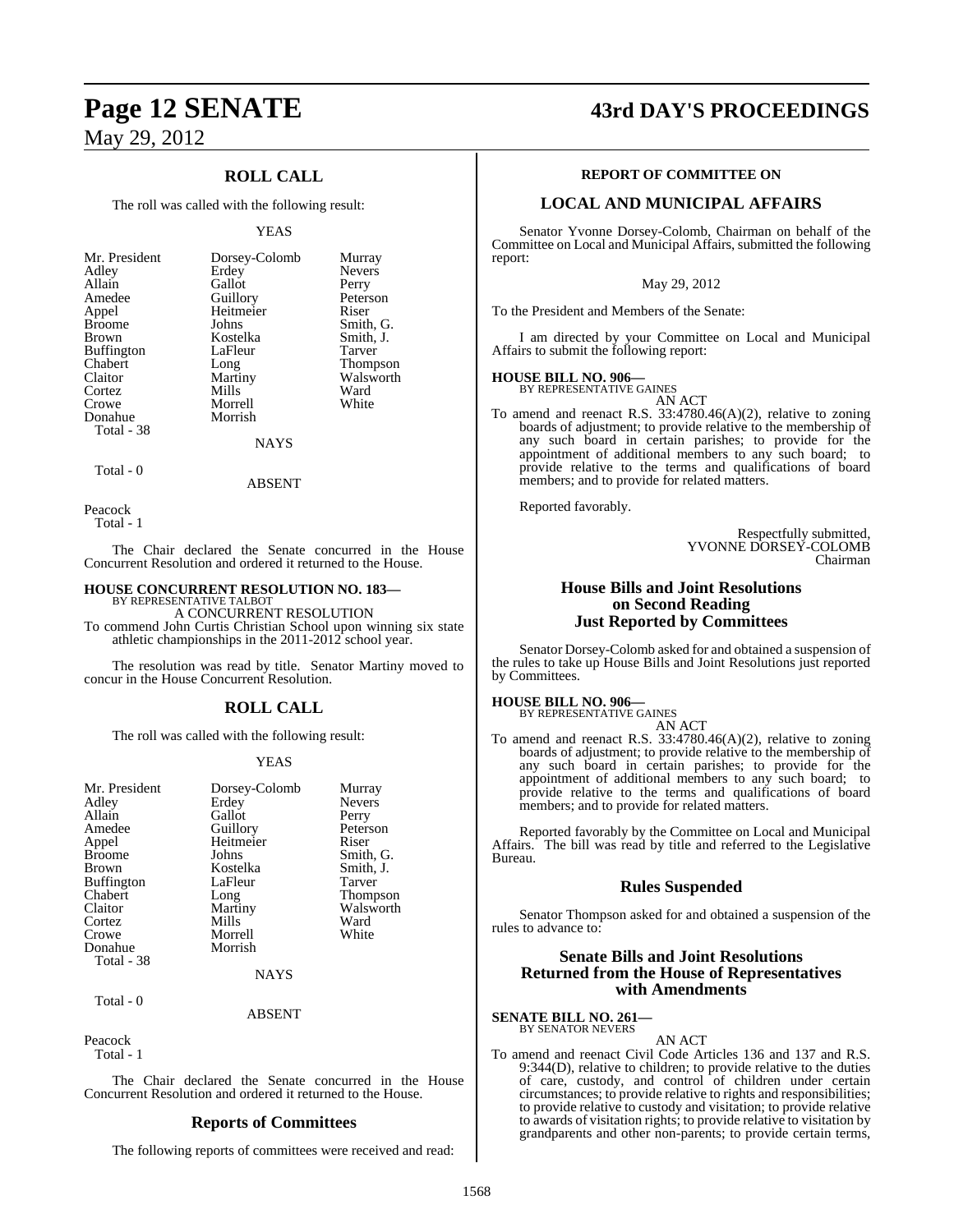# **43rd DAY'S PROCEEDINGS Page 13 SENATE**

conditions, procedures, and requirements; and to provide for related matters.

The bill was read by title. Returned from the House of Representatives with amendments:

#### **HOUSE FLOOR AMENDMENTS**

Amendments proposed by Representative Nancy Landry to Reengrossed Senate Bill No. 261 by Senator Nevers

#### AMENDMENT NO. 1

On page 1, line 17, after "that" and before "it" insert "the parent of the child has unreasonably denied the grandparent visitation of the child and"

## AMENDMENT NO. 2

On page 2, line 7, after " $D$ ." insert " $(1)$ "

## AMENDMENT NO. 3

On page 2, at the beginning of line 9, change " $(1)$ " to " $(a)$ "

AMENDMENT NO. 4 On page 2, at the beginning of line 11, change  $\degree$  (2) $\degree$  to  $\degree$  (b) $\degree$ 

AMENDMENT NO. 5 On page 2, at the beginning of line 13, change " $(3)$ " to " $(c)$ "

AMENDMENT NO. 6 On page 2, at the beginning of line 15, change " $(4)$ " to " $(d)$ "

AMENDMENT NO. 7 On page 2, at the beginning of line 17, change  $\degree(5)$ " to  $\degree(e)$ "

#### AMENDMENT NO. 8

On page 2, between lines 17 and 18, insert the following:

"(2) For the purposes of Paragraphs B and C of this Article, there shall be a presumption in favor of the parents' decision that visitation is not in the best interest of the child. This presumption may be rebutted by the party moving for visitation by clear and convincing evidence that visitation is in the best interest of the child."

### AMENDMENT NO. 9

On page 2, between line 20 and 21, insert the following:

"E. When the court determines that visitation under Paragraphs B and  $\overline{C}$  of this Article is in the best interest of the child, the court may grant reasonable visitation, but the periods of visitation shall not include overnight visitation unless the party moving for visitation establishes a history of overnight visitation with the moving party and the child.

F. When visitation is sought pursuant to Paragraphs B and C of this Article, the court shall appoint an attorney to represent the child. The attorney's fees incurred to represent the child shall be cast as court costs."

#### AMENDMENT NO. 10

On page 2, at the beginning of line 21, change " $E$ ." to " $G$ ."

Senator Nevers moved to reject the amendments proposed by the House.

#### **ROLL CALL**

The roll was called with the following result:

#### YEAS

| Mr. President | Dorsey-Colomb | Murray        |
|---------------|---------------|---------------|
| Adley         | Erdey         | <b>Nevers</b> |
| Allain        | Gallot        | Perry         |
| Amedee        | Guillory      | Peterson      |
| Appel         | Heitmeier     | Riser         |
| <b>Broome</b> | Johns         | Smith, G.     |
| <b>Brown</b>  | Kostelka      | Smith, J.     |

| <b>Buffington</b> | LaFleur | Tarver |
|-------------------|---------|--------|
| Chabert           | Long    | Thomp  |
| Claitor           | Martiny | Walsw  |
| Cortez            | Mills   | Ward   |
| Crowe             | Morrell | White  |
| Donahue           | Morrish |        |
| Total - 38        |         |        |

Long Thompson<br>
Martiny Walsworth Martiny Walsworth<br>
Mills Ward Morrell White

Total - 0

ABSENT

**NAYS** 

Peacock Total - 1

The Chair declared the Senate rejected the amendments proposed by the House.

#### **SENATE BILL NO. 303—**

BY SENATORS RISER, ADLEY, AMEDEE, BUFFINGTON, CHABERT, CROWE, ERDEY, GUILLORY, JOHNS, KOSTELKA, LAFLEUR, DRING<br>CROWE, ERDEY, GUILLORY, JOHNS, KOSTELKA, LAFLEUR,<br>MORRISH, NEVERS, PEACOCK, PERRY, GARY SMITH, JOHN SMITH,<br>THOM

#### A JOINT RESOLUTION

Proposing to amend Article I, Section 11 of the Constitution of Louisiana, relative to one's right to acquire, keep, possess, transport, carry, transfer, and use arms; to provide that any denial or infringement or other restriction be subject to a strict scrutiny standard by courts in determining a violation of the right; and to specify an election for submission of the proposition to electors and provide a ballot proposition.

The bill was read by title. Returned from the House of Representatives with amendments:

#### **HOUSE COMMITTEE AMENDMENTS**

Amendments proposed by House Committee on Administration of Criminal Justice to Reengrossed Senate Bill No. 303 by Senator Riser

#### AMENDMENT NO. 1

On page 1, at the end of line 2, delete "one's"

#### AMENDMENT NO. 2

On page 1, delete lines 3 through 5 in their entirety and insert "the right to keep and bear arms; to provide that the right to keep and bear arms is a fundamental right; to provide for a strict scrutiny standard of review by the court; and to specify an election"

#### AMENDMENT NO. 3

On page 1, delete lines 11 through 17 in their entirety

#### AMENDMENT NO. 4

On page 2, delete line 1 in its entirety and insert the following: "§11. Right to Keep and Bear Arms

Section 11. The right of each citizen to keep and bear arms is fundamental and shall not be abridged infringed. but this provision shall not prevent the passage of laws to prohibit the carrying of weapons concealed on the person. Any restriction on this right shall be subject to strict scrutiny.

#### **HOUSE COMMITTEE AMENDMENTS**

Amendments proposed by House Committee on Civil Law and Procedure to Reengrossed Senate Bill No. 303 by Senator Riser

#### AMENDMENT NO. 1

On page 2, delete line 10 in its entirety and insert the following: "to provide that the right to keep and bear arms is a fundamental right and any restriction of that right requires the highest standard of review by a court?"

# May 29, 2012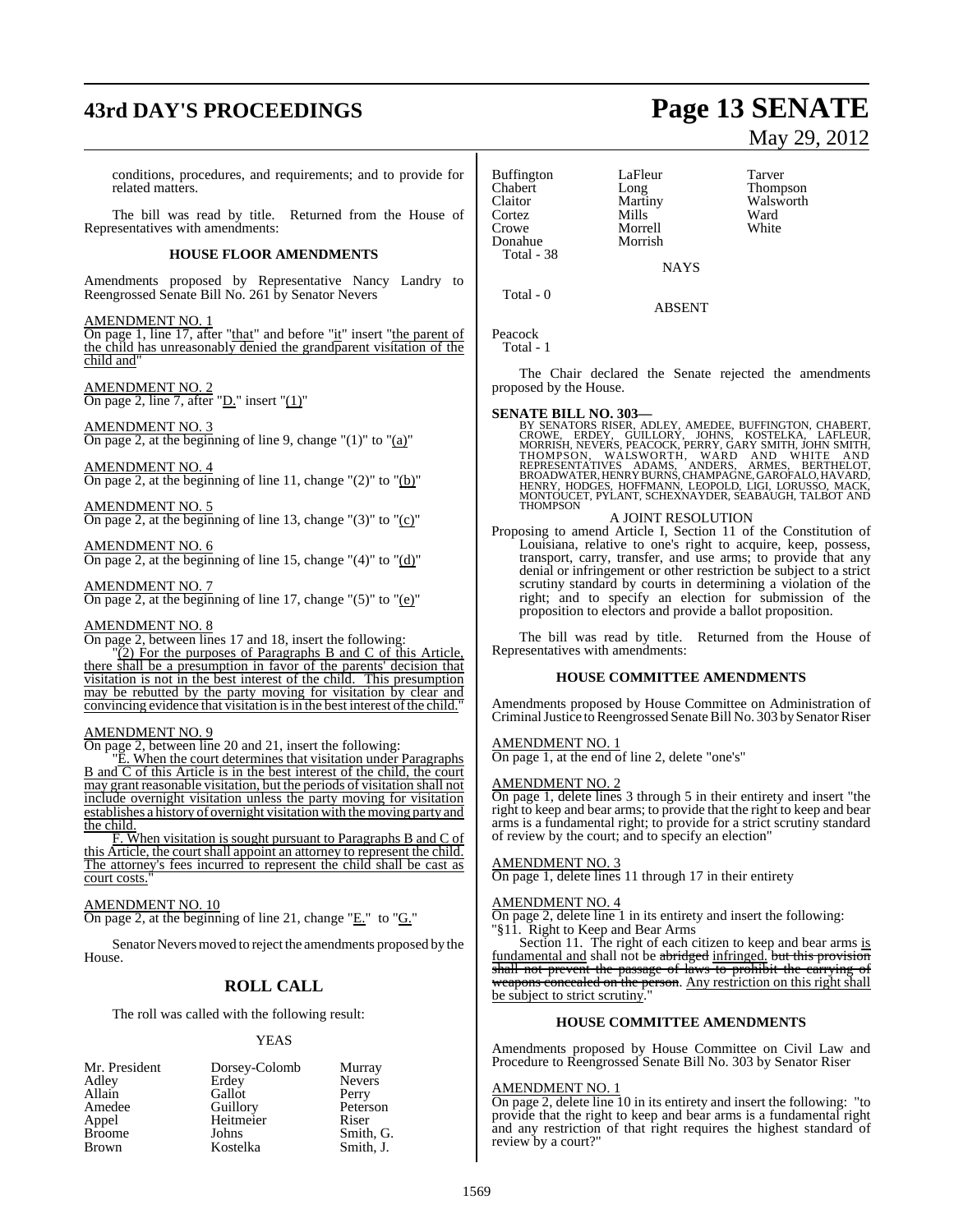Senator Riser moved to concur in the amendments proposed by the House.

### **ROLL CALL**

The roll was called with the following result:

#### YEAS

Smith, J.<br>Tarver

Walsworth<br>Ward

| Mr. President | Erdey          | Never  |
|---------------|----------------|--------|
| Adley         | Gallot         | Perry  |
| Allain        | Guillory       | Riser  |
| Amedee        | Heitmeier      | Smith  |
| Appel         | Johns          | Smith  |
| <b>Brown</b>  | Kostelka       | Tarver |
| Buffington    | LaFleur        | Thom   |
| Chabert       | Long           | Walsy  |
| Claitor       | Martiny        | Ward   |
| Cortez        | Mills          | White  |
| Crowe         | Morrell        |        |
| Donahue       | Morrish        |        |
| Total - 34    |                |        |
|               | <b>ATA 370</b> |        |

Erdey Nevers<br>Gallot Perry Gallot Perry<br>Guillory Riser Guillory<br>Heitmeier Heitmeier Smith, G.<br>
Iohns Smith I Kostelka<br>LaFleur LaFleur Thompson<br>Long Walsworth Martiny Ward<br>
Mills White Morrell Morrish NAYS

Broome Murray<br>Dorsey-Colomb Peterson Dorsey-Colomb Total - 4

ABSENT

Peacock

Total - 1

The Chair declared the Senate concurred in the amendments proposed by the House.

# **SENATE BILL NO. 338—** BY SENATOR APPEL

AN ACT

To amend and reenact R.S. 38:2215(C) and to enact R.S. 38:2215(D) and (E), relative to certain public works; to provide for the time period between award of the contract and execution of the contract; to provide for an effective date; and to provide for related matters.

The bill was read by title. Returned from the House of Representatives with amendments:

#### **LEGISLATIVE BUREAU AMENDMENTS**

Amendments proposed by Legislative Bureau to Reengrossed Senate Bill No. 338 by Senator Appel

AMENDMENT NO. 1

On page 1, line 2, following "2215(C)" and before "and" insert "and  $(D)^{\dagger}$ 

AMENDMENT NO. 2

On page 1, line 2, following "2215" and before "(E)" delete "(D) and"

AMENDMENT NO. 3 On page 1, line 7, following "38:2215(C)" and before "hereby" change "is" to "and (D) are"

AMENDMENT NO. 4

On page 1, line 7, following "and R.S." change "38:2215(D)" to "38:2215(E)"

AMENDMENT NO. 5 On page 1, line 8, at the beginning of the line and before "hereby" change "and (E) are" to "is"

Senator Appel moved to concur in the amendments proposed by the House.

## **Page 14 SENATE 43rd DAY'S PROCEEDINGS**

Nevers

## **ROLL CALL**

The roll was called with the following result:

Morrell<br>Morrish

YEAS

Mr. President Dorsey-Colomb Murray<br>Adley Erdey Nevers Allain Gallot Perry<br>
Amedee Guillory Riser Amedee Guillory Riser<br>
Appel Heitmeier Smith, G. Appel Heitmeier<br>Broome Johns Broome Johns Smith, J.<br>Brown Kostelka Tarver Brown Kostelka<br>Buffington LaFleur Buffington LaFleur Thompson<br>Chabert Long Walsworth Chabert Long Walsworth<br>Claitor Martiny Ward Cortez<br>Crowe Donahue Total - 37

**NAYS** 

Martiny Ward<br>
Mills White

Peterson Total - 1

ABSENT

```
Peacock
   Total - 1
```
The Chair declared the Senate concurred in the amendments proposed by the House.

#### **SENATE BILL NO. 389—** BY SENATOR MARTINY

AN ACT To enact R.S. 51:1726 and 1727, relative to sweepstakes promotions; to provide for the regulation of sweepstakes promotions by the attorney general; to provide for definitions; to provide for the display of sweepstakes promotions winners; to provide for certain terms, conditions, and procedures; and to provide for related matters.

The bill was read by title. Returned from the House of Representatives with amendments:

#### **HOUSE COMMITTEE AMENDMENTS**

Amendments proposed by House Committee on Commerce to Reengrossed Senate Bill No. 389 by Senator Martiny

AMENDMENT NO. 1 On page 2, line 25, after "**4**" and before "**and**" delete the comma "**,** and "**26,**"

AMENDMENT NO. 2 On page 2, line 26, after "**1950**" change the comma "**,**" to a period "**.**" and delete the remainder of the line

AMENDMENT NO. 3

On page 2, delete line 27 in its entirety and insert:

"**F. The provisions of this Section shall not apply to any sweepstake, contest, or similar activity authorized and regulated by Title 26 of the Louisiana Revised Statutes of 1950.**"

AMENDMENT NO. 4

On page 4, line 24, after "**4**" and before "**and**" delete the comma "**,**" and **26,**"

AMENDMENT NO. 5 On page 4, line 25, after "**1950**" change the comma "**,**" to a period "**.**" and delete the remainder  $\overline{of}$  the line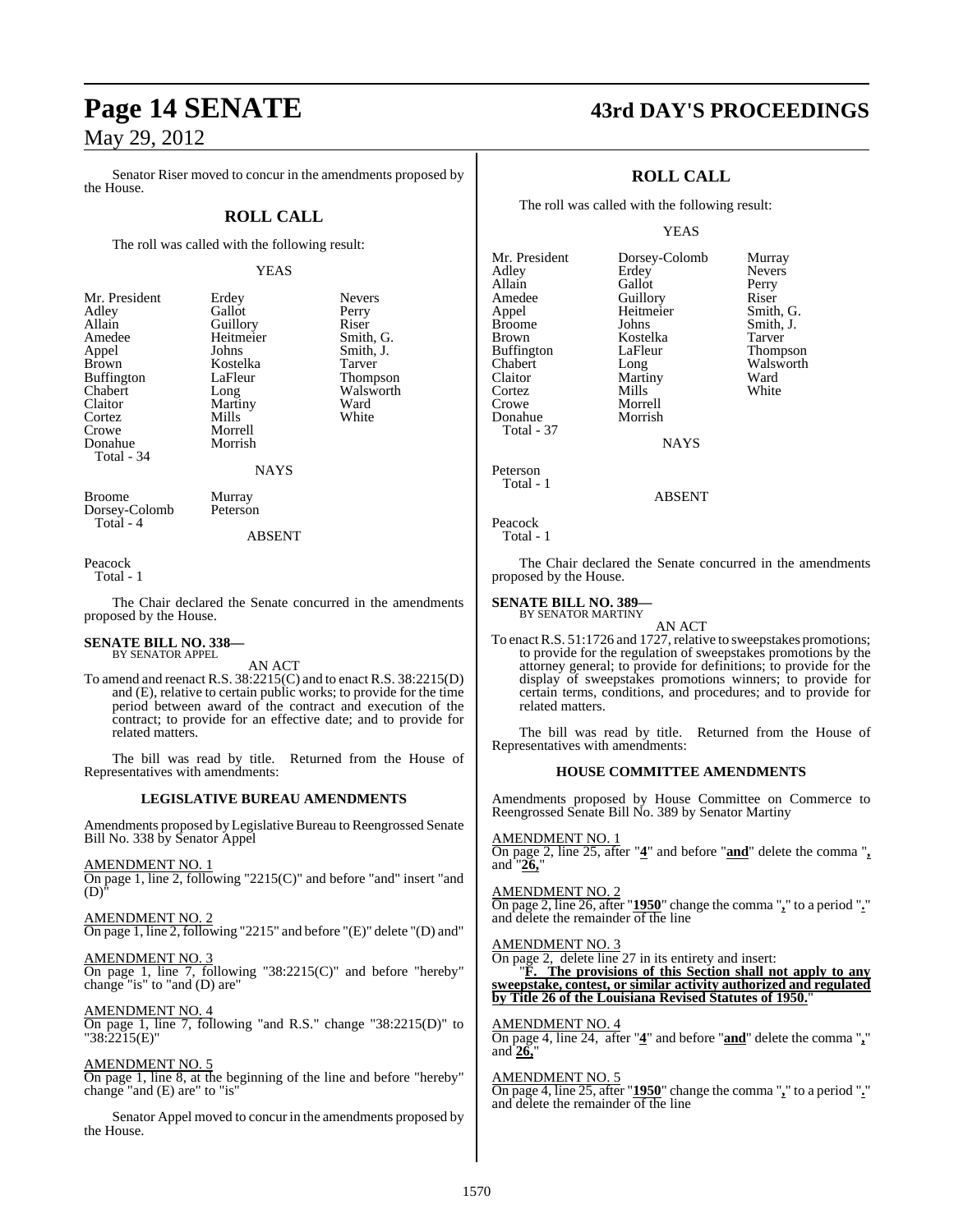# **43rd DAY'S PROCEEDINGS Page 15 SENATE**

# May 29, 2012

AMENDMENT NO. 6

On page 4, delete line 26 in its entirety and insert: "**G. The provisions of this Section shall not apply to any sweepstake, contest, or similar activity authorized and regulated by Title 26 of the Louisiana Revised Statutes of 1950.**"

Senator Martiny moved to concur in the amendments proposed by the House.

## **ROLL CALL**

The roll was called with the following result:

#### YEAS

| Dorsey-Colomb | Murray        |
|---------------|---------------|
| Erdey         | <b>Nevers</b> |
| Gallot        | Perry         |
| Guillory      | Peterson      |
| Heitmeier     | Riser         |
| Johns         | Smith, G.     |
| Kostelka      | Smith, J.     |
| LaFleur       | Tarver        |
| Long          | Thompson      |
| Martiny       | Walsworth     |
| Mills         | Ward          |
| Morrell       | White         |
| Morrish       |               |
|               |               |
| <b>NAYS</b>   |               |
|               |               |

Total - 0

#### ABSENT

Peacock

Total - 1

The Chair declared the Senate concurred in the amendments proposed by the House.

#### **SENATE BILL NO. 410—**

BY SENATOR CLAITOR A JOINT RESOLUTION

Proposing to amend Article III, Section 13, of the Constitution of Louisiana, relative to local or special laws; to provide certain requirements prior to legislatively creating certain special districts; and to specify an election for submission of the proposition to electors and provide a ballot proposition.

The bill was read by title. Returned from the House of Representatives with amendments:

#### **HOUSE COMMITTEE AMENDMENTS**

Amendments proposed by House Committee on House and Governmental Affairs to Engrossed Senate Bill No. 410 by Senator Claitor

AMENDMENT NO. 1 On page 3, at the end of line 2, delete period "." and insert a question mark "?"

#### **HOUSE FLOOR AMENDMENTS**

Amendments proposed by Representative Nancy Landry to Engrossed Senate Bill No. 410 by Senator Claitor

AMENDMENT NO. 1

On page 2, line 12, after "**the district**" insert a comma "**,**" and "**whether the parcel fee will be imposed or may be increased without an election,**"

#### AMENDMENT NO. 2

On page 3, line 1, after "the district" insert a comma "," and "whether the parcel fee will be imposed or may be increased without an election,"

#### **HOUSE FLOOR AMENDMENTS**

Amendments proposed by Representative Ligi to Engrossed Senate Bill No. 410 by Senator Claitor

AMENDMENT NO. 1 On page 2, line 8, change "**forty-five**" to "**thirty**"

AMENDMENT NO. 2

On page 2, line 27, change "forty-five" to "thirty"

Senator Claitor moved to concur in the amendments proposed by the House.

### **ROLL CALL**

The roll was called with the following result:

#### YEAS

| Mr. President<br>Adley<br>Allain<br>Amedee<br>Appel<br><b>Broome</b><br><b>Brown</b><br><b>Buffington</b><br>Chabert<br>Claitor | Dorsey-Colomb<br>Erdey<br>Gallot<br>Guillory<br>Heitmeier<br>Johns<br>Kostelka<br>LaFleur<br>Long<br>Martiny | Murray<br><b>Nevers</b><br>Perry<br>Peterson<br>Riser<br>Smith, G.<br>Smith, J.<br>Tarver<br><b>Thompson</b><br>Walsworth |
|---------------------------------------------------------------------------------------------------------------------------------|--------------------------------------------------------------------------------------------------------------|---------------------------------------------------------------------------------------------------------------------------|
|                                                                                                                                 |                                                                                                              |                                                                                                                           |
| Cortez                                                                                                                          | Mills                                                                                                        | Ward                                                                                                                      |
| Crowe<br>Donahue<br>Total - 38                                                                                                  | Morrell<br>Morrish                                                                                           | White                                                                                                                     |
|                                                                                                                                 | <b>NAYS</b>                                                                                                  |                                                                                                                           |

#### ABSENT

Peacock Total - 1

Total - 0

The Chair declared the Senate concurred in the amendments proposed by the House.

#### **SENATE BILL NO. 420—** BY SENATOR MARTINY

AN ACT To amend and reenact R.S. 9:2780.1(D), to enact R.S. 9:2780.1(G), and to repeal Section 2 of Act No. 492 of the 2010 Regular Session of the Legislature, relative to contract provisions; to provide relative to motor carrier transportation contracts; to provide for application of certain laws; and to provide for related matters.

The bill was read by title. Returned from the House of Representatives with amendments:

#### **HOUSE FLOOR AMENDMENTS**

Amendments proposed by Representative Arnold to Reengrossed Senate Bill No. 420 by Senator Martiny

#### AMENDMENT NO. 1

On page 2, after line 5, insert the following:

"Section 3. The provisions of this Act are substantive and shall only be applied prospectively."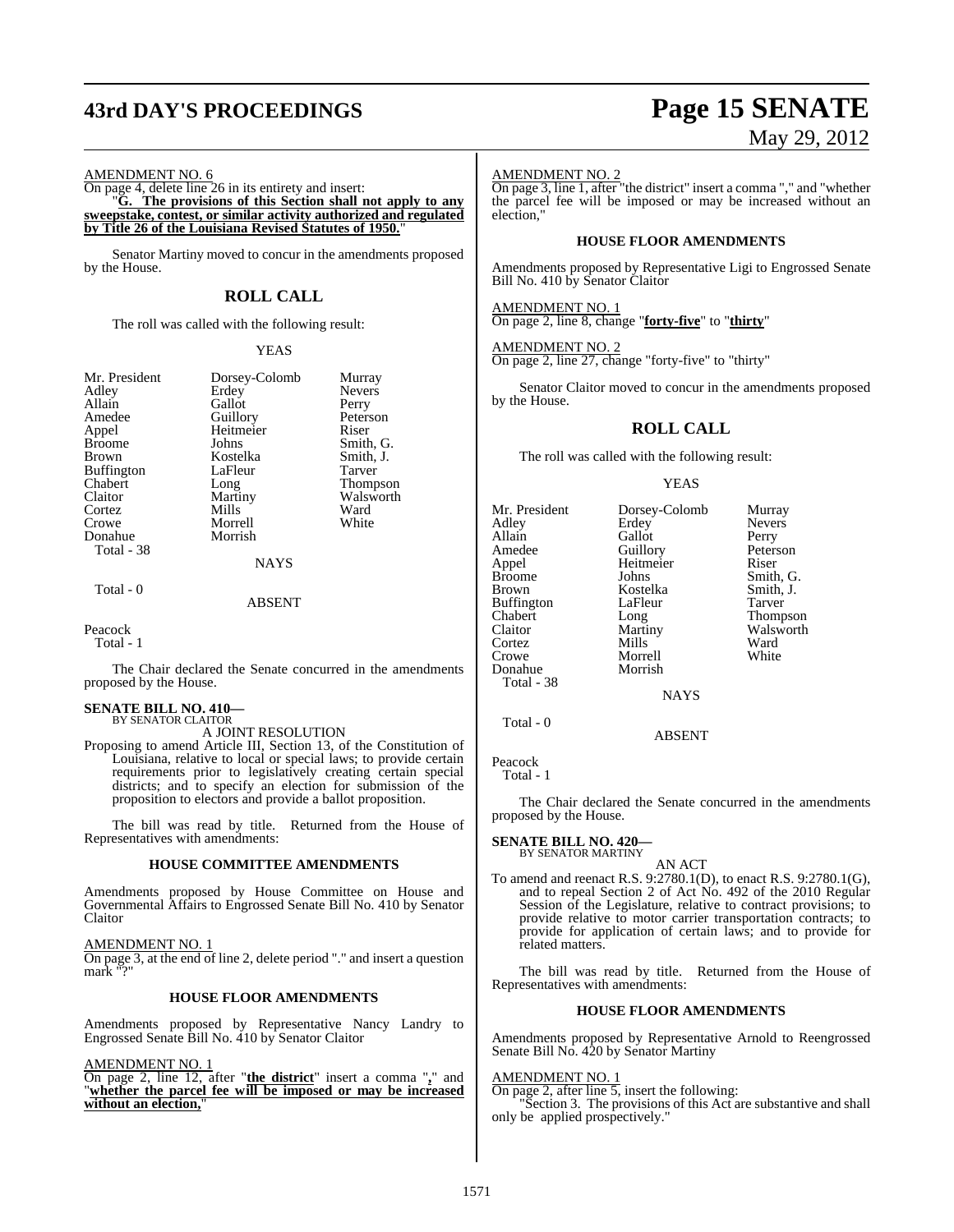Senator Martiny moved to reject the amendments proposed by the House.

### **ROLL CALL**

The roll was called with the following result:

#### YEAS

Nevers Perry Peterson

Smith, G. Smith, J. Tarver Thompson Walsworth Ward White

| Mr. President     | Dorsey-  |
|-------------------|----------|
| Adley             | Erdey    |
| Allain            | Gallot   |
| Amedee            | Guillory |
| Appel             | Heitmei  |
| <b>Broome</b>     | Johns    |
| <b>Brown</b>      | Kostelka |
| <b>Buffington</b> | LaFleur  |
| Chabert           | Long     |
| Claitor           | Martiny  |
| Cortez            | Mills    |
| Crowe             | Morrell  |
| Donahue           | Morrish  |
| Total - 38        |          |

| Mr. President<br>Adley | Dorsey-Colomb<br>Erdey | Murray<br><b>Nevers</b> |
|------------------------|------------------------|-------------------------|
| Allain                 | Gallot                 | Perry                   |
| Amedee                 | Guillory               | Peterso                 |
| Appel                  | Heitmeier              | Riser                   |
| Broome                 | Johns                  | Smith,                  |
| Brown                  | Kostelka               | Smith,                  |
| Buffington             | LaFleur                | Tarver                  |
| Chabert                | Long                   | <b>Thomps</b>           |
| Claitor                | Martiny                | Walswo                  |
| Cortez                 | Mills                  | Ward                    |
| Crowe                  | Morrell                | White                   |
| Donahue                | Morrish                |                         |
| Total - 38             |                        |                         |
|                        | <b>NAYS</b>            |                         |
|                        |                        |                         |

ABSENT

Peacock

Total - 1

Total - 0

The Chair declared the Senate rejected the amendments proposed by the House.

#### **SENATE BILL NO. 485—** BY SENATOR PERRY

AN ACT

To enact R.S.  $14:32.1(A)(7)$  and  $32.8(A)(2)(g)$ , relative to operating a vehicle while intoxicated; to provide that certain crimes involving operating a vehicle while intoxicated include operating a vehicle when any detectable amount of certain controlled dangerous substances is present in the operator's blood; and to provide for related matters.

The bill was read by title. Returned from the House of Representatives with amendments:

#### **HOUSE COMMITTEE AMENDMENTS**

Amendments proposed by House Committee on Administration of Criminal Justice to Reengrossed Senate Bill No. 485 by Senator Perry

#### AMENDMENT NO. 1

On page 1, delete line 3 in its entirety and insert "intoxicated; to provide that the crimes of vehicular homicide and third degree feticide"

#### AMENDMENT NO. 2

On page 1, at the beginning of line 4, delete "intoxicated"

## AMENDMENT NO. 3

On page 1, line 5, after "blood;" and before "and" insert "to provide for exceptions; to provide for an effective date;

#### AMENDMENT NO. 4

On page 2, at the end of line 2, add a comma "," and add "or a metabolite of such controlled dangerous substance,

#### AMENDMENT NO. 5

On page 2, line 3, after "individual" delete the remainder of the line, delete line 4 in its entirety, and insert a period "."

## **Page 16 SENATE 43rd DAY'S PROCEEDINGS**

AMENDMENT NO. 6

On page 2, at the end of line 16, add a comma "," and add "or a metabolite of such controlled dangerous substance,"

AMENDMENT NO. 7

On page 2, line 17, after "individual" delete the remainder of the line, delete line 18 in its entirety, and insert a period "."

Senator Perry moved to concur in the amendments proposed by the House.

### **ROLL CALL**

The roll was called with the following result:

#### YEAS

| Mr. President | Erdey         | Murray        |
|---------------|---------------|---------------|
| Adley         | Gallot        | <b>Nevers</b> |
| Allain        | Guillory      | Perry         |
| Amedee        | Heitmeier     | Peterson      |
| Appel         | Johns         | Riser         |
| <b>Broome</b> | Kostelka      | Smith, G.     |
| <b>Brown</b>  | LaFleur       | Smith, J.     |
| Buffington    | Long          | Tarver        |
| Chabert       | Martiny       | Thompson      |
| Cortez        | Mills         | Walsworth     |
| Crowe         | Morrell       | Ward          |
| Dorsey-Colomb | Morrish       | White         |
| Total $-36$   |               |               |
|               | <b>NAYS</b>   |               |
| Total - 0     |               |               |
|               | <b>ABSENT</b> |               |
| Claitor       | Donahue       | Peacock       |

Total - 3

The Chair declared the Senate concurred in the amendments proposed by the House.

#### **SENATE BILL NO. 506—** BY SENATOR CLAITOR

AN ACT

To enact Code of Civil Procedure Article 1426.1, relative to discovery; to provide relative to a stay of discovery in certain civil matters for good cause shown by a district attorney or defendant in a related criminal matter; to provide certain terms, conditions and procedures; and to provide for related matters.

The bill was read by title. Returned from the House of Representatives with amendments:

#### **HOUSE COMMITTEE AMENDMENTS**

Amendments proposed by House Committee on Civil Law and Procedure to Engrossed Senate Bill No. 506 by Senator Claitor

#### AMENDMENT NO. 1

On page 1, line 4, after "attorney" and before "in" delete "or defendant"

#### AMENDMENT NO. 2

On page 1, after "matters" delete the remainder of the line and insert "by a district attorney" and at the beginning of line 10, delete "defendant"

#### AMENDMENT NO. 3

On page 1, line 11, after "attorney" and before "in" delete "or the defendant"

#### AMENDMENT NO. 4

On page 2, line 14, after "custody" and before "child" delete "or" and insert a comma, and after "support" change the period to a comma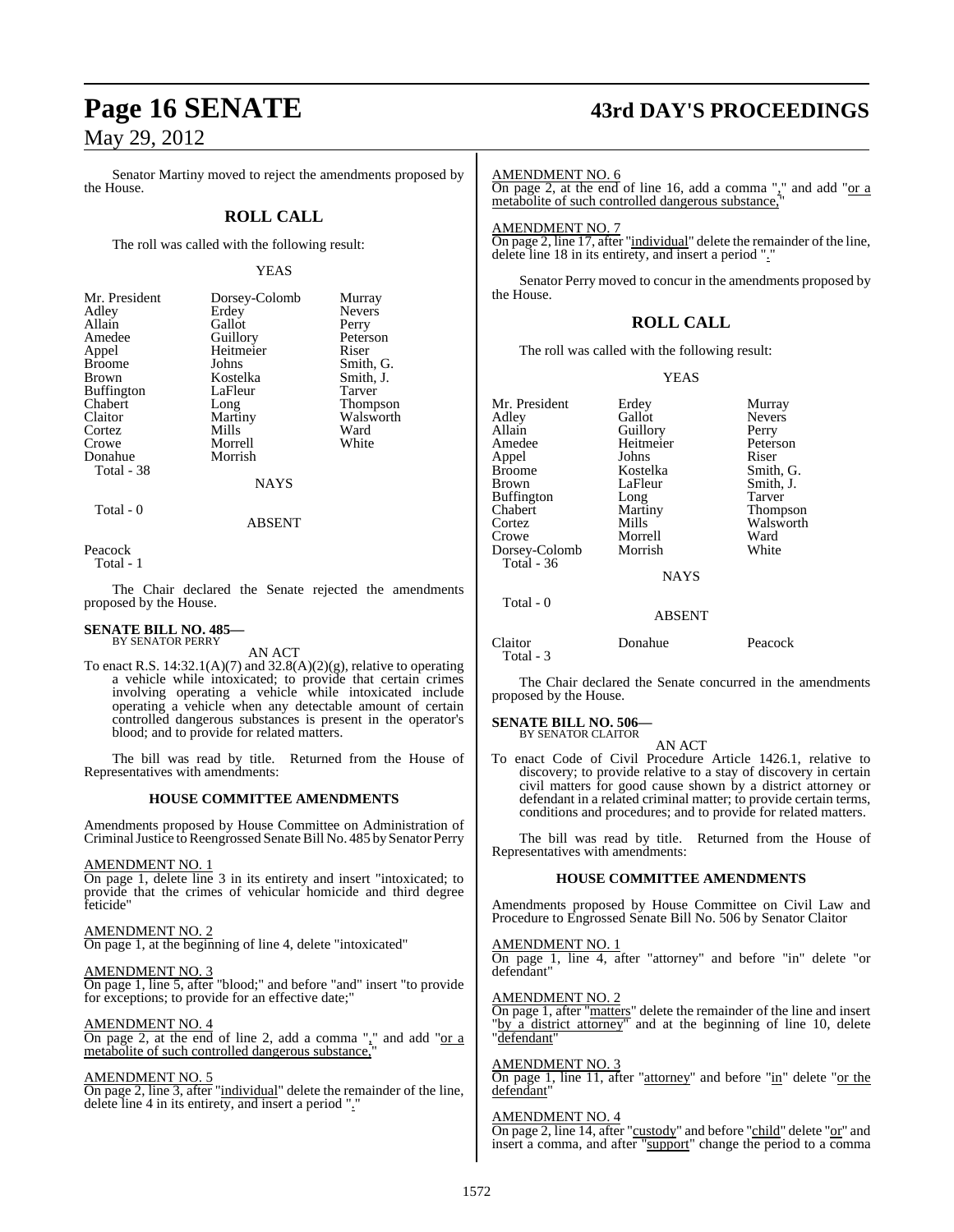# **43rd DAY'S PROCEEDINGS Page 17 SENATE**

# May 29, 2012

and insert "visitation, and protective orders pursuant to Title 9 and Title 46 of the Louisiana Revised Statutes of 1950.

#### **LEGISLATIVE BUREAU AMENDMENTS**

Amendments proposed by Legislative Bureau to Engrossed Senate Bill No. 506 by Senator Claitor

#### AMENDMENT NO. 1

In House Committee Amendment No. 2 proposed by the House Committee on Civil Law and Procedure to Engrossed Senate Bill No. 506 by Senator Claitor, on page 1, line 4, following "On page 1," insert "line 9,"

#### AMENDMENT NO. 2

In House Committee Amendment No. 4 proposed by the House Committee on Civil Law and Procedure to Engrossed Senate Bill No. 506 by Senator Claitor, on page 1, line 10, following "visitation," change "and" to "or"

AMENDMENT NO. 3 On page 1, line 17, following "**include**" and before "**but**" delete "**,**"

AMENDMENT NO. 4 On page 1, line 17, following "**to**" and before "**a**" delete "**,**"

Senator Claitor moved to concur in the amendments proposed by the House.

## **ROLL CALL**

The roll was called with the following result:

YEAS

| Mr. President     | Donahue   | Morrish       |
|-------------------|-----------|---------------|
| Adley             | Erdey     | <b>Nevers</b> |
| Allain            | Gallot    | Perry         |
| Amedee            | Guillory  | Petersor      |
| Appel             | Heitmeier | Riser         |
| <b>Broome</b>     | Johns     | Smith, O      |
| <b>Brown</b>      | Kostelka  | Smith, J      |
| <b>Buffington</b> | LaFleur   | Tarver        |
| Chabert           | Long      | <b>Thomps</b> |
| Claitor           | Martiny   | Walswo        |
| Cortez            | Mills     | Ward          |
| Crowe             | Morrell   | White         |
| Total - 36        |           |               |
|                   | NAVC      |               |

Nevers<br>Perry Peterson Smith, G. Smith, J.<br>Tarver Thompson Walsworth<br>Ward

NAYS

Dorsey-Colomb Murray Total - 2

ABSENT

Peacock

Total - 1

The Chair declared the Senate concurred in the amendments proposed by the House.

#### **SENATE BILL NO. 509—** BY SENATOR CLAITOR

AN ACT

To enact Code of Civil Procedure Article 4919(D), relative to service of citation in justice of the peace courts; to provide for service by certified mail; to provide relative to service under certain terms, procedures, and conditions; and to provide for related matters.

The bill was read by title. Returned from the House of Representatives with amendments:

#### **HOUSE COMMITTEE AMENDMENTS**

Amendments proposed by House Committee on Civil Law and Procedure to Engrossed Senate Bill No. 509 by Senator Claitor

AMENDMENT NO. 1 On page 1, at the end of line 12, change the period to a comma and insert "**when costs therefore are posted with the court.**"

AMENDMENT NO. 2 On page 1, line 14, change "**addressee/defendant**" to "**addressee who is the defendant**"

Senator Claitor moved to concur in the amendments proposed by the House.

#### **ROLL CALL**

The roll was called with the following result:

#### YEAS

Mr. President Erdey Nevers<br>Adley Gallot Perry Adley Gallot Perry Allain Guillory Peters<br>
Appel Heitmeier Riser Appel Heitmeier<br>Broome Johns Broome Johns Smith, G.<br>Brown Kostelka Smith, J. Kostelka Smith,<br>LaFleur Tarver Buffington LaFle<br>Chabert Long Chabert Long Thompson<br>Claitor Martiny Walsworth Martiny Walsworth<br>
Mills Ward Cortez Mills Ward<br>Crowe Morrell White Morrell<br>Morrish Donahue Morrish<br>Dorsey-Colomb Murray Dorsey-Colomb  $Total - 37$ NAYS

Total - 0

ABSENT

Amedee Peacock Total - 2

The Chair declared the Senate concurred in the amendments proposed by the House.

## **SENATE BILL NO. 516—** BY SENATOR CROWE

AN ACT

To enact Chapter 26 of Title 12 of the Louisiana Revised Statutes of 1950, to be comprised of R.S. 12:1701, relative to commercial regulations; to provide for notification to officers, members, managers, and partners of certain changes; to provide for certain terms, conditions, and procedures; to provide that notice be given to certain individuals; to provide relative to documents; to provide for a cause of action; to provide for judicial review; to provide for the duties of a certain court; and to provide for related matters.

The bill was read by title. Returned from the House of Representatives with amendments:

#### **HOUSE COMMITTEE AMENDMENTS**

Amendments proposed by House Committee on Commerce to Reengrossed Senate Bill No. 516 by Senator Crowe

#### AMENDMENT NO. 1

On page 1, line 3, after "regulations;" delete the remainder of the line and delete lines 4 through 6 in their entirety and insert in lieu thereof and defect thes 4 unough o m mean empty means the following: "to provide relative to the removal of officers, members, managers, or partners of certain business organizations; to'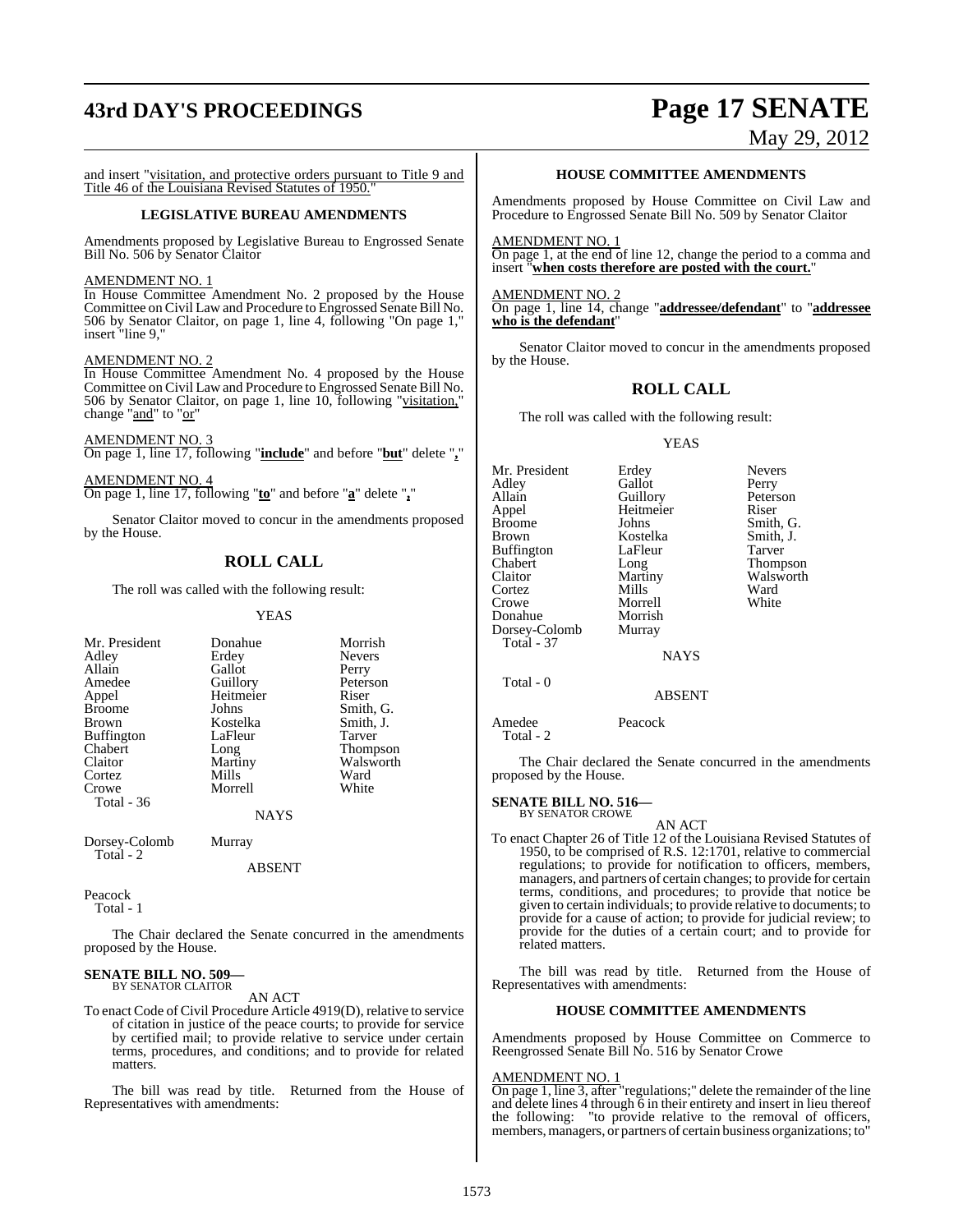## AMENDMENT NO. 2

On page 1, line 14, after "**§1701.**" and before "**officers**" change "**Notification to**" to "**Judicial review; removal of**"

#### AMENDMENT NO. 3

On page 1, delete lines 15 through 17 in their entirety and on page 2, delete lines 1 through 28 in their entirety and insert in lieu thereof the following:

"**A. Should any officer, member, manager, or partner of any corporation, limited liability company, or partnership have his name removed from any document or record filed with the secretary of state in violation of state law or in contravention of any document of creation, organization or management of such business entity, the aggrieved party may file suit againstthe party who caused the aggrieved party's name to be removed from such document or record.**

**B. Such suit shall be filed in the judicial district court where the business entity is domiciled.**"

AMENDMENT NO. 4 On page 2, at the beginning of line 29, change "**(2)**" to "**C.**"

AMENDMENT NO. 5 On page 3, at the beginning of line 1, change "**(3)**" to "**D.**"

AMENDMENT NO. 6 On page 3, at the beginning of line 3, change "**(4)**" to "**E.**"

AMENDMENT NO. 7 On page 3, line 6, after "**aggrieved**" and before "**all**" change "**individual to**" to "**party on**"

#### **HOUSE FLOOR AMENDMENTS**

Amendments proposed by Representative Thompson to Reengrossed Senate Bill No. 516 by Senator Crowe

#### AMENDMENT NO. 1

On page 2, between lines 7 and 8, insert the following: "**(c) There is a certificate from the juridical entity affirming that the pertinent requirements of the articles of incorporation and bylaws relative to removal have been satisfied.**"

#### **HOUSE FLOOR AMENDMENTS**

Amendments proposed by Representative Stuart Bishop to Reengrossed Senate Bill No. 516 by Senator Crowe

#### AMENDMENT NO. 1

Delete House Floor Amendment No. 1 proposed by Representative Thompson and adopted by the House on May 24, 2012.

Senator Crowe moved to reject the amendments proposed by the House.

## **ROLL CALL**

The roll was called with the following result:

#### YEAS

| Mr. President     | Dorsey-Colomb | <b>Nevers</b>   |
|-------------------|---------------|-----------------|
| Adley             | Erdey         | Perry           |
| Allain            | Gallot        | Peterson        |
| Amedee            | Guillory      | Riser           |
| Appel             | Heitmeier     | Smith, G.       |
| <b>Broome</b>     | Johns         | Smith, J.       |
| <b>Brown</b>      | Kostelka      | Tarver          |
| <b>Buffington</b> | LaFleur       | <b>Thompson</b> |
| Chabert           | Long          | Walsworth       |
| Claitor           | Martiny       | Ward            |
| Cortez            | Mills         | White           |

Crowe Morrish<br>Donahue Murray Donahue Total - 37 Total - 0

Morrell Peacock Total - 2

The Chair declared the Senate rejected the amendments proposed by the House.

NAYS

ABSENT

#### **SENATE BILL NO. 563—** BY SENATOR WHITE

AN ACT

To enact R.S. 17:58.2(I), 67, and 67.1, relative to the Southeast Baton Rouge Community School System; to provide for the school system, including its establishment and geographic boundaries; to provide for the school board and an interimboard of control; to provide for board membership, apportionment, qualifications, method of selection, terms of office, filling of vacancies, compensation, expenses, powers, duties, and responsibilities; to provide relative to facilities and property; to provide relative to the collection and remittance of certain taxes; to provide relative to the provision of certain student services; to provide relative to certain applications for funding; to provide for the reapportionment of the East Baton Rouge Parish School Board; to provide for effectiveness and for implementation; and to provide for related matters.

The bill was read by title. Returned from the House of Representatives with amendments:

#### **HOUSE COMMITTEE AMENDMENTS**

Amendments proposed by House Committee on Education to Re-Reengrossed Senate Bill No. 563 by Senator White

#### AMENDMENT NO. 1

On page 10, at the end of line 23, change "December 1, 2012," to "November 6, 2012." and delete line 24 in its entirety

#### **HOUSE COMMITTEE AMENDMENTS**

Amendments proposed by House Committee on Appropriations to Re-Reengrossed Senate Bill No. 563 by Senator White

#### AMENDMENT NO. 1

On page 1, line 2, after "67.1" and before the comma "," insert "through 67.4"

#### AMENDMENT NO. 2

On page 1, line 17, after "67.1" and before "are hereby" insert "through 67.4"

#### AMENDMENT NO. 3

On page 10, between lines 8 and 9, add the following:

"**§67.2. Redistribution of MFP to other school systems**

**To ensure that the minimum foundation program allocation of school systems located outside of East Baton Rouge Parish is not negatively impacted, beginning in Fiscal Year 2013-14 and continuing through Fiscal Year 2017-18, the Board of Elementary and Secondary Education shall determine the impact of the creation of the Southeast Baton Rouge School District on the minimum foundation program allocations to all school districts outside of East Baton Rouge Parish for each school year and shall subtract that amount from the total minimum foundation program dollars allocated to the Southeast Baton Rouge School District and reallocate those funds to the impacted school districts.**"

#### 1574

# **Page 18 SENATE 43rd DAY'S PROCEEDINGS**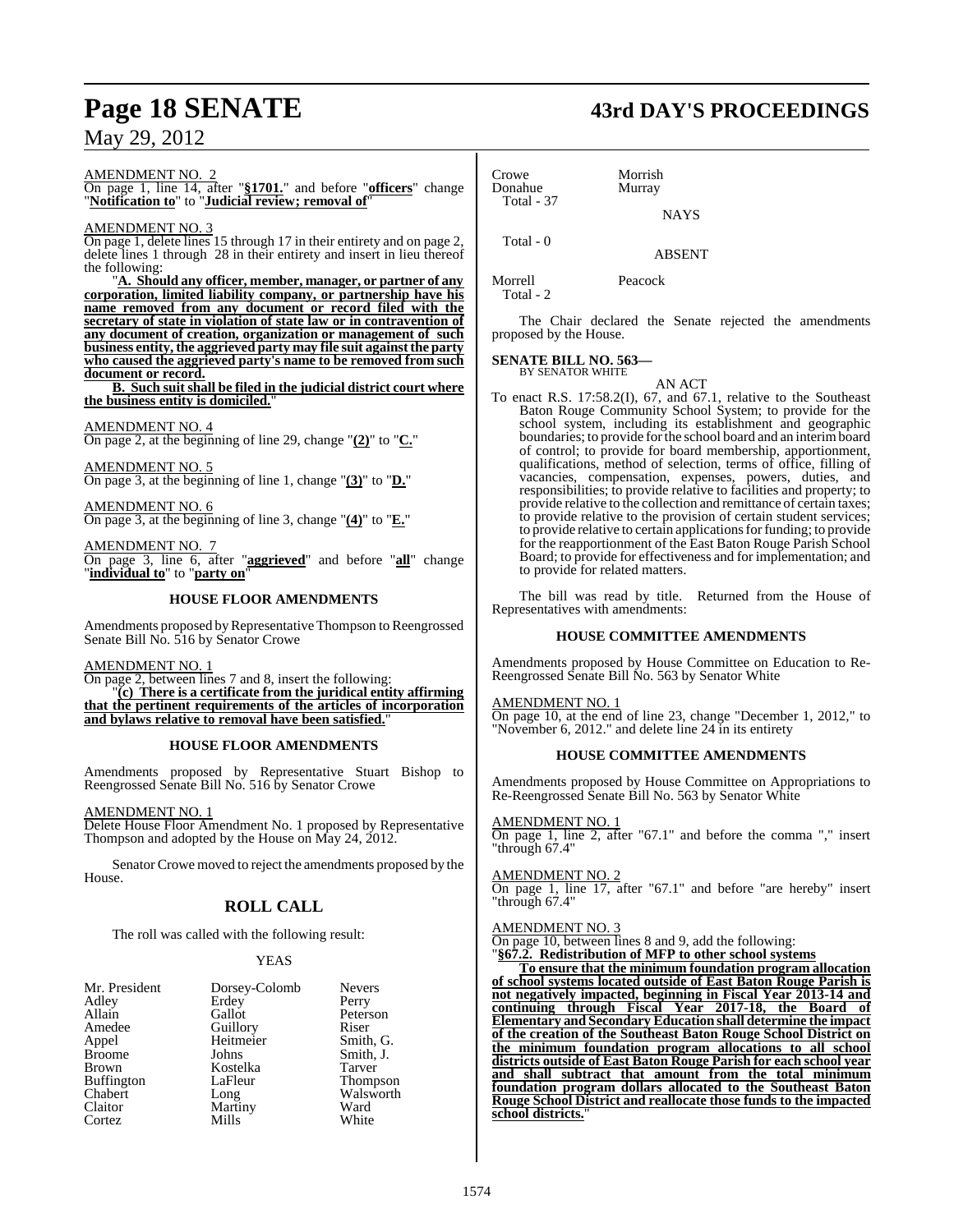## **43rd DAY'S PROCEEDINGS Page 19 SENATE**

# May 29, 2012

#### AMENDMENT NO. 4

On page 10, between lines 8 and 9, insert the following:

"**§67.3. Benefits of reemployed retirees and Legacy Benefit Trust Fund for Retirees of East Baton Rouge Parish School System**

**A, East Baton Rouge Parish School System shall annually provide to the Southeast Baton Rouge Community School System an itemization of all postemployment benefits to be paid by the East Baton Rouge Parish School Board for the benefit of every individual hired by the Southeast Baton Rouge Community School System as a full time employee. Southeast Baton Rouge Community School System shall reimburse East Baton Rouge Parish School System at least quarterly for all post employment benefits for any employee hired by Southeast Baton Rouge Community School System as a full time employee until all post employment benefits to which said individual is entitled have been paid.**

**B. The Southeast Baton Rouge Community School System shall transfer to East Baton Rouge Parish School System on or before May 31, 2014, two million five hundred thousand dollars for the establishment of a trust pursuant to R.S. 17:1244, to be known as the "Legacy Benefit Trust for Retirees of the East Baton Rouge Parish School System", thereafter, the Louisiana Department of Education shall determine the amount of any increased costs of legacy benefits attributable to the separation of the Southeast Baton Rouge Community School System and provide for additional payments to be made by Southeast Baton Rouge Community School System to the fund.**

**C. In the event it is determined by an actuarial study that the funds on deposit in the Legacy Benefit Trust for Retirees of the East Baton Rouge Parish School System are sufficient to pay the costs of the legacy benefits due to individuals who retired from the East Baton Rouge Parish School System prior to July 1, 2013, SoutheastBatonRougeCommunity School Systemshall not be required to make any additional payments to the Legacy Benefit Trust for Retirees of the East Baton Rouge Parish School System.**"

AMENDMENT NO. 5

On page 10, between lines 8 and 9, insert the following: "**§67.4. Payments to East Baton Rouge Parish Educational**

**Facilities Improvement District A. On or before July 1, 2013, the East Baton Rouge Parish Facilities Improvement District shall provide to the Southeast Baton Rouge Community School Board a schedule of values for any construction completed within the boundaries of the Southeast Baton Rouge Community School System with the proceeds of Qualified School Construction Bonds issued prior to July 1, 2012, an accounting of payments made and to be made through June 30, 2012, on said bonds, and a payment schedule**

**showing the unpaid principal and interest due for said projects. B. Beginning on July 1, 2013, the Southeast Baton Rouge Community School System shall reimburse East Baton Rouge Parish Facilities Improvement District an amount equal to the percentage of the debt service attributable to the construction completed within the boundaries of the Southeast Baton Rouge Community School District. Said reimbursement shall be made to East Baton Rouge Parish Educational Facilities Improvement District within thirty days of receipt by the Southeast Baton Rouge Community School District of confirmation of payment of the debt service.**"

#### **LEGISLATIVE BUREAU AMENDMENTS**

Amendments proposed by Legislative Bureau to Re-Reengrossed Senate Bill No. 563 by Senator White

#### AMENDMENT NO. 1

In House Committee Amendment No. 3 proposed by the House Committee on Appropriations to Re-Reengrossed Senate Bill No. 563 by Senator White, on page 1, line 7, change "MFP" to "minimum foundation program"

#### AMENDMENT NO. 2

In House Committee Amendment No. 3 proposed by the House Committee on Appropriations to Re-Reengrossed Senate Bill No. 563 by Senator White, on page 1, line 11, following "**the**" and before "**Board**" insert "**State**"

#### AMENDMENT NO. 3

In House Committee Amendment No. 3 proposed by the House Committee on Appropriations to Re-Reengrossed Senate Bill No. 563 by Senator White, on page 1, line 15, following "**program**" and before "**allocated**" change "**dollars**" to "**monies**"

#### AMENDMENT NO. 4

In House Committee Amendment No. 4 proposed by the House Committee on Appropriations to Re-Reengrossed Senate Bill No. 563 by Senator White, on page 1, line 25, following "**a**" and before "**employee**" change "**full time**" to "**full-time**"

#### AMENDMENT NO. 5

In House Committee Amendment No. 4 proposed by the House Committee on Appropriations to Re-Reengrossed Senate Bill No. 563 by Senator White, on page 1, line 28, following "**a**" change "**full time**" to "**full-time**"

#### AMENDMENT NO. 6

In House Committee Amendment No. 4 proposed by the House Committee on Appropriations to Re-Reengrossed Senate Bill No. 563 by Senator White, on page 1, line 34, following "**17:**" and before "**,**" change "**1244**" to "**1224**"

#### AMENDMENT NO. 7

In House Committee Amendment No. 5 proposed by the House Committee on Appropriations to Re-Reengrossed Senate Bill No. 563 by Senator White, on page 2, line 24, following "**District.**" and before "**reimbursement**" change "**Said**" to "**The**"

#### AMENDMENT NO. 8

On page 2, line 24, following "**which**" and before "**elected**" insert "**he was**"

#### AMENDMENT NO. 9

On page 2, line 25, at the beginning of the line change "**said**" to "**his**"

#### AMENDMENT NO. 10

On page 4, line 7, following "**census**" and before "**and**" insert "**,**"

#### AMENDMENT NO. 11

On page 4, line 8, following "**provided**" and before "**law**" change "**in**" to "**by**"

#### AMENDMENT NO. 12

On page 4, line 12, following "**journal**" and before "**at**" insert "**,**"

#### AMENDMENT NO. 13

On page 4, line 26, following "**expenses**" and before "**shall**" delete "**also**"

#### AMENDMENT NO. 14

On page 5, line 24, following "**of**" and before "**buses**" change "**handicapped accessible**" to "**handicapped-accessible**"

#### AMENDMENT NO. 15

On page 7, lines 19 and 22, delete "**actually**"

#### AMENDMENT NO. 16

On page 9, line 19, following "**other**" and before "**files**" change "**student related**" to "**student-related**"

#### **HOUSE FLOOR AMENDMENTS**

Amendments proposed by Representative Ponti to Re-Reengrossed Senate Bill No. 563 by Senator White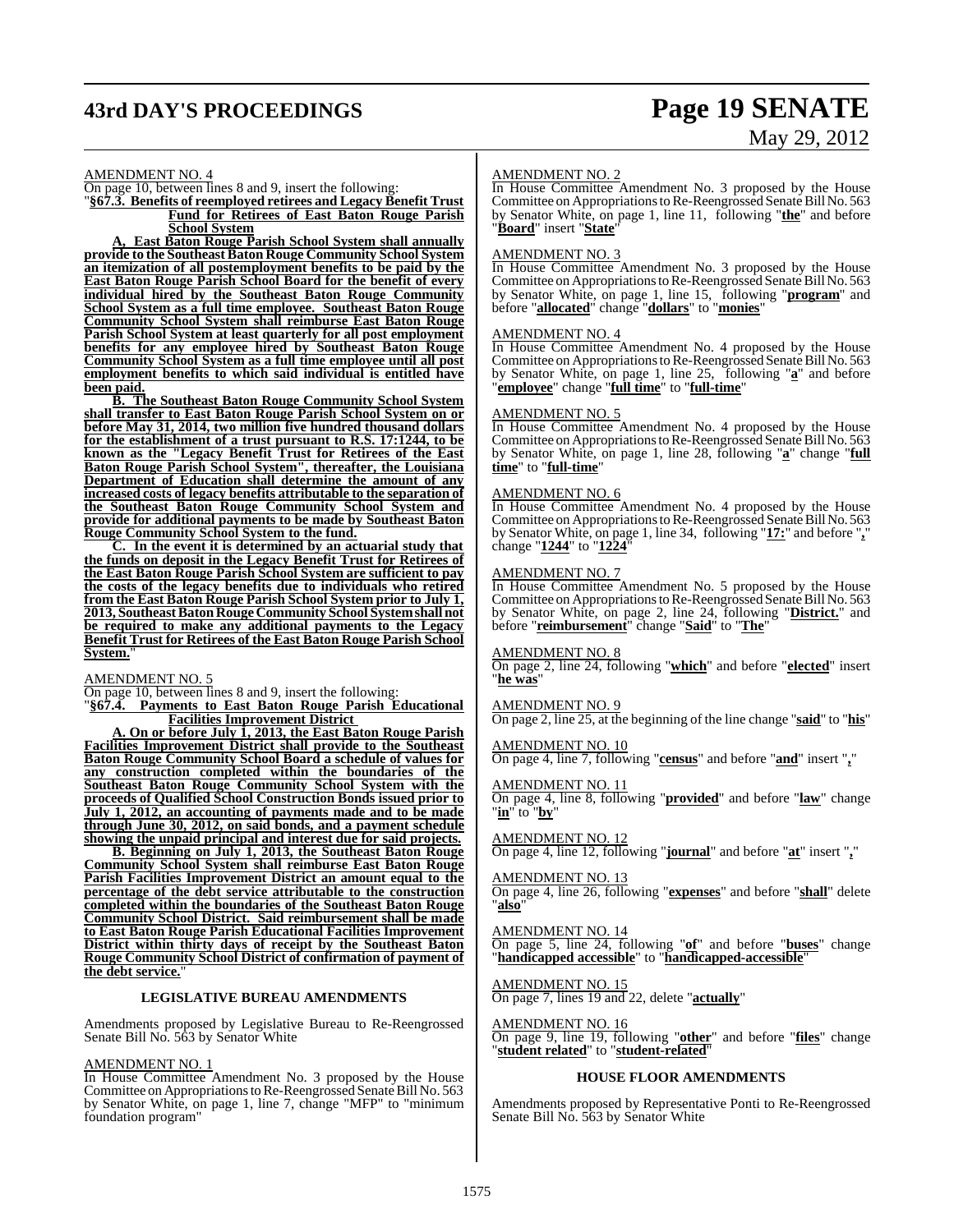#### AMENDMENT NO. 1

Delete Legislative Bureau Amendment Nos. 2, 3, and 6 proposed by Legislative Bureau and adopted by the House of Representatives on May 16, 2012.

#### AMENDMENT NO. 2

In House Committee Amendment No. 3 proposed by the House Committee on Appropriations and adopted by the House of Representatives on May 16, 2012, on page 1, delete lines 8 through 16 and insert the following: "**To ensure that the minimum foundation program allocation to school systemsis not negatively impacted by the creation of the Southeast Baton Rouge Community School District, beginning inFiscal Year 2013-14 and continuing through the 2017-18 Fiscal Year, the State Board of Elementary and Secondary Education shall identify the districts on which there is a negative impact and determine the amount of the negative impact. The State Board of Elementary and Secondary Education shall withhold the total of the amounts of the negative impact on all districts from the total minimum foundation program allocation to the Southeast Baton Rouge Community School District and transfer those funds to the impacted school districts.**"

#### AMENDMENT NO. 3

In House Committee Amendment No. 4 proposed by the House Committee on Appropriations and adopted by the House of Representatives on May 16, 2012, on page 1, at the beginning of line 21, change the comma "**,"** to a period "**.**"

## AMENDMENT NO. 4

In House Committee Amendment No. 4 proposed by the House Committee on Appropriations and adopted by the House of Representatives on May 16, 2012, on page 1, delete lines 31 through 39 and insert the following:

"**B. A trust to be known as the "Legacy Benefit Trust for Retirees of the East Baton Rouge Parish School System" shall be established pursuant to R.S. 17:1224. Within twelve months of beginning operation, the Southeast Baton Rouge Community School System shall deposit into the trust an initial sum of two million five hundred thousand dollars. On or before July 1, 2012, the president of the State Board of Elementary and Secondary Education shall appoint a study committee to analyze the impact of separation of the Southeast Community School System on post employment benefits owed to individuals who retired from the East Baton Rouge Parish School System prior to operation of the Southeast Community School System. The study committee shall determine the proportional amount of post employment benefits which the Southeast Baton Rouge Community School District shall be required to deposit into the trust and shall determine the schedule for such payments. The study committee shall have the authority to modify the payment schedule until such time as Southeast Baton Rouge Community School District makes the final payment.**"

Senator White moved to concur in the amendments proposed by the House.

### **ROLL CALL**

The roll was called with the following result:

Gallot

Heitmeier<br>Johns

#### YEAS

| Mr. President     |
|-------------------|
| Adley             |
| Allain            |
| Amedee            |
| Appel             |
| Brown             |
| <b>Buffington</b> |
| Chabert           |
| Claitor           |

Donahue Morrish<br>Frdev Nevers Erdey Never<br>Gallot Perry Guillory<br>
Heitmeier Smith, G. Smith, J. Kostelka Tarver<br>LaFleur Thomp LaFleur Thompson<br>Long Walsworth Walsworth

## **Page 20 SENATE 43rd DAY'S PROCEEDINGS**

| Cortez<br>Crowe<br><b>Total - 33</b>          | Martiny<br>Mills   | Ward<br>White |
|-----------------------------------------------|--------------------|---------------|
|                                               | <b>NAYS</b>        |               |
| <b>Broome</b><br>Dorsey-Colomb<br>$Total - 4$ | Murray<br>Peterson |               |
|                                               | <b>ABSENT</b>      |               |
| Morrell                                       | Peacock            |               |

Total - 2

The Chair declared the Senate concurred in the amendments proposed by the House.

## **SENATE BILL NO. 594—** BY SENATOR BROWN

AN ACT

To enact R.S. 17:158(I), relative to school transportation; to provide for the transportation of certain students to certain technical colleges; to provide for responsibilities of city, parish, and other local public school boards; to allow local school boards to assess a fee to students using such transportation; to provide for exemptions; to provide for the adoption of rules; and to provide for related matters.

The bill was read by title. Returned from the House of Representatives with amendments:

#### **HOUSE COMMITTEE AMENDMENTS**

Amendments proposed by House Committee on Transportation, Highways, and Public Works to Engrossed Senate Bill No. 594 by Senator Brown

#### AMENDMENT NO. 1

On page 2, line 1, delete "shall" and insert "may facilitate the transportation or"

#### AMENDMENT NO. 2

On page 2, line 4, delete "Each" and insert "The" and after "board" insert "where the student resides,"

Senator Brown moved to concur in the amendments proposed by the House.

#### **ROLL CALL**

The roll was called with the following result:

#### YEAS

| Mr. President<br>Adley<br>Allain<br>Amedee<br>Appel<br><b>Broome</b><br><b>Brown</b><br><b>Buffington</b><br>Chabert<br>Claitor<br>Cortez<br>Crowe<br>Donahue<br>Total - 38 | Dorsey-Colomb<br>Erdey<br>Gallot<br>Guillory<br>Heitmeier<br>Johns<br>Kostelka<br>LaFleur<br>Long<br>Martiny<br>Mills<br>Morrell<br>Morrish | Murray<br><b>Nevers</b><br>Perry<br>Peterson<br>Riser<br>Smith, G.<br>Smith, J.<br>Tarver<br>Thompson<br>Walsworth<br>Ward<br>White |
|-----------------------------------------------------------------------------------------------------------------------------------------------------------------------------|---------------------------------------------------------------------------------------------------------------------------------------------|-------------------------------------------------------------------------------------------------------------------------------------|
|                                                                                                                                                                             | <b>NAYS</b>                                                                                                                                 |                                                                                                                                     |
| Total - 0                                                                                                                                                                   | <b>ABSENT</b>                                                                                                                               |                                                                                                                                     |

Peacock Total - 1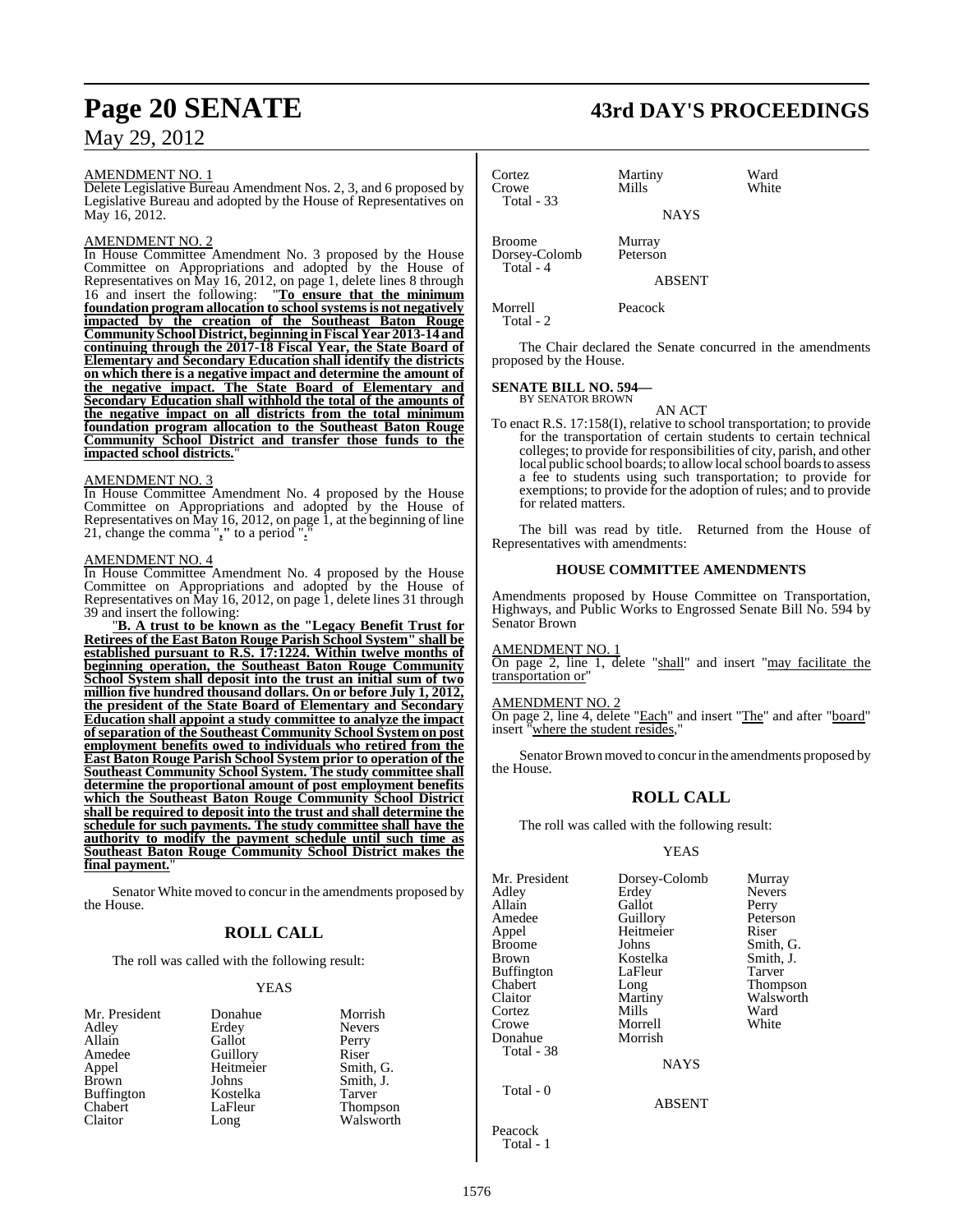# **43rd DAY'S PROCEEDINGS Page 21 SENATE**

# May 29, 2012

The Chair declared the Senate concurred in the amendments proposed by the House.

**SENATE BILL NO. 698—**<br>BY SENATORS MORRISH AND JOHNS AND REPRESENTATIVE<br>KLECKLEY AN ACT

To enact R.S. 34:218, relative to the Lake Charles Harbor and Terminal District; to provide for additional powers and authority of the district; to provide for the Calcasieu River and Pass Project; to provide for the acquisition of certain lands; to provide terms, conditions, and requirements; and to provide for related matters.

The bill was read by title. Returned from the House of Representatives with amendments:

#### **HOUSE COMMITTEE AMENDMENTS**

Amendments proposed by House Committee on Transportation, Highways, and Public Works to Engrossed Senate Bill No. 698 by Senator Morrish

#### AMENDMENT NO. 1

On page 1, at the end of line 2, insert "for recognition as the local sponsor and"

#### AMENDMENT NO. 2

On page 1, line 4, after "acquisition" and before "of" insert "and sale" and at the end of the line change "terms," to "for terms, exceptions,"

#### AMENDMENT NO. 3

On page 1, at the beginning of line 9, change "**A.**" to "**A.(1)**"

#### AMENDMENT NO. 4

On page 1, between lines 16 and 17, insert the following:

"**(2)(a) Notwithstanding the provisions of this Section to the contrary, the Lake Charles Harbor and Terminal District, or any person on behalf of the district including but not limited to lessees, assignees, or any third party otherwise occupying property, shall not as to property the district owns in Cameron Parish, other than that property which it currently owns in Sections 43 and 44, Township 12 South, Range 9 West and in Sections 1 and 12 South, Range 10 West, Louisiana Meridian, Cameron Parish, Louisiana, hereafter referred to as "the exempt property", undertake any port activities in Cameron Parish.**

**(b) As used in this Section, "port activities" shall mean the acquisition or leasing of land for the construction, operation, or maintenance of docks, wharfs, sheds, slips, canals, machinery, or industrial plant facilities or facilitiesfor the handling of cargos or materials of any type and other substantially similar activities, other than dredged materials in connection with construction operation and maintenance of the Calcasieu River and Pass Project.**

**(c) The Lake Charles Harbor and Terminal District may conduct port activities on any property in Cameron Parish pursuant to an intergovernmental agreement or cooperative agreement with the approval of the governing authority of Cameron Parish. As to the exempt property as defined in Subparagraph (a) of this Paragraph, nothing in this Section shall require the Lake Charles Harbor and Terminal District to enter into any intergovernmental agreement or cooperative agreement with the governing authority of Cameron Parish.**"

#### AMENDMENT NO. 5

On page 1, line 17, after "**to**" and before "**any**" change "**acquire, purchase, or lease**" to "**acquire by purchase, lease, expropriation, or otherwise,**"

#### AMENDMENT NO. 6

On page 2, at the end of line 2, insert the following: "**Any expropriation undertaken by the district of property located in Cameron Parish shall be expropriated only upon prior approval of the governing authority of Cameron Parish.**"

#### AMENDMENT NO. 7

On page 2, at the beginning of line 3, change "**C.**" to "**C.(1)**" and after "**not**" and before "**any**" delete "**acquire, purchase, or lease**" and insert "**acquire by purchase, lease, expropriation, or otherwise, or convey, sell, assign, or donate**"

#### AMENDMENT NO. 8

On page 2, line 6, after the period "**.**" delete the remainder of the line, delete line 7 in its entirety, and at the beginning of line 8 delete "**effective date of this Section.**" and insert the following:

"**(2) The provisions of this Subsection shall not apply to the exempt property as defined in Subparagraph (A)(2)(a) of this Section.**"

#### AMENDMENT NO. 9

On page 2, line 8, before "**Prior**" insert "**(3)**" and at the end of the line insert "**purchased**"

#### AMENDMENT NO. 10

On page 2, at the end of line 11, change the period "**.**" to a comma "**,**" and insert "**unlessthe first right of refusal is otherwise reserved in the act of sale by the seller of the property sold to the district as provided by law for the sale of property by a political** subdivision.

#### AMENDMENT NO. 11

On page 2, between lines 11 and 12, insert the following:

"**(4) Prior to the sale of any land in Cameron Parish expropriated by the Lake Charles Harbor and Terminal District, the owner from whom the property was expropriated shall have the first right of refusal for the purchase of such land, regardless of whether the exception for leases or operation agreements for port facilities as provided by Constitution Article 1, Section 4(H)(1) is applicable to the district.**"

#### **HOUSE FLOOR AMENDMENTS**

Amendments proposed by Representatives Hensgens and Kleckley to Engrossed Senate Bill No. 698 by Senator Morrish

#### AMENDMENT NO. 1

Delete House Committee Amendment No. 4 proposed by the House Committee on Transportation, Highways and Public Works and adopted by the House of Representatives on May 16, 2012.

#### AMENDMENT NO. 2

On page 1, between line 16 and 17, insert the following:

"**(2)(a) Notwithstanding the provisions of this Section to the contrary, the Lake Charles Harbor andTerminal District, or any person on behalf of the district including but not limited to lessees, assignees, or any third party otherwise occupying property, shall not as to property the district owns in Cameron Parish, other than that property which it currently owns in Sections 43 and 44, Township 12 South, Range 9 West and in Sections 1 and 12, Township 12 South, Range 10 West, in the Southwestern Land District, Louisiana Meridian, Cameron Parish, Louisiana, hereafter referred to as "the exempt property", undertake any port activities in Cameron Parish.**

**(b) As used in this Section, "port activities" shall mean the acquisition or leasing of land for the construction, operation, or maintenance of docks, wharfs, sheds, slips, canals, machinery, or industrial plant facilities or facilitiesfor the handling of cargos or materials of any type and other substantially similar activities, other than dredged materials in connection with construction operation and maintenance of the Calcasieu River and Pass Project. Any function by the Lake Charles Harbor and Terminal District necessary for the construction, operation, and maintenance of the Calcasieu River and Pass Project shall not be considered port activities.**

**(c) The Lake Charles Harbor and Terminal District may conduct port activities on any property in Cameron Parish pursuant to an intergovernmental agreement or cooperative agreement with the approval of the governing authority of Cameron Parish. As to the exempt property as defined in**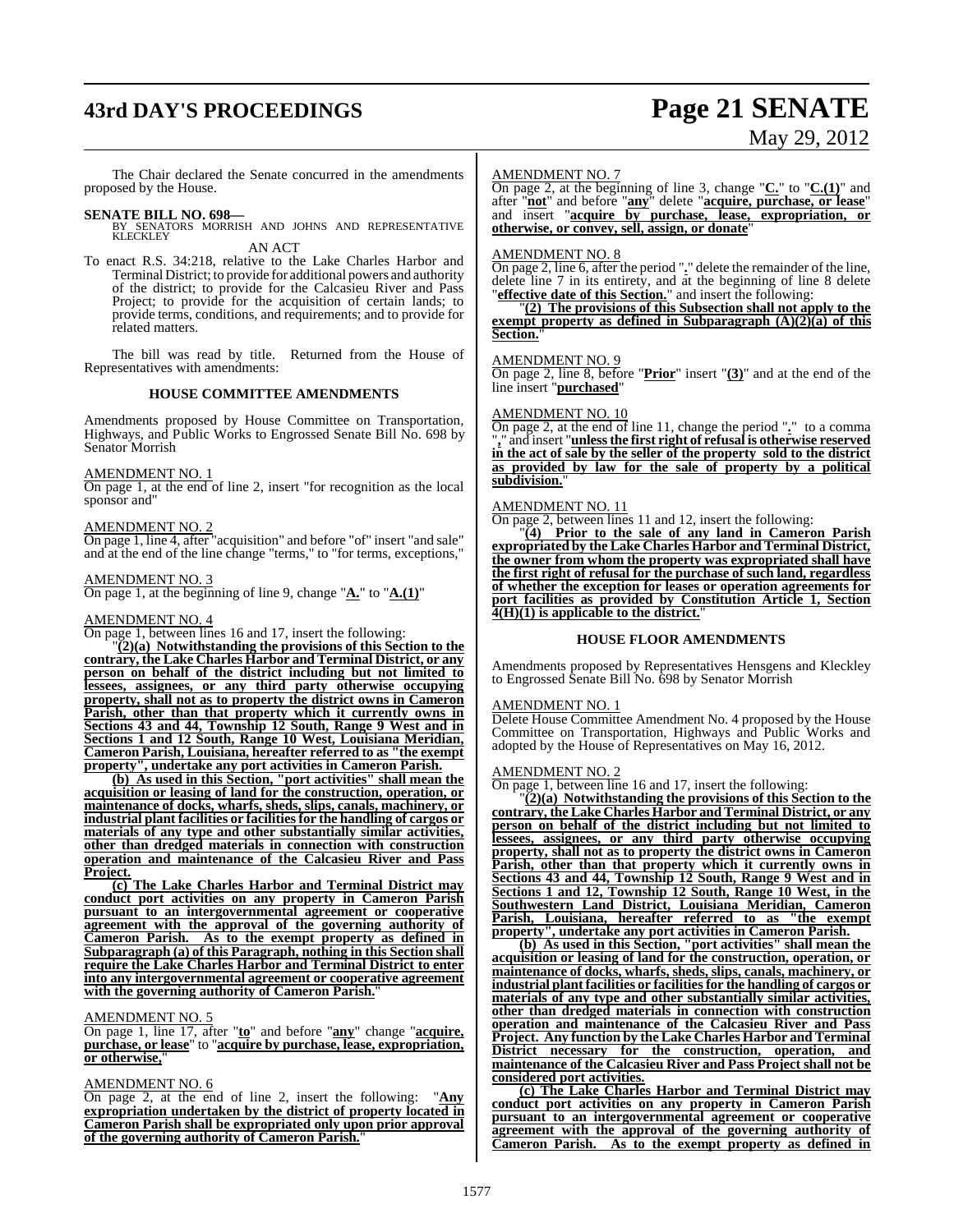**Subparagraph (a) of this Paragraph, nothing in this Section shall require the Lake Charles Harbor and Terminal District to enter into any intergovernmental agreement or cooperative agreement with the governing authority of Cameron Parish.**"

#### AMENDMENT NO. 3

Delete House Committee Amendment No. 6 proposed by the House Committee on Transportation, Highways and Public Works and adopted by the House of Representatives on May 16, 2012.

#### AMENDMENT NO. 4

On page 2, at the end of line 2, insert the following: "**The venue for any petition for expropriation filed by the district for property located in Cameron Parish shall be in accordance with R.S. 19:2.1.**"

#### AMENDMENT NO. 5

In House Committee Amendment No. 9 proposed by the House Committee on Transportation, Highways and Public Works and adopted by the House of Representatives on May 16, 2012, on page 2, at the end of line 17, change "**purchased**" to "**purchased or expropriated**"

#### AMENDMENT NO. 6

Delete House Committee Amendment Nos. 10 and 11 proposed by the House Committee on Transportation, Highways and Public Works and adopted by the House of Representatives on May 16, 2012.

#### AMENDMENT NO. 7

On page 2, at the end of line 11, change the period to a comma and insert the following: "**which right is subordinate to the following:**

**(a) A first right of refusal if so reserved in the act of sale by the seller of the property sold to the district.**

**(b) A first right of refusal in favor of the owner from whom the property was expropriated.**"

Senator Morrish moved to concur in the amendments proposed by the House.

## **ROLL CALL**

The roll was called with the following result:

#### YEAS

| Mr. President<br>Adley<br>Allain<br>Amedee<br>Appel<br><b>Broome</b><br><b>Brown</b><br><b>Buffington</b><br>Chabert<br>Claitor<br>Cortez | Dorsey-Colomb<br>Erdey<br>Gallot<br>Guillory<br>Heitmeier<br>Johns<br>Kostelka<br>LaFleur<br>Long<br>Martiny<br>Mills | Murray<br><b>Nevers</b><br>Perry<br>Peterson<br>Riser<br>Smith, G.<br>Smith, J.<br>Tarver<br>Thompson<br>Walsworth<br>Ward |
|-------------------------------------------------------------------------------------------------------------------------------------------|-----------------------------------------------------------------------------------------------------------------------|----------------------------------------------------------------------------------------------------------------------------|
| Crowe                                                                                                                                     | Morrell                                                                                                               | White                                                                                                                      |
| Donahue<br>Total - 38                                                                                                                     | Morrish                                                                                                               |                                                                                                                            |

## ABSENT

**NAYS** 

#### Peacock

Total - 1

Total - 0

The Chair declared the Senate concurred in the amendments proposed by the House.

## **Page 22 SENATE 43rd DAY'S PROCEEDINGS**

## **SENATE BILL NO. 753— (Substitute of Senate Bill No. 162 by**

Senators Erdey)<br>BY SENATORS ERDEY, ADLEY, APPEL, BROOME, BROWN, CORTEZ,<br>CROWE, DORSEY-COLOMB, GUILLORY, JOHNS, KOSTELKA,<br>LAFLEUR, MILLS, MURRAY, NEVERS, PERRY, RISER, GARY SMITH,<br>JOHN SMITH, THOMPSON AND WARD AN ACT

To amend and reenact R.S. 14:91.2(D) and (E) and to enact R.S.  $14:91.2(A)(5)$  and  $(6)$  and  $(F)$ , relative to sex offenders; to add public libraries to the places at which the physical presence of sex offenders is prohibited; to provide for exceptions; to provide relative to immunity from civil and criminal liability for certain public servants; to provide for definitions; and to provide for related matters.

The bill was read by title. Returned from the House of Representatives with amendments:

#### **HOUSE FLOOR AMENDMENTS**

Amendments proposed by Representative Broadwater to Reengrossed Senate Bill No. 753 by Senator Erdey

#### AMENDMENT NO. 1

On page 2, between lines 26 and 27, insert the following: "**(7) No provision of this Subsection shall apply when the sex offender is reporting to a police station or a court house which is within the distance specified herein from a library.**"

Senator Erdey moved to concur in the amendments proposed by the House.

### **ROLL CALL**

The roll was called with the following result:

#### YEAS

Mr. President Dorsey-Colomb Morrish Adley Erdey Murray Allain Gallot<br>
Amedee Guillory Amedee Guillory Peterson<br>
Appel Heitmeier Riser Appel Heitmeier<br>Broome Iohns Brown Kostelka Smith, J.<br>Buffington LaFleur Tarver Buffington LaFle<br>Chabert Long Chabert Long Thompson<br>Claitor Martiny Walsworth Claitor Martiny Walsworth<br>
Crowe Mills Ward Crowe Mills Ward Donahue Morrell White Total - 36

Smith, G.

**NAYS** 

Total - 1

Cortez

ABSENT

Nevers Peacock Total - 2

The Chair declared the Senate concurred in the amendments proposed by the House.

#### **Regular Order, Resumed**

#### **Reconsideration**

The vote by which House Bill No. 1097 failed to pass on Monday, May 28, 2012, was reconsidered.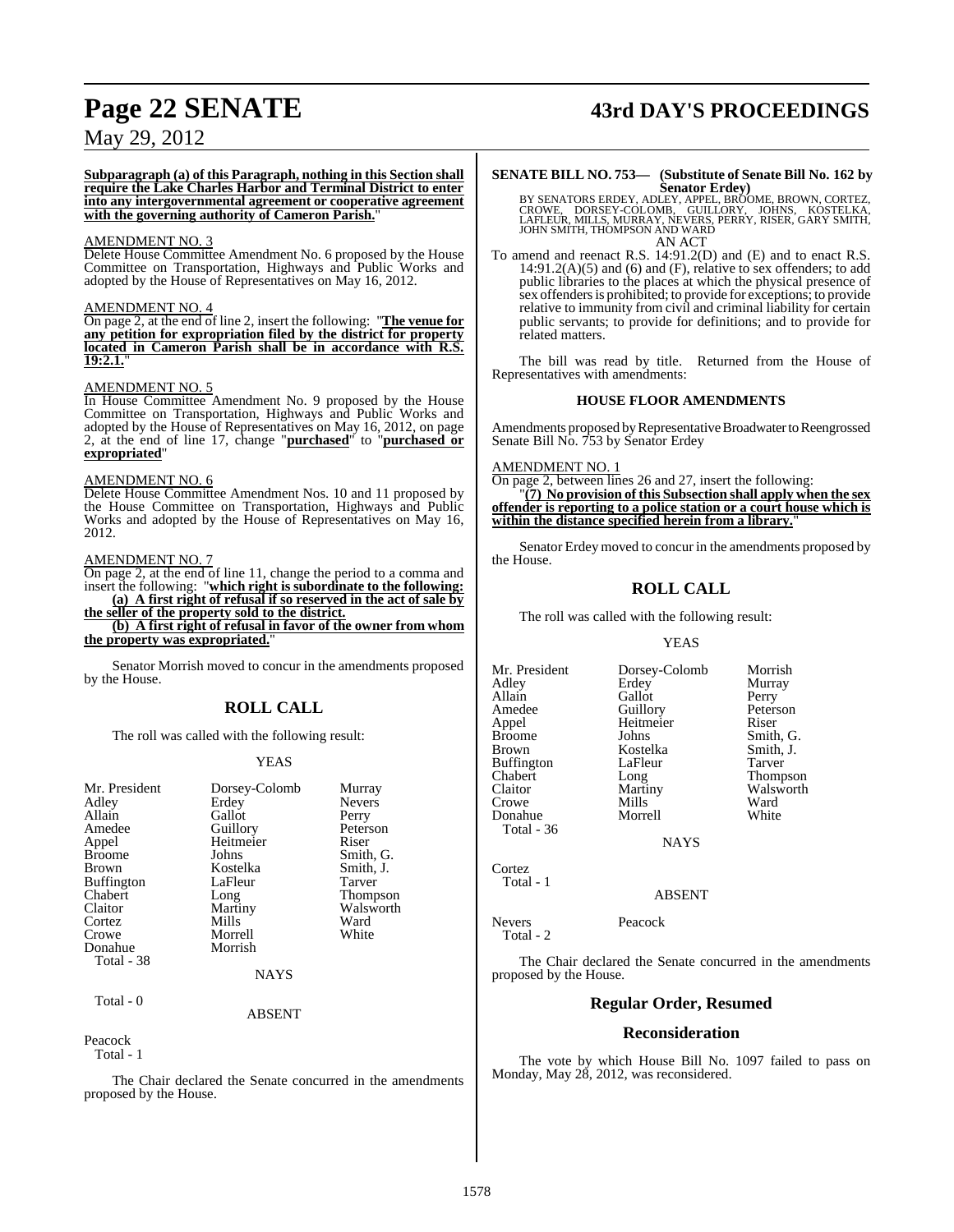## **43rd DAY'S PROCEEDINGS Page 23 SENATE**

#### **HOUSE BILL NO. 1097—**

BY REPRESENTATIVE CHAMPAGNE AN ACT

To enact R.S. 40:1498(H), relative to Vermilion Parish Fire Protection District No.  $\tilde{7}$ ; to provide relative to the per diempaid for members of its governing board; and to provide for related matters.

The bill was read by title. Senator Perry moved the final passage of the bill.

#### **ROLL CALL**

The roll was called with the following result:

#### YEAS

| Mr. President<br>Allain<br>Chabert<br>Cortez<br>Crowe<br>Donahue<br>Dorsey-Colomb<br>Total $-21$ | Erdey<br>Gallot<br>Guillory<br>Johns<br>Mills<br>Morrell<br>Morrish<br><b>NAYS</b> | Perry<br>Peterson<br>Smith, G.<br>Smith, J.<br>Thompson<br>Ward<br>White |
|--------------------------------------------------------------------------------------------------|------------------------------------------------------------------------------------|--------------------------------------------------------------------------|
| Adley<br>Amedee<br>Appel<br><b>Broome</b><br>Brown<br><b>Total - 15</b>                          | <b>Buffington</b><br>Kostelka<br>LaFleur<br>Long<br>Martiny<br><b>ABSENT</b>       | Murray<br><b>Nevers</b><br>Riser<br>Tarver<br>Walsworth                  |
| Claitor                                                                                          | Heitmeier                                                                          | Peacock                                                                  |

The Chair declared the bill was passed and ordered it returned to the House. Senator Perry moved to reconsider the vote by which the bill was passed and laid the motion on the table.

#### **Reconsideration**

The vote by which House Bill No. 1117 failed to pass on Monday, May 28, 2012, was reconsidered.

## **HOUSE BILL NO. 1117—** BY REPRESENTATIVE BILLIOT

Total - 3

AN ACT

To amend and reenact R.S. 33:1236(21)(a)(i), relative to liens; to provide relative to the recordation and enforcement of certain liens; to provide for an award of attorney fees and court costs in certain circumstances; and to provide for related matters.

On motion of Senator Allain, the bill was read by title and returned to the Calendar, subject to call.

#### **Special Order of the Day No. 1**

## **HOUSE BILL NO. 209—** BY REPRESENTATIVE FOIL

AN ACT

To amend and reenact R.S. 18:134(E) and 541, relative to voting; to provide for the hours of voting; to provide for the time for opening of the polls; to provide for the hours of the principal office of the registrar on election day; and to provide for related matters.

The bill was read by title. Senator Nevers moved the final passage of the bill.

# May 29, 2012

**Nevers** 

### **ROLL CALL**

The roll was called with the following result:

#### YEAS

- Mr. President Donahue Morrish<br>Adley Erdey Nevers Allain Guillory Perry<br>
Appel Heitmeier Smith Buffington Johns<br>Chabert Kostelka Chabert Kostelka Thompson Claitor Long Walsworth<br>
Cortez Martiny Ward Crowe Total - 27
- Amedee Gallot Peterson<br>Broome LaFleur Riser Broome LaFleur Riser<br>Brown Morrell Tarver Dorsey-Colomb Total - 11

Martiny Ward<br>
Mills White NAYS

Morrell<br>Murrav

Heitmeier Smith, G.<br>Johns Smith, J.

ABSENT

Peacock Total - 1

The Chair declared the bill was passed and ordered it returned to the House. Senator Nevers moved to reconsider the vote by which the bill was passed and laid the motion on the table.

#### **Senate Concurrent Resolutions on Third Reading and Final Passage**

# **SENATE CONCURRENT RESOLUTION NO. 128—** BY SENATORS DONAHUE AND ALARIO

A CONCURRENT RESOLUTION To make available for appropriation from the Budget Stabilization Fund the sum of \$204,700,000 not to exceed one-third of the balance of the Budget Stabilization Fund, due to the reduction of the revenue forecast for the current fiscal year in the amount of \$204,700,000 as adopted by the Revenue Estimating Conference at its meeting of April 24, 2012, and as recognized by the Joint Legislative Committee on the Budget at its meeting of May 10, 2012.

#### **Floor Amendments**

Senator Donahue proposed the following amendments.

#### **SENATE FLOOR AMENDMENTS**

Amendments proposed by Senator Donahue to Engrossed Senate Concurrent Resolution No. 128 by Senator Donahue

#### AMENDMENT NO. 1

On page 2, delete lines 17 through 22, and insert the following: "2012, indicating that the projected deficit increased from \$204,700,000 to \$219,791,000 in the State General Fund for Fiscal Year 2011-2012 due to additional unexpected election costs in the secretary of state's office and additional TOPS scholarship costs; and"

#### AMENDMENT NO. 2

On page 3, line 20, delete the period "." and insert "; and

WHEREAS, in the event that actual collections of revenue become available in Fiscal Year 2011-2012 which exceed the official forecast of revenue available for expenditures in Fiscal Year 2011-2012 as promulgated by the Revenue Estimating Conference on April 24, 2012, the legislature desires that the difference, not to exceed the amount of \$204,700,000, should be deposited into the Budget Stabilization Fund."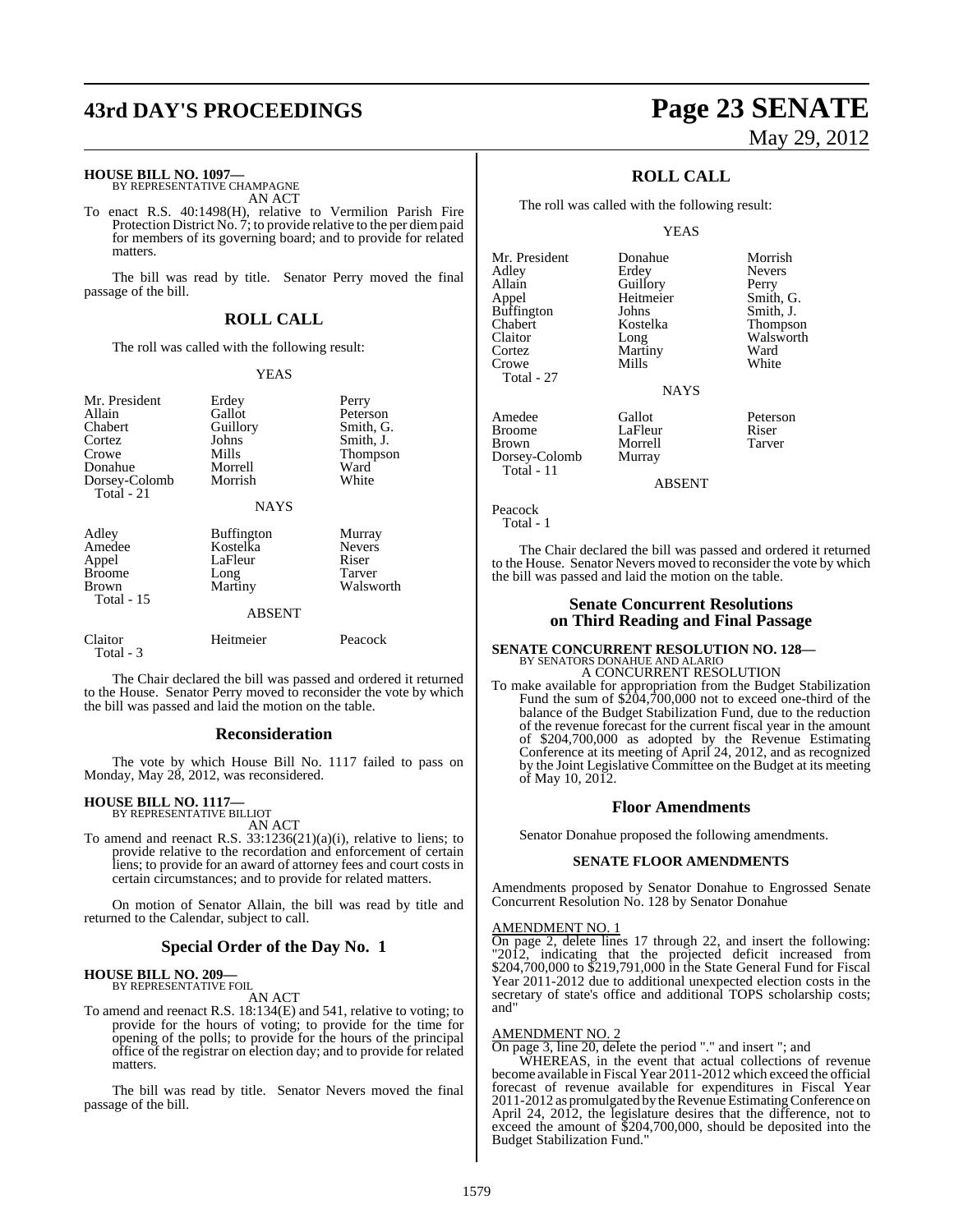# **Page 24 SENATE 43rd DAY'S PROCEEDINGS**

On motion of Senator Donahue, the amendments were adopted.

The concurrent resolution was read by title. Senator Donahue moved the final passage of the amended concurrent resolution.

## **ROLL CALL**

The roll was called with the following result:

#### YEAS

| Mr. President     | Dorsey-Colomb | <b>Nevers</b> |
|-------------------|---------------|---------------|
| Adley             | Erdey         | Perry         |
| Allain            | Gallot        | Peterson      |
| Amedee            | Guillory      | Riser         |
| Appel             | Heitmeier     | Smith, G.     |
| Broome            | Johns         | Smith, J.     |
| Brown             | Kostelka      | Tarver        |
| <b>Buffington</b> | LaFleur       | Thompson      |
| Chabert           | Long          | Walsworth     |
| Claitor           | Martiny       | Ward          |
| Cortez            | Mills         | White         |
| Crowe             | Morrish       |               |
| Donahue           | Murray        |               |
| Total - 37        |               |               |
|                   | <b>NAYS</b>   |               |
| Total - 0         |               |               |
|                   | <b>ABSENT</b> |               |
| Morrell           | Peacock       |               |

Total - 2

The Chair declared the amended concurrent resolution was passed, ordered reengrossed and sent to the House. Senator Donahue moved to reconsider the vote by which the concurrent resolution was passed and laid the motion on the table.

#### **Rules Suspended**

Senator Guillory asked for and obtained a suspension of the rulesto pass over House Concurrent Resolutions on Second Reading Reported by Committees.

#### **House Bills and Joint Resolutions on Third Reading and Final Passage, Subject to Call**

#### **Called from the Calendar**

Senator Guillory asked that House Bill No. 204 be called from the Calendar.

## **HOUSE BILL NO. 204—**

BY REPRESENTATIVE GUILLORY AN ACT

To enact R.S. 14:95.2.3, relative to offenses affecting public safety; to create the crime of reckless discharge of a firearm on residential property in unincorporated areas of a parish; to provide for definitions; to provide for penalties; and to provide for related matters.

#### **Floor Amendments**

Senator Gallot proposed the following amendments.

#### **SENATE FLOOR AMENDMENTS**

Amendments proposed by Senator Gallot to Reengrossed House Bill No. 204 by Representative Guillory

#### AMENDMENT NO. 1

On page 2, line 3, after "property" insert ", or any discharge of a firearm by a person engaged in any lawful hunting or sport shooting activity"

On motion of Senator Gallot, the amendments were adopted.

The bill was read by title. Senator Guillory moved the final passage of the amended bill.

#### **ROLL CALL**

The roll was called with the following result:

#### YEAS

NAYS

Dorsey-Colomb

**Guillory** Total - 1

Mr. President Donahue Murray<br>Adley Dorsev-Colomb Nevers Allain **Erdey** Perry<br>
Amedee Gallot Peters Amedee Gallot Peterson<br>
Appel Heitmeier Riser Appel Heitmeier<br>Broome Johns Broome Johns Smith, G.<br>Brown Kostelka Smith, J. Buffington Long<br>Chabert Martiny Chabert Martiny Thompson Cortez Morrell Total - 33

Kostelka Smith,<br>Long Tarver Walsworth<br>Ward

ABSENT

Crowe Morrish White<br>
LaFleur Peacock White Peacock Total - 5

The Chair declared the amended bill failed to pass. Senator Adley moved to reconsider the vote by which the bill failed to pass and laid the motion on the table.

#### **Called from the Calendar**

Senator Perry asked that House Bill No. 781 be called from the Calendar.

#### **HOUSE BILL NO. 781—**

BY REPRESENTATIVE PYLANT AN ACT

To amend and reenact R.S.  $32:666(A)(1)(a)(i)$ ,  $(2)(introducing$ paragraph), and (3), relative to chemical tests for suspected drunken drivers; to provide for the administration of multiple chemical tests; and to provide for related matters.

The bill was read by title. Senator Perry moved the final passage of the bill.

### **ROLL CALL**

The roll was called with the following result:

Guillory

Martiny

#### YEAS

Mr. President Gallot Nevers<br>Adley Guillory Perry Allain Heitmeier Riser **Buffington** Claitor LaFleur Thompson<br>Cortez Long Walsworth Cortez Long Walsworth<br>Crowe Martiny Ward

Johns Smith, J.<br>Kostelka Tarver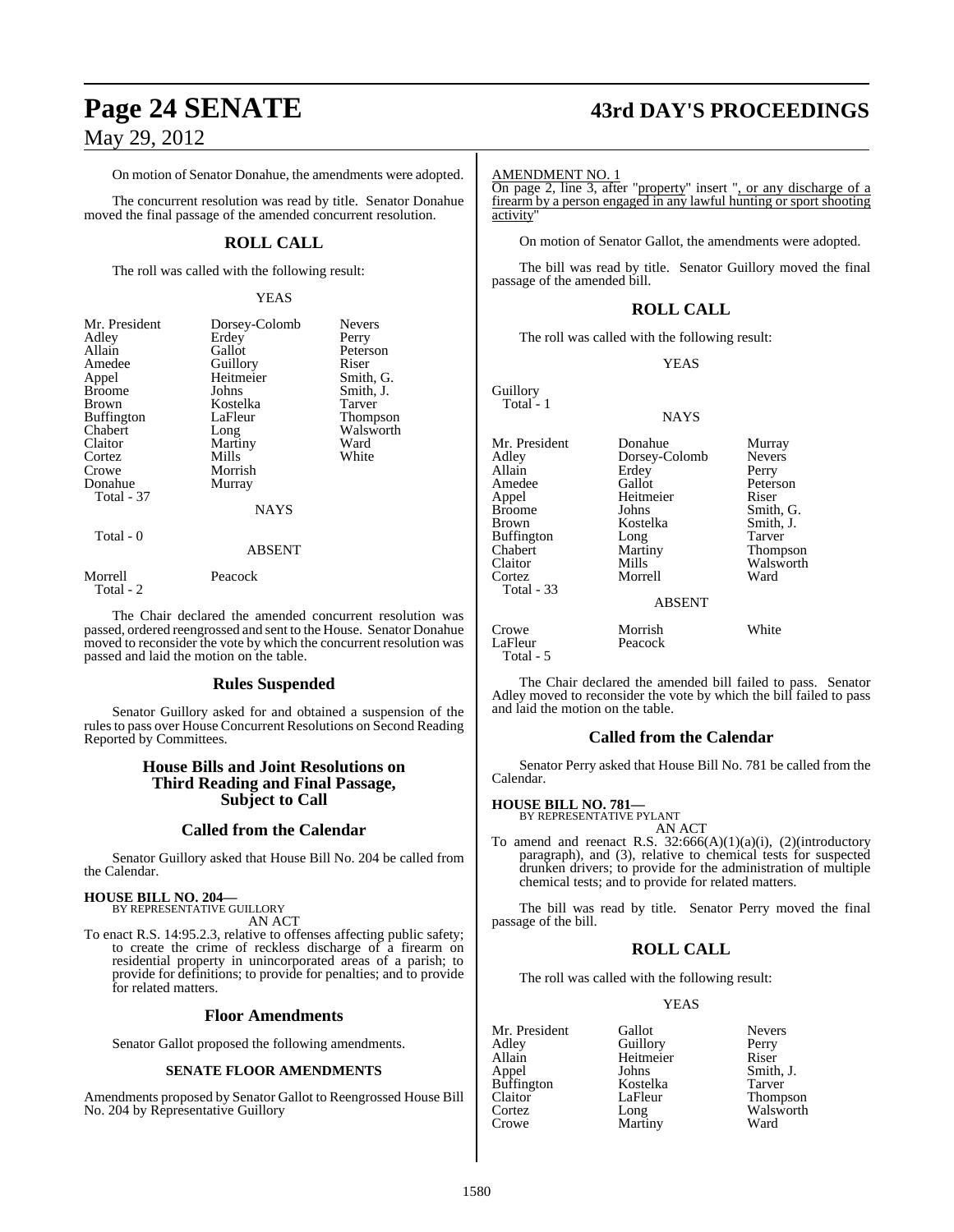# **43rd DAY'S PROCEEDINGS Page 25 SENATE**

| Donahue<br>Erdey                     | Mills<br>Morrish                         | White                 |
|--------------------------------------|------------------------------------------|-----------------------|
| Total - 29                           | <b>NAYS</b>                              |                       |
| <b>Brown</b><br>Chabert<br>Total - 6 | Dorsey-Colomb<br>Murray<br><b>ABSENT</b> | Peterson<br>Smith, G. |
| Amedee                               | Morrell                                  |                       |

Broome Peacock Total - 4

The Chair declared the bill was passed and ordered it returned to the House. Senator Perry moved to reconsider the vote by which the bill was passed and laid the motion on the table.

#### **Called from the Calendar**

Senator Broome asked that House Bill No. 1106 be called from the Calendar.

**HOUSE BILL NO. 1106—** BY REPRESENTATIVESKATRINAJACKSON AND PATRICK WILLIAMS

#### AN ACT

To enact Chapter 3 of Subtitle VII of Title 47 of the Louisiana Revised Statutes of 1950, to be comprised of R.S. 47:6301, relative to rebates; to authorize a rebate for donations to certain public schools; to provide for the amount and issuance of the rebate; to provide for certain requirements and limitations; to provide for an effective date; and to provide for related matters.

#### **Floor Amendments**

Senator Adley proposed the following amendments.

#### **SENATE FLOOR AMENDMENTS**

Amendments proposed by Senator Adley to Engrossed House Bill No. 1106 by Representative Katrina Jackson

#### AMENDMENT NO. 1

In Senate Committee Amendment No. 1, proposed by the Senate Committee on Revenue and Fiscal Affairs, and adopted by the Senate on May 15, 2012 on page 1, line 2, after "insert "" and before "and" insert "or any variation thereof for the most recent year,"

#### AMENDMENT NO. 2

In Senate Committee Amendment No. 2, proposed by the Senate Committee on Revenue and Fiscal Affairs, and adopted by the Senate on May 15, 2012 on page 1, line 6, after "insert "" and before "and" insert "for the most recent year,"

#### AMENDMENT NO. 3

In Senate Committee Amendment No. 3, proposed by the Senate Committee on Revenue and Fiscal Affairs, and adopted by the Senate on May 15, 2012 on page 1, line 9, after "insert "" and before "and" insert "for the most recent year,"

#### AMENDMENT NO. 4

In Senate Committee Amendment No. 5, proposed by the Senate Committee on Revenue and Fiscal Affairs, and adopted by the Senate on May 15, 2012 on page 1, line 14, after "insert " and before "and" insert "for the most recent year,"

#### AMENDMENT NO. 5

On page 2, between lines 27 and 28, insert the following:

 $\frac{1}{2}$ (3)(a) The governing authority of the public school which has received a donation eligible for a rebate pursuant to this Section shall provide a public report to the Department of Revenue which shall be prepared by a certified public accountant and shall be submitted to the department no later than the first day of January each year. The

# May 29, 2012

report shall contain the name and address of the public school, the total number and total dollar amount of donationsreceived during the previous fiscal year, the total amount of contributions made by each contributor during the previous calendar year, and the social security number or Louisiana taxpayer identification number of each contributor.

(b) Upon receipt of such report, the Department of Revenue shall prepare from its records as an addendum to each report, the amount and date of issuance of each rebate issued for a donation made to such school pursuant to this Section. The release of such information shall not be a violation of R.S. 47:1508.

(c) An electronic format for this report shall be furnished to the Department of Education by the Department of Revenue on or by the first day of February of each year.

#### AMENDMENT NO. 6

On page 3, line 1, delete "ten" and, on line 2, delete "million dollar" and insert "current year"

#### AMENDMENT NO. 7

On page 3, line 5, after "been issued" insert "starting on January first for income tax years ending prior to that date

On motion of Senator Adley, the amendments were adopted.

#### **Floor Amendments**

Senator Nevers proposed the following amendments.

#### **SENATE FLOOR AMENDMENTS**

Amendments proposed by Senator Nevers to Engrossed House Bill No. 1106 by Representative Katrina Jackson

#### AMENDMENT NO. 1

Delete Senate Committee Amendments Nos. 1, 2, 3, and 5 proposed by the Senate Committee on Revenue and Fiscal Affairs and adopted by the Senate on May 15, 2012.

#### AMENDMENT NO. 2

On page 1, line 13, after "F" insert "for the most recent year"

#### AMENDMENT NO. 3

On page 2, line 6, after "thereof" insert "for the most recent year"

#### AMENDMENT NO. 4 On page 2, line 10, after "thereof" insert "for the most recent year"

AMENDMENT NO. 5

On page 2, line 14, after "thereof" insert "for the most recent year"

Senator Nevers moved the adoption of the amendments.

Senator Adley objected.

#### **ROLL CALL**

The roll was called with the following result:

Nevers<br>Perry

#### YEAS

Allain Johns Peterson Broome Kostelka<br>Brown LaFleur Buffington Mills<br>Cortez Morrell Crowe Morrish Ward<br>
Dorsey-Colomb Murray White Dorsey-Colomb<br>Gallot Heitmeier Total - 25

LaFleur Smith, J.<br>Mills Tarver Thompson<br>Ward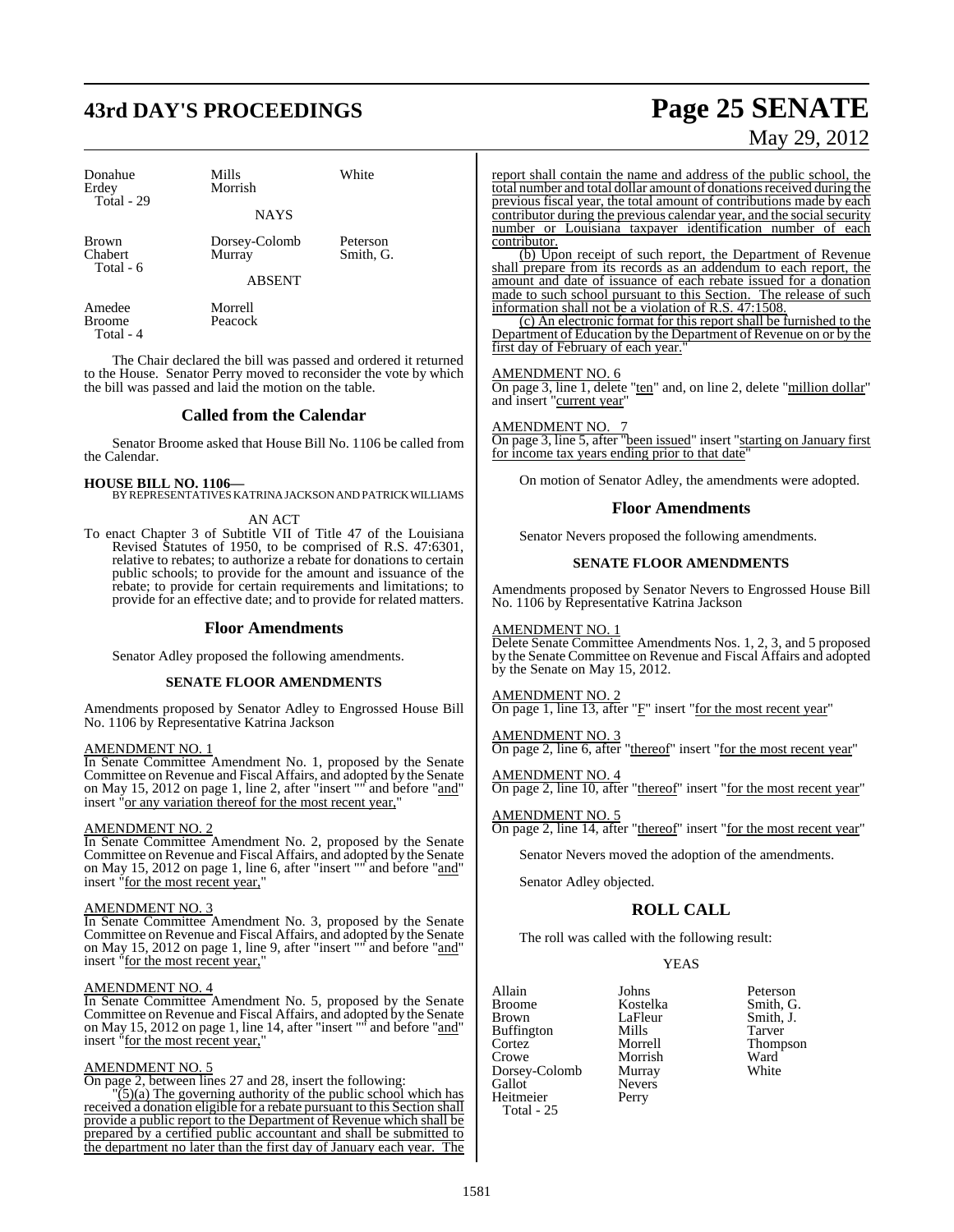#### **NAYS**

Mr. President Claitor Long<br>
Adley Donahue Riser Adley Donahue Riser Total - 9

Guillory

ABSENT

Amedee Erdey Peacock<br>
Chabert Martiny Total - 5

The Chair declared the amendments were adopted.

Martiny

The bill was read by title. Senator Broome moved the final passage of the amended bill.

### **ROLL CALL**

The roll was called with the following result:

#### YEAS

| Mr. President     | Guillory    | <b>Nevers</b>   |
|-------------------|-------------|-----------------|
| Allain            | Heitmeier   | Perry           |
| <b>Broome</b>     | Johns       | Peterson        |
| <b>Brown</b>      | Kostelka    | Riser           |
| <b>Buffington</b> | LaFleur     | Smith, G.       |
| Chabert           | Long        | Smith, J.       |
| Cortez            | Martiny     | Tarver          |
| Crowe             | Mills       | <b>Thompson</b> |
| Dorsey-Colomb     | Morrell     | Walsworth       |
| Erdey             | Morrish     | Ward            |
| Gallot            | Murray      | White           |
| Total - 33        |             |                 |
|                   | <b>NAYS</b> |                 |
| Adley             | Claitor     |                 |
| Appel             | Donahue     |                 |
|                   |             |                 |

Total - 4

Total - 2

Amedee Peacock

The Chair declared the amended bill was passed and ordered it returned to the House. Senator Broome moved to reconsider the vote by which the bill was passed and laid the motion on the table.

#### **Called from the Calendar**

ABSENT

Senator Appel asked that House Bill No. 831 be called from the Calendar.

#### **HOUSE BILL NO. 831—** BY REPRESENTATIVE HAZEL

AN ACT

To amend and reenact R.S. 38:2227(A), relative to bidders on public contracts; to revise provisions prohibiting certain contractors from bidding on public contracts; and to provide for related matters.

The bill was read by title. Senator Appel moved the final passage of the bill.

## **ROLL CALL**

The roll was called with the following result:

#### YEAS

| Mr. President | Dorsey-Colomb | Morrish       |
|---------------|---------------|---------------|
| Adley         | Erdey         | Murray        |
| Allain        | Gallot        | <b>Nevers</b> |

## **Page 26 SENATE 43rd DAY'S PROCEEDINGS**

| Appel<br><b>Broome</b><br>Brown<br><b>Buffington</b><br>Chabert<br>Claitor<br>Cortez<br>Crowe<br>Donahue<br>Total - 36<br>Total - 0 | Guillory<br>Heitmeier<br>Johns<br>Kostelka<br>LaFleur<br>Long<br>Martiny<br>Mills<br>Morrell<br><b>NAYS</b><br><b>ABSENT</b> | Perry<br>Riser<br>Smith, G.<br>Smith, J.<br>Tarver<br><b>Thompson</b><br>Walsworth<br>Ward<br>White |
|-------------------------------------------------------------------------------------------------------------------------------------|------------------------------------------------------------------------------------------------------------------------------|-----------------------------------------------------------------------------------------------------|
|                                                                                                                                     |                                                                                                                              |                                                                                                     |
| Amedee<br>Total - 3                                                                                                                 | Peacock                                                                                                                      | Peterson                                                                                            |

The Chair declared the bill was passed and ordered it returned to the House. Senator Appel moved to reconsider the vote by which the bill was passed and laid the motion on the table.

### **Called from the Calendar**

Senator Allain asked that House Bill No. 1117 be called from the Calendar for reconsideration.

#### **HOUSE BILL NO. 1117—**

BY REPRESENTATIVE BILLIOT AN ACT

To amend and reenact R.S. 33:1236(21)(a)(i), relative to liens; to provide relative to the recordation and enforcement of certain liens; to provide for an award of attorney fees and court costs in certain circumstances; and to provide for related matters.

#### **Floor Amendments**

Senator Allain proposed the following amendments.

#### **SENATE FLOOR AMENDMENTS**

Amendments proposed by Senator Allain to Engrossed House Bill No. 1117 by Representative Billiot

#### AMENDMENT NO. 1

In Senate Committee Amendment No. 3, proposed by the Senate Committee on Judiciary A and adopted by the Senate on May 22, 2012, on page 1, line 3, after " $or$  use" insert: ", provided that the</u> property is used for the purpose for which it was dedicated by June 1, 2014"

On motion of Senator Allain, the amendments were adopted.

The bill was read by title. Senator Allain moved the final passage of the amended bill.

## **ROLL CALL**

The roll was called with the following result:

#### YEAS

Mr. President Gallot Murray<br>Adley Guillory Nevers Adley Guillory Nevers Allain Heitmeier<br>
Appel Johns Broome Kostelka Smith, G.<br>Brown LaFleur Smith, J. Buffington Long<br>Chabert Martiny Chabert Martiny Thompson<br>Crowe Mills Ward Crowe Mills<br>
Donahue Morrell Donahue Morrell<br>Dorsey-Colomb Morrish Dorsey-Colomb Total - 31

Peterson LaFleur Smith, J.<br>
Long Tarver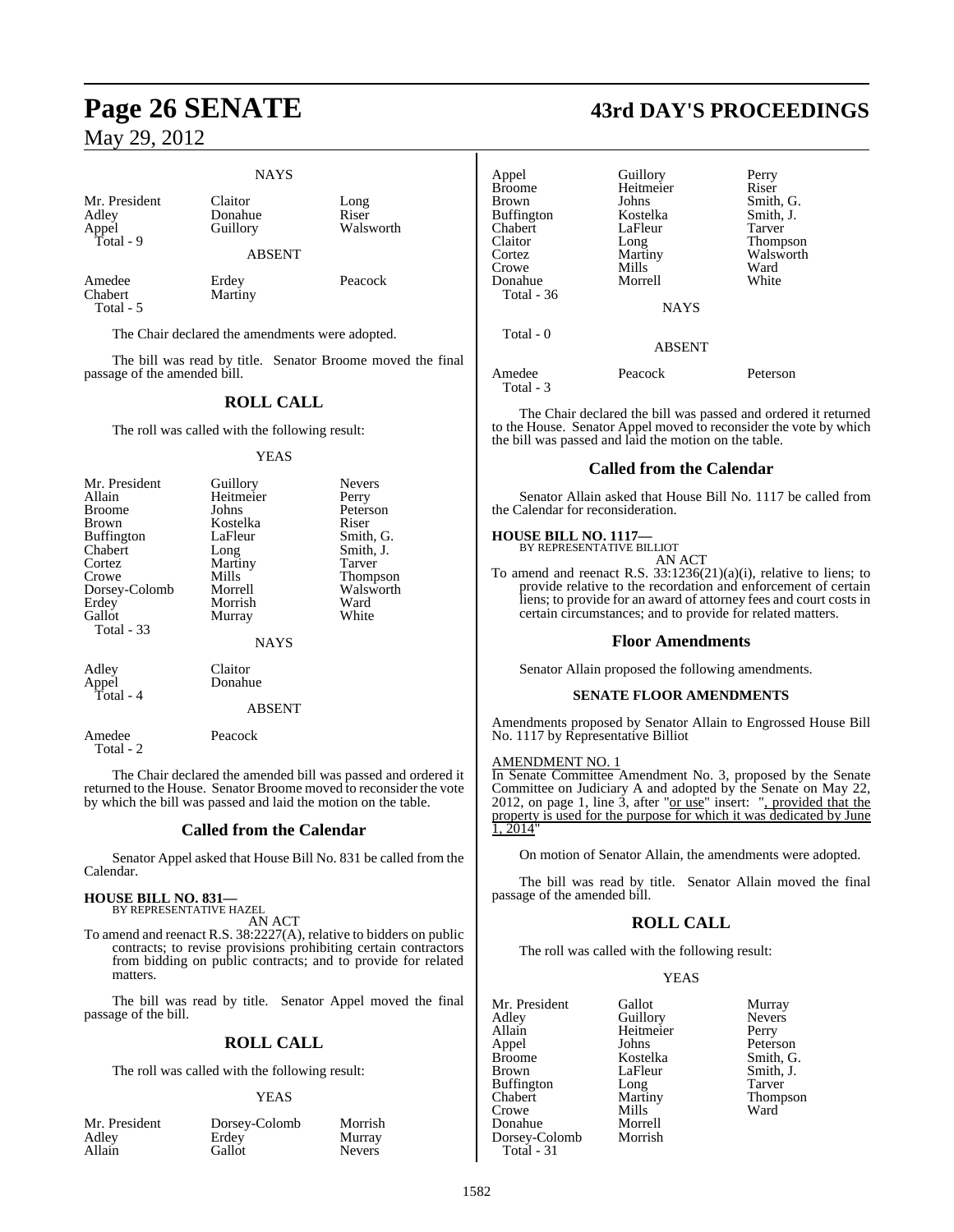## **43rd DAY'S PROCEEDINGS Page 27 SENATE**

#### **NAYS**

Claitor Walsworth Total - 2

ABSENT

Amedee Erdey Riser<br>
Cortez Peacock White Total - 6

Peacock

The Chair declared the amended bill was passed and ordered it returned to the House. Senator Allain moved to reconsider the vote by which the bill was passed and laid the motion on the table.

#### **Rules Suspended**

Senator Chabert asked for and obtained a suspension of the rules to revert to the Morning Hour.

#### **Appointment of Conference Committee on Senate Bill No. 261**

The President of the Senate appointed the following members to confer with a like committee from the House to consider the disagreement on **Senate Bill No. 261**:

> Senators Nevers, Murray and Ward.

### **Introduction of Senate Resolutions**

## **SENATE RESOLUTION NO. 160—** BY SENATOR WALSWORTH

A RESOLUTION

To commend the West Monroe High School football team for winning the 2011 Class 5A state football championship game in the Louisiana Superdome in the Louisiana High School Athletic Association State Farm Prep Classic.

The resolution was read by title and placed on the Calendar for a second reading.

#### **SENATE RESOLUTION NO. 161—** BY SENATOR WALSWORTH

A RESOLUTION

To commend the Neville High School football team for winning the 2011 Class 4A state football championship game in the Louisiana Superdome in the Louisiana High School Athletic Association State Farm Prep Classic.

The resolution was read by title and placed on the Calendar for a second reading.

#### **SENATE RESOLUTION NO. 162—** BY SENATOR WALSWORTH

A RESOLUTION

To commend the Ouachita Christian High School team for winning the 2011 Class 1A state football championship game in the Louisiana Superdome in the Louisiana High School Athletic Association State Farm Prep Classic.

The resolution was read by title and placed on the Calendar for a second reading.

#### **SENATE RESOLUTION NO. 163—** BY SENATOR WALSWORTH

A RESOLUTION

To commend the Ouachita Christian High School boys track team for winning the 2012 Class 1A state track championship.

The resolution was read by title and placed on the Calendar for a second reading.

# May 29, 2012

#### **SENATE RESOLUTION NO. 164—**

BY SENATOR WALSWORTH A RESOLUTION To commend the Ouachita Christian High School boys baseball team for winning the 2012 Class 1A state championship.

The resolution was read by title and placed on the Calendar for a second reading.

#### **SENATE RESOLUTION NO. 165—** BY SENATOR WALSWORTH

A RESOLUTION To commend the Ouachita Christian High School girls track team for winning the 2012 Class 1A state track championship.

The resolution was read by title and placed on the Calendar for a second reading.

#### **Reports of Committees**

The following reports of committees were received and read:

#### **REPORT OF COMMITTEE ON**

#### **FINANCE**

Senator Jack Donahue, Chairman on behalf of the Committee on Finance, submitted the following report:

#### May 29, 2012

To the President and Members of the Senate:

I am directed by your Committee on Finance to submit the following report:

#### **HOUSE BILL NO. 2—** BY REPRESENTATIVE ROBIDEAUX

AN ACT

To provide with respect to the capital outlay budget and the capital outlay program for state government, state institutions, and other public entities; to provide for the designation of projects and improvements; to provide for the financing thereof making appropriations from certain sources; and to provide for related matters.

Reported with amendments.

#### **HOUSE BILL NO. 183—**

- BY REPRESENTATIVE LEGER AN ACT
- To amend and reenact R.S.  $27:247$  and  $270(A)(3)(a)$ , relative to the casino support services contract; to provide for the funding of such contract; to establish the Casino Support Services Fund as a special treasury fund; to provide for uses of monies in the fund; to provide for an effective date; and to provide for related matters.

Reported favorably.

#### **HOUSE BILL NO. 203—** BY REPRESENT

AN ACT

To amend and reenact R.S. 27:247, relative to the casino support services contract; to provide for compensation to the parish for providing support services; to provide for an effective date; and to provide for related matters.

Reported favorably.

**HOUSE BILL NO. 741—** BY REPRESENTATIVE BROADWATER AN ACT

To enact R.S. 39:88.3, relative to the Louisiana Collection Policy and Procedure Act; to provide for the sale or securitization of long-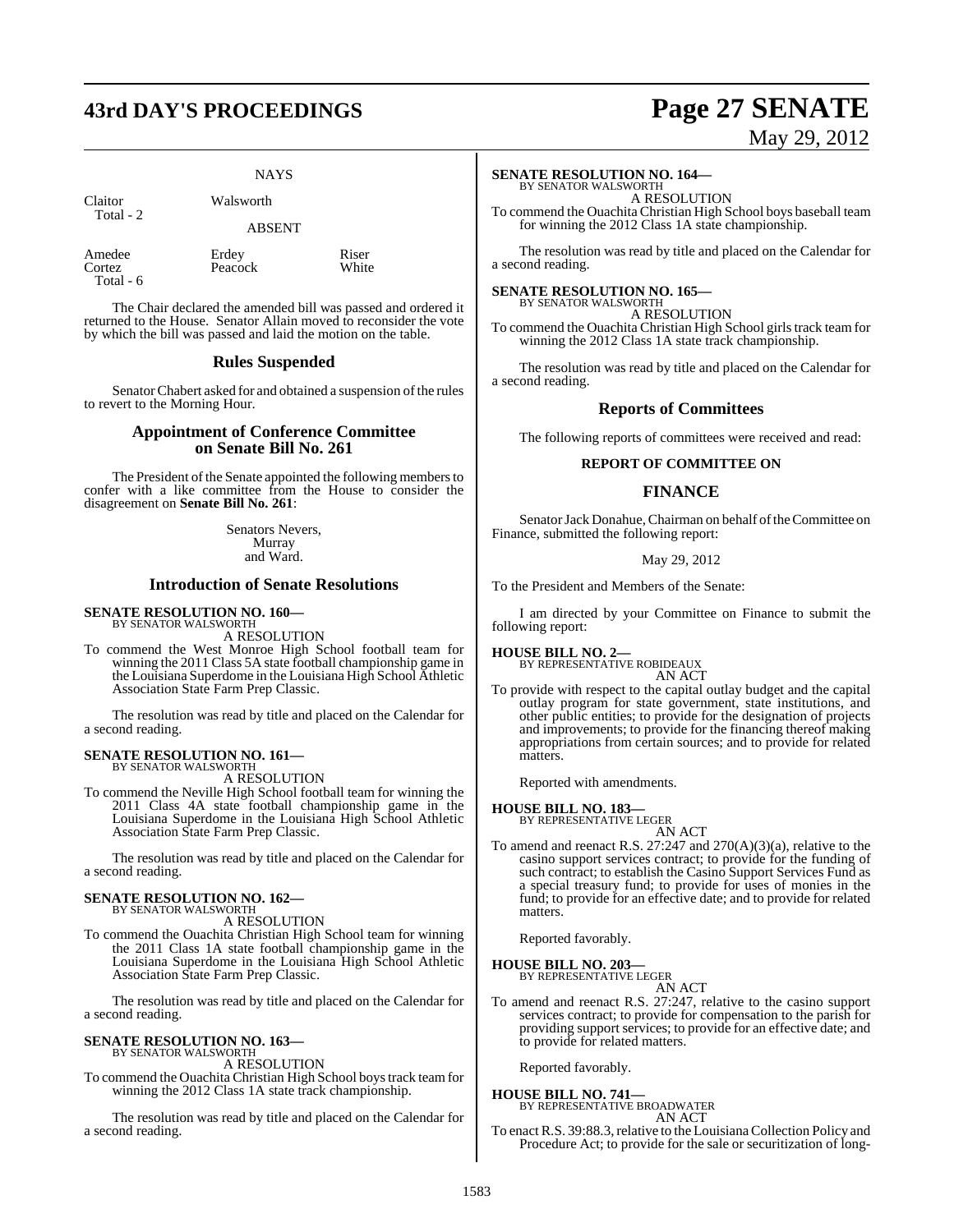term delinquent accounts receivable and other obligations due to the state; to provide for selling or securitizing certain percentages in 2013 and 2014; to provide for reporting results of such sale or securitization; to direct the Louisiana State Law Institute to redesignate the provisions of R.S. 39:88.3 and 88.4 as R.S. 39:88.4 and 88.5; to provide for exceptions; and to provide for related matters.

Reported favorably.

#### **HOUSE BILL NO. 810—** BY REPRESENTATIVE JAMES

AN ACT

To enact R.S. 42:456(A)(3), relative to permitted payroll withholdings for public employees; to provide authority for certain payroll deductions; to provide for an effective date; and to provide for related matters.

Reported favorably.

#### **HOUSE BILL NO. 812—**

BY REPRESENTATIVES CHAMPAGNE, BARRAS, BERTHELOT,<br>GAROFALO, GISCLAIR, GREENE, GUINN, HENSGENS, HUNTER,<br>HUVAL,GIRODJACKSON,JONES,NANCYLANDRY,LEGER,MILLER,<br>ORTEGO, PIERRE, SCHEXNAYDER, ST. GERMAIN, THIERRY,<br>WHITNEY,ANDWILLMOT

#### A JOINT RESOLUTION

Proposing to add Article VII, Section 10.2(G) of the Constitution of Louisiana, to provide for the deposit of any monies received by the state from violations of federal and state environmental and water quality laws associated with the Deepwater Horizon oil spill into the Coastal Protection and Restoration Fund; to provide for submission of the proposed amendment to the electors; and to provide for related matters.

Reported with amendments.

## **HOUSE BILL NO. 1092—** BY REPRESENTATIVE FANNIN

AN ACT

To amend and reenact R.S. 47:1621(D)(1), relative to the payment of tax refunds; to authorize the payment of refunds for overpayments by means of a debit card under certain circumstances; and to provide for related matters.

Reported with amendments.

#### **HOUSE BILL NO. 1131—** BY REPRESENTATIVE PEARSON

AN ACT

To amend and reenact R.S. 11:102(B)(1), (2)(introductory paragraph), (b)(introductory paragraph) and (ii), and (c), (3)(a) and  $\ddot{d}$ ) $\ddot{v}$  (vii), (4), and (5)(b) and to enact R.S. 11:102(D), relative to employer contribution rates for the Teachers' Retirement System of Louisiana; to provide for calculation of individualized employer contribution rates for classes of employees; to provide for system valuations; and to provide for related matters.

Reported with amendments.

#### **HOUSE BILL NO. 1189— (Substitute for HouseBill No. 892 by Representative Hodges)** BY REPRESENTATIVE HODGES

AN ACT

To enact R.S. 32:1717(D), relative to motor vehicles; to provide that certain operators of car carriers are not required to have certain license plates or insurance; and to provide for related matters.

Reported favorably.

## **HOUSE BILL NO. 1209— (Substitute for HouseBill No. 312 by**

**Representative Richard)**<br>BERTHELOT, BILLIOT, WESLEY BISHOP, BROADS, ARNOLD, BADON,<br>BERTHELOT, BILLIOT, WESLEY BISHOP, BROADWATER, HENRY<br>BURNS, BURRELL, CARMODY, CARTER, CHAMPAGNE, CHANEY,<br>HONTER, GIROD JACKSON, KATRINA JA

## **Page 28 SENATE 43rd DAY'S PROCEEDINGS**

### SMITH, ST. GERMAIN, THIBAUT, THIERRY, THOMPSON, ALFRED WILLIAMS, PATRICK WILLIAMS, AND WILLMOTT AN ACT

To amend and reenact R.S.  $17:416(A)(2)(c)$  and  $416.2(A)$  and (D) and to repeal R.S.  $17:416.2(B)$  and  $(F)$ , relative to students suspended or expelled from school; to provide relative to placement of students in alternative education programs; to require attendance of students placed in alternative schools or alternative education programs; to require parents, tutors, and guardians of the students to assure attendance, and to provide for enforcement and penalties for violations; to provide relative to such programs, including provisions for agreements for provision of education services to certain students; to remove the exclusion of certain students from the requirement for supervision of expelled and suspended students; to repeal provisions relative to waivers from a requirement for alternative education programs and provisions prohibiting return of certain students to alternative education programs; and to provide for related matters.

Reported favorably.

#### **HOUSE BILL NO. 1212— (Substitute for House Bill No. 935 by Representative St. Germain**)<br>BY REPRESENTATIVE ST. GERMAIN AN ACT

To enact R.S. 47:820.5.8, Chapter 2 of Subtitle VIII of Title 47 of the Louisiana Revised Statutes of 1950, to be comprised of R.S. 47:7011 through 7018, and R.S. 48:954 and 954.1, relative to the Department of Transportation and Development; to provide for an election to determine if tolls are collected on the Crescent City Connection Bridge; to provide relative to collection of tolls; to provide relative to the distribution of toll collections; to create a fund; to provide for an advisory body; to provide for ferry fares; to provide for privatization; to authorize the State Bond Commission to issue bonds secured by certain funds; to provide for the use of the proceeds of the bonds; to provide for a special fund; to provide for certain requirements and limitations on the issuance of bonds; to provide for a procedure to contest the validity of issuance of the bonds; to provide for the rights of bondholders; to authorize the issuance of refunding bonds; and to provide for related matters.

Reported with amendments.

# **HOUSE BILL NO. 1213— (Substitute for House Bill No. 664**

**by Representative Ortego)**<br>BY REPRESENTATIVES ORTEGO, ARMES, ARNOLD, BARROW,<br>BROSSETT, HENRY BURNS, CARMOY, CHAMPAGNE, COX, DIXON,<br>EDWARDS, FOIL, GISCLAIR, GUINN, HAVARD, HUNTER, HUVAL,<br>JOHNSON, LEGER, MONTOUCET, REYNOLDS WHITNEY, AND ALFRED WILLIAMS AN ACT

To amend and reenact R.S. 39:364, relative to motor vehicles used by state agencies; to provide for the purchase or lease of vehicles which use certain fuels; to provide for the types of vehicles; to provide for the use of certain funds administered by the Department of Natural Resources; to provide for an effective date; and to provide for related matters.

Reported with amendments.

Respectfully submitted, JACK DONAHUE Chairman

#### **REPORT OF COMMITTEE ON**

## **JUDICIARY B**

Senator Jean-Paul "JP" Morrell, Chairman on behalf of the Committee on Judiciary B, submitted the following report:

#### May 29, 2012

To the President and Members of the Senate: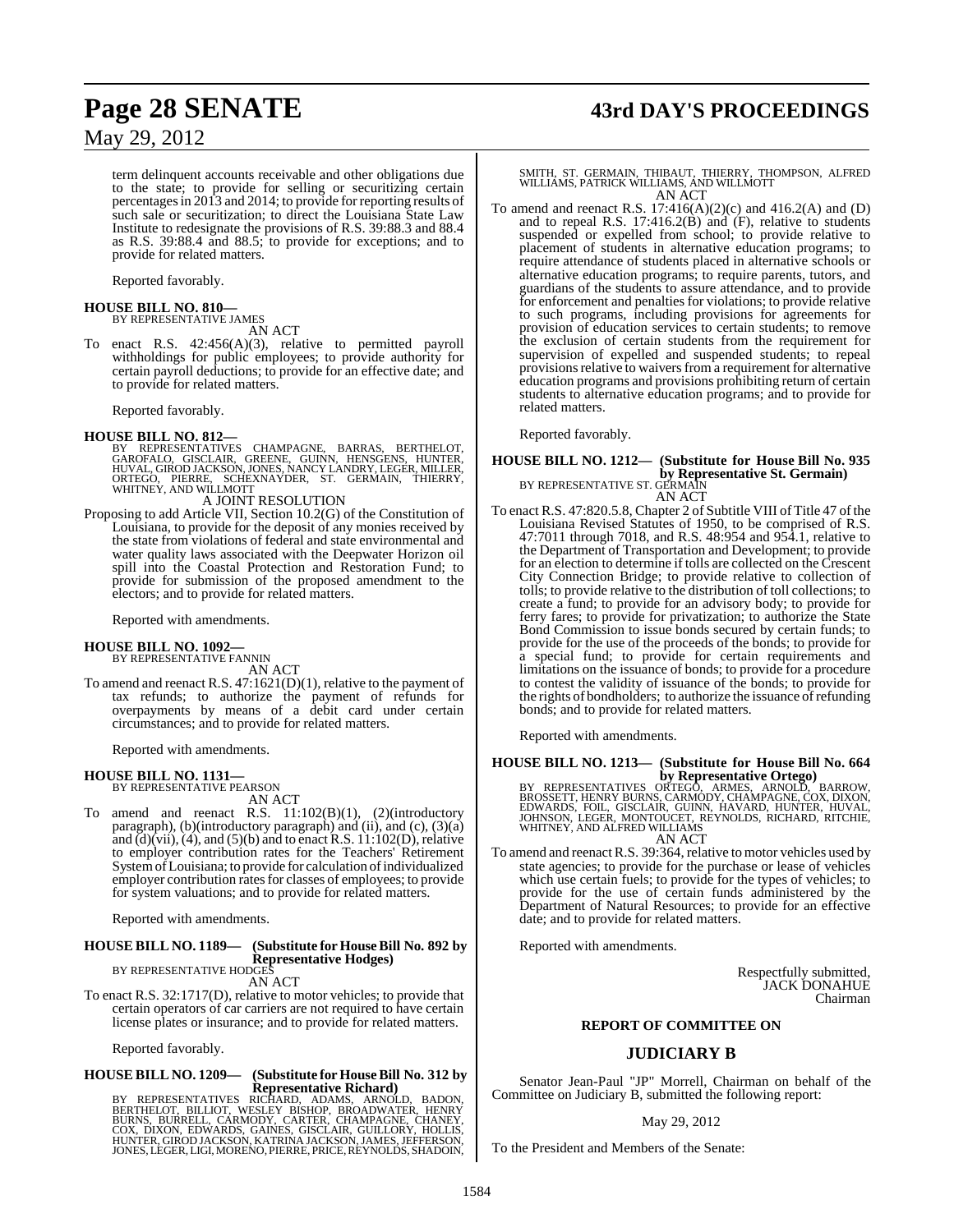# **43rd DAY'S PROCEEDINGS Page 29 SENATE**

# May 29, 2012

I am directed by your Committee on Judiciary B to submit the following report:

#### **HOUSE BILL NO. 370—** BY REPRESENTATIVE HOFFMANN

AN ACT

To enact R.S. 40:1094, relative to prenatal addiction; to provide for the convening of a multidisciplinary team by a district attorney in parishes with certain population ranges regarding the disposition of casesinvolving pregnant women who test positive for controlled dangerous substances while under arrest; to provide for the makeup of the multidisciplinary team; to provide for the term of members of the multidisciplinary team; to provide for definitions; and to provide for related matters.

Reported with amendments.

**HOUSE BILL NO. 1216— (Substitute for HouseBill No. 717 by Representative Thompson)**

BY REPRESENTATIVES THOMPSON, BILLIOT, BROWN, BURFORD, HENRY BURNS, BURRELL, CARMODY, JEFFERSON, JIM MORRIS, NORTON, REYNOLDS, SEABAUGH, AND PATRICK WILLIAMS AN ACT

To amend and reenact R.S. 27:92(B)(2)(b)(i) and (c) and to enact R.S. 27:92(B)(2)(d) and (D), relative to the collection and disposition of fees from the conduct of gaming activities on a riverboat; to dedicate a portion of fees collected from certain riverboats operating within Bossier Parish and Caddo Parish; to require the deposit of proceeds under certain circumstances; to establish the Caddo-Bossier Economic Development and Tourism Fund as a special treasury fund; to provide for deposits into a special treasury fund; to provide for uses of a special treasury fund; to provide for reporting; to provide for an effective date; and to provide for related matters.

Reported with amendments.

Respectfully submitted, JEAN-PAUL "JP" MORRELL Chairman

#### **House Bills and Joint Resolutions on Second Reading Just Reported by Committees**

Senator Donahue asked for and obtained a suspension of the rules to take up House Bills and Joint Resolutions just reported by Committees.

## **HOUSE BILL NO. 2—**

BY REPRESENTATIVE ROBIDEAUX AN ACT

To provide with respect to the capital outlay budget and the capital outlay programfor state government, state institutions, and other public entities; to provide for the designation of projects and improvements; to provide for the financing thereof making appropriations from certain sources; and to provide for related matters.

Reported with amendments by the Committee on Finance.

#### **SENATE COMMITTEE AMENDMENTS**

Amendments proposed by Senate Committee on Finance to Reengrossed House Bill No. 2 by Representative Robideaux

#### AMENDMENT NO. 1

Delete Senate Committee Amendment No. 245, proposed by the Senate Committee on Revenue and Fiscal Affairs and adopted by the Senate on May 28, 2012.

#### AMENDMENT NO. 2

In Senate Committee Amendment No. 37, proposed by the Senate Committee on Revenue and Fiscal Affairs and adopted by the Senate on May 28, 2012, on page 6, delete line 20, and insert the following:

| "Priority 2<br>Payable from Federal Funds<br>Payable from the Conservation Fund<br>Total                             | \$<br>\$\$<br>300,000<br>250,000<br>250,000<br>800,000" |
|----------------------------------------------------------------------------------------------------------------------|---------------------------------------------------------|
| <u>AMENDMENT NO. 3</u><br>On page $7$ , delete line $6$ , and insert the following:                                  |                                                         |
| "Priority 2<br>Payable from State General Fund (Direct)<br>Total                                                     | 10,000,000<br>\$.<br>1,300,000<br>11,300,000"           |
| <b>AMENDMENT NO. 4</b><br>On page 13, delete lines 13 through 15, and insert the following:                          |                                                         |
| "Planning and Construction (Red River); and Act 29 of<br>2008 for Department of Education Louisiana Tech"            |                                                         |
| $\frac{\text{AMENDMENT NO. 5}}{\text{On page 13}}$ , delete line 17, and insert the following:                       |                                                         |
| "Construction (Lincoln)                                                                                              | \$<br>593,337"                                          |
| <u>AMENDMENT NO. 6</u><br>On page 14, delete line 32, and insert the following:                                      |                                                         |
| "Total                                                                                                               | \$122,532,333"                                          |
| <b>AMENDMENT NO. 7</b><br>On page 38, between lines 29 and 30, insert the following:                                 |                                                         |
| "(1976) Oyster Hatchery, Planning and Construction                                                                   |                                                         |
| (Jefferson)<br>Payable from Fees and Self Generated<br>Revenues                                                      | 3,000,000"                                              |
| $\frac{\text{AMENDMENT NO. 8}}{\text{On page 43, delete line 25, and insert the following:}}$                        |                                                         |
| "Priority 1                                                                                                          | \$<br>2,000,000                                         |
| Payable from Fees and Self-Generated<br>Revenues<br>Total                                                            | 720,000<br>720,000"                                     |
| AMENDMENT NO. 9<br>On page 44, after line 46, insert the following:                                                  |                                                         |
| "(2004) Acquisition of Existing Student Housing<br>(Caddo)                                                           |                                                         |
| Payable from Fees and Self-Generated<br>Revenues                                                                     | \$18,700,000                                            |
| Provided, however, that the capital outlay budget request is deemed<br>compliant with the provisions of R.S. 39:112. |                                                         |
| <u>AMENDMENT NO. 10</u><br>On page 45, between lines 44 and 45, insert the following:                                |                                                         |
| "() Intramural Center Renovations and<br>Expansions, Planning and Construction<br>(Lincoln)                          |                                                         |
| Payable from Fees and Self-Generated<br>Revenues including a loan from the<br>United States Department of Education  | \$<br>6,000,000                                         |
| Pending submittal and approval of a capital outlay budget request<br>pursuant to the provisions of R.S. 39:112."     |                                                         |
| <u>AMENDMENT NO. 11</u><br>On page 48, delete line 11, and insert the following:                                     |                                                         |
| "Priority 1<br>Payable from the balance of fees and self-generated revenues                                          | \$<br>650,000                                           |

previously allocated under the authority of Act 26 of 2005 for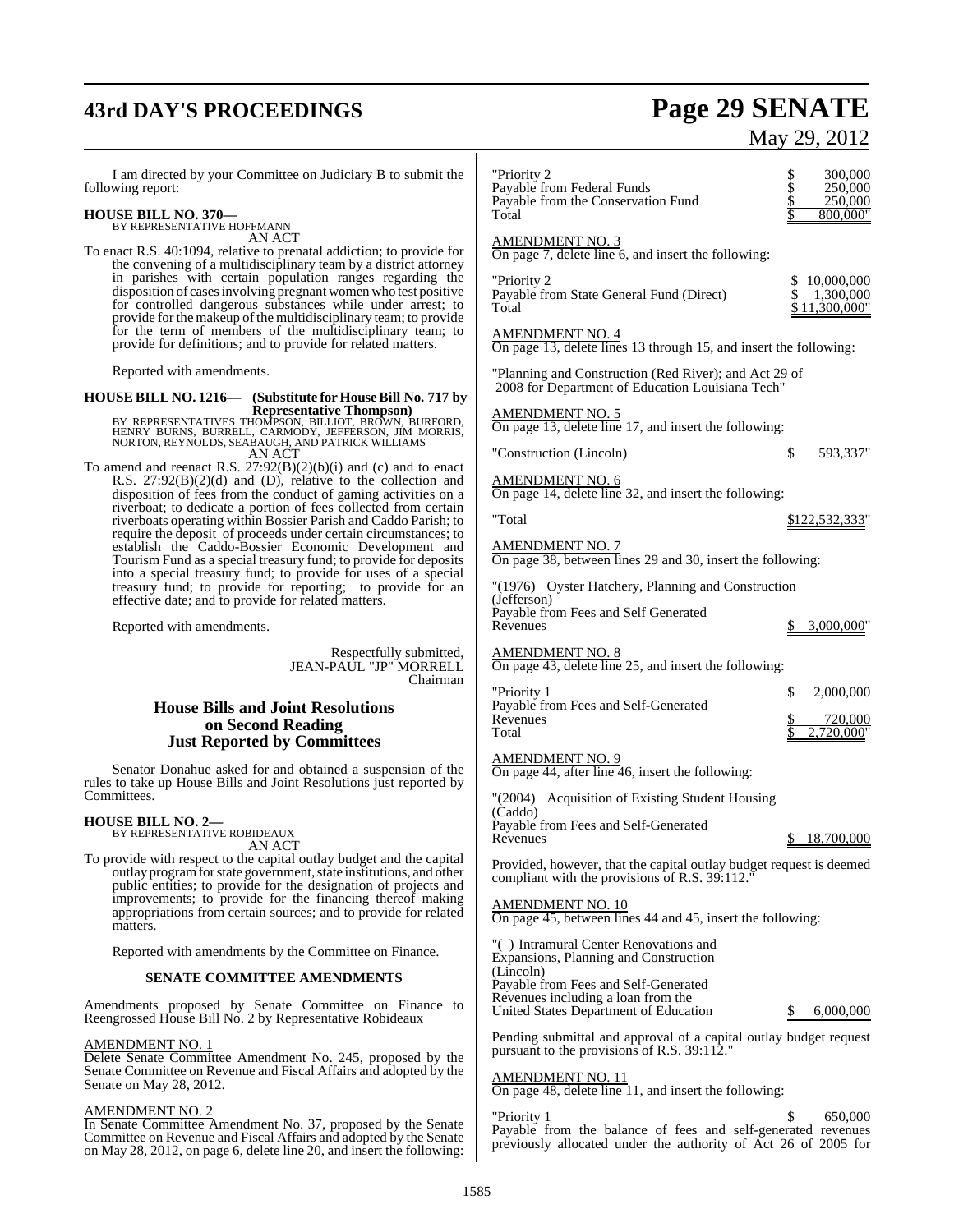University of Louisiana, Early Childhood Development Center, Planning and Construction (Lafayette); and the Joint Legislative Committee on the Budget in 2009 for University of Louisiana, Girard Hall Renovation (Lafayette); and the Joint Legislative Committee on the Budget in 2009 for University of Louisiana, Burke Hathorne Hall Renovation and Expansion, Planning and Construction (Lafayette), or insomuch as is available and unobligated as reported by the office of the state treasurer on June 30,  $2012$  \$ 6,500,000 Total \$ 7,150,000"

#### AMENDMENT NO. 12

On page 114, delete lines 22 and 23, and insert the following:

"Construction (East Baton Rouge) \$ 247,500 Payable from the balance of State General Fund (Direct) previously allocated by the authority of Act 28 of 2007 for Serenity 67, Serenity Community Center Improvements and Acquisitions (East Baton Rouge)  $\qquad$  \$ 88,450 Total  $\frac{1}{\sqrt{2}}$   $\frac{1}{\sqrt{2}}$   $\frac{1}{\sqrt{2}}$   $\frac{1}{\sqrt{2}}$   $\frac{1}{\sqrt{2}}$   $\frac{1}{\sqrt{2}}$   $\frac{1}{\sqrt{2}}$   $\frac{1}{\sqrt{2}}$   $\frac{1}{\sqrt{2}}$   $\frac{1}{\sqrt{2}}$   $\frac{1}{\sqrt{2}}$   $\frac{1}{\sqrt{2}}$   $\frac{1}{\sqrt{2}}$   $\frac{1}{\sqrt{2}}$   $\frac{1}{\sqrt{2}}$   $\frac{1}{\sqrt{2}}$   $\frac{1}{\$ 

AMENDMENT NO. 13

On page 123, between lines 18 and 19, insert the following:

#### "**50/NQD SOUTH WEBSTER INDUSTRIAL DISTRICT**

(1296) Industrial Park Rail Crossing, Planning and Construction (Webster) Payable from the balance of General Obligation Bond proceeds previously allocated under the authority of Act 22 of 2011 for Sarepta, Town Hall Improvements and Handicap Accessible Bathroom Facility, Planning and Construction

AMENDMENT NO. 14

On page 129, between lines 5 and 6, insert the following:

"Section 1A. Notwithstanding any other provision of this Act or any other provision of law to the contrary, ninety-five thousand five hundred dollars of the appropriation from State General Fund (Direct) for Executive Department, Division of Administration, Capitol Complex - Acquisitions, Demolitions, Sitework, Planning and Construction (East Baton Rouge) contained in Act No. 28 of the 1997 Regular Session is hereby rescinded. Notwithstanding any other provision of this Act or any other provision of law to the contrary, one thousand five hundred dollars of the appropriation from State General Fund (Direct) for Executive Department, Division of Administration, Capitol Complex - Acquisitions, Demolitions, Sitework, Planning and Construction (East Baton Rouge) contained in Act No. 479 of the 1997 Regular Session is hereby rescinded. Notwithstanding any other provision of this Act or any other provision of law to the contrary, forty-three thousand dollars of the appropriation from State General Fund (Direct) for Executive Department, Division of Administration, Capitol Complex-Acquisitions, Demolitions, Sitework, Construction and Renovation of Facilities(East Baton Rouge) contained in Act No. 73 of the 1998 Regular Session is hereby rescinded. Notwithstanding any other provision of this Act or any other provision of law to the contrary, one hundred forty thousand dollars of the appropriation from State General Fund (Direct) for Executive Department, Division of Administration, Emergency Major Repairs, Planning and Construction (Statewide) contained in Act No. 26 of the 2005 Regular Session is hereby rescinded. Notwithstanding any other provision of this Act or any other provision of law to the contrary, twenty two million five hundred ninety-five thousand dollars of the appropriation from State General Fund (Direct) Non-Recurring Revenues for Executive Department, Division of Administration, Major Repairs for Higher Education Facilities – Infrastructure and Buildings Based on Statewide Condition Assessment, Planning and Construction (Statewide) contained in Act No. 7 of the 2008 2nd Extraordinary Session is hereby rescinded and five hundred forty thousand dollars of the appropriation from State General Fund

## **Page 30 SENATE 43rd DAY'S PROCEEDINGS**

(Direct) for Executive Department, Division of Administration, Major Repairs for State Buildings Based on Statewide Condition Assessment, and Infrastructure, Planning and Construction (Statewide) contained in Act No. 29 of the 2008 Regular Session is hereby rescinded and three million two hundred thirty-five thousand dollars of the appropriation from State General Fund (Direct) for Executive Department, Division of Administration, Major Repairs for State Buildings Based on Statewide Condition Assessment, and Infrastructure, Planning and Construction (Statewide) contained in Act No. 51 of the 2010 Regular Session is hereby rescinded and six million three hundred dollars of the appropriation from State General Fund (Direct) for Executive Department, Division of Administration, Major Repairs for Higher Education Facilities Based on Condition Assessment (Statewide) contained in Act No. 203 of the 2007 Regular Session is hereby rescinded. Notwithstanding any other provision of this Act or any other provision of law to the contrary, fifty thousand dollars of the appropriation from State General Fund (Direct) for Executive Department, Division of Administration, Rural Health Clinics, Planning, Construction, Expansion, and Renovation (Statewide) contained in Act No. 203 of the 2007 Regular Session is hereby rescinded. Notwithstanding any other provision of this Act or any other provision of law to the contrary, three hundred fifty thousand dollars of the appropriation from State General Fund (Direct) Non-Recurring Revenues for Executive Department, Division of Administration, State Office Buildings Major Repairs - Baton Rouge State Office Building Renovations, Planning and Construction (East Baton Rouge) contained in Act No. 23 of the 2002 Regular Session is hereby rescinded. Notwithstanding any other provision of this Act or any other provision of law to the contrary, one hundred thousand dollars ofthe appropriation fromStateGeneral Fund (Direct) Non-Recurring Revenues for Executive Department, Division of Administration, State Office Buildings Major Repairs - Capitol Annex Renovations, Planning and Construction (East Baton Rouge) contained in Act No. 23 of the 2002 Regular Session is hereby rescinded. Notwithstanding any other provision of this Act or any other provision of law to the contrary, sixty thousand dollars of the appropriation from State General Fund (Direct) for Office of State Museum, Wedell Williams/Cypress Sawmill Branch State Museum, Planning and Construction (St. Mary) contained in Act No. 24 of the 2003 Regular Session is hereby rescinded. Notwithstanding any other provision of this Act or any other provision of law to the contrary, fifty thousand dollars of the appropriation from State General Fund (Direct) Non-Recurring Revenues for Department of Culture, Recreation and Tourism, Office of State Parks, Fort DeRussy Planning and Acquisition of Historic Sites (Avoyelles) contained in Act No. 20 of the 1999 Regular Session is hereby rescinded. Notwithstanding any other provision of this Act or any other provision of law to the contrary, two hundred seventy-five thousand dollars of the appropriation from State General Fund (Direct) for Department of Culture, Recreation, and Tourism, Office of State Parks, Lake Bruin State Park-Acquisition (Tensas) contained in Act No. 479 of the 1997 Regular Session is hereby rescinded. Notwithstanding any other provision of this Act or any other provision of law to the contrary, fifty thousand dollars of the appropriation from State General Fund (Direct) for Office of State Parks, New State Park Region Two, Master Plan, Planning and Construction (Pointe Coupee, West Feliciana) contained in Act No. 26 of the 2005 Regular Session is hereby rescinded. Notwithstanding any other provision of this Act or any other provision of law to the contrary, thirty-five thousand dollars of the appropriation from State General Fund (Direct) Non-Recurring Revenues for Department of Culture, Recreation and Tourism, New Orleans City Park, Construction of Maintenance Facility, City Park, Planning and Construction (Cash and/or In-Kind Match) (Orleans) contained in Act No. 20 of the 2009 Regular Session is hereby rescinded. Notwithstanding any other provision of this Act or any other provision of law to the contrary, five thousand dollars of the appropriation from State General Fund (Direct) Non-Recurring Revenues for Department of Health and Hospitals, Hammond Developmental Center, Replacement of Underground High Temperature Hot Water System, Planning and Construction (Tangipahoa) contained in Act No. 23 of the 2002 Regular Session is hereby rescinded. Notwithstanding any other provision of this Act or any other provision of law to the contrary, sixty thousand dollars

100,000"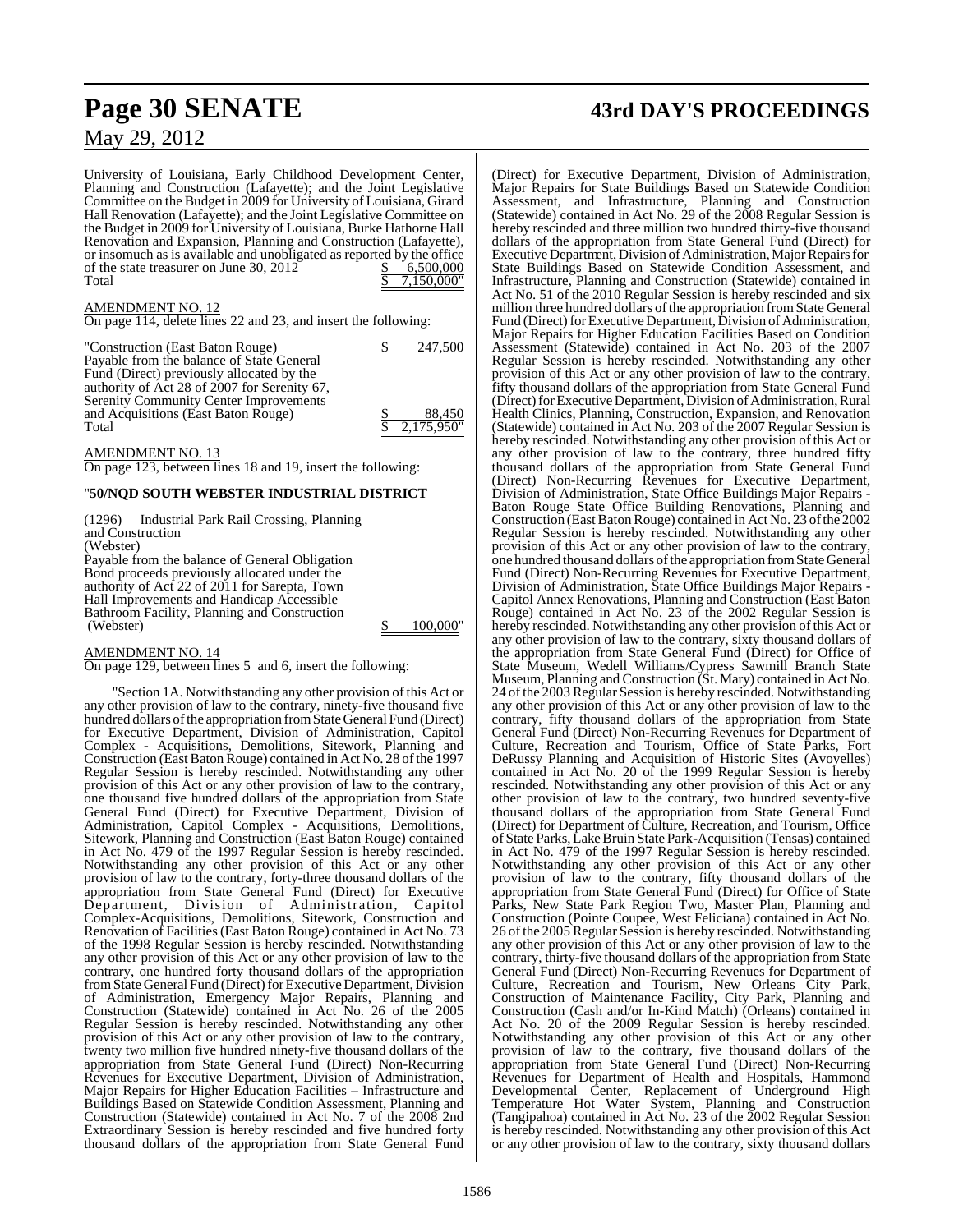# **43rd DAY'S PROCEEDINGS Page 31 SENATE**

# May 29, 2012

of the appropriation from State General Fund (Direct) for Department of Education, LSU Alexandria, Central Utilities System Repair and Upgrade, Planning and Construction (Rapides) contained in Act No. 21 of the 2000 Regular Session is hereby rescinded. Notwithstanding any other provision of this Act or any other provision of law to the contrary, five million four hundred twenty thousand dollars of the appropriation from State General Fund (Direct) Non-Recurring Revenues for Department of Education, University of New Orleans, Library Fourth Floor Completion Information Resource Center (Orleans) contained in Act No. 20 of the 2009 Regular Session is hereby rescinded. Notwithstanding any other provision of this Act or any other provision of law to the contrary, three million two hundred seventy-five thousand dollars ofthe appropriation fromState General Fund (Direct) for Department of Education, University of New Orleans, Science Building Mechanical Renovations, Planning and Construction (Orleans) contained in Act No. 21 of the 2010 Regular Session is hereby rescinded. Notwithstanding any other provision of this Act or any other provision of law to the contrary, five hundred forty thousand dollars of the appropriation from State General Fund (Direct) for Higher Education, LSU Health Sciences Center Shreveport, Feist-Weiller Cancer Research Center, Planning, Construction, and Acquisitions (Caddo) contained in Act No. 203 of the 2007 Regular Session is hereby rescinded. Notwithstanding any other provision of this Act or any other provision of law to the contrary, three million dollars of the appropriation from State General Fund (Direct) Non-Recurring Revenues for Higher Education, Pennington Biomedical Research Center, New Clinical Research Building, Imaging Center, and High-Tech Research Instrumentation and Equipment (East Baton Rouge) contained in Act No. 7 of the 2008Regular Session is hereby rescinded. Notwithstanding any other provision of this Act or any other provision of law to the contrary, five thousand dollars of the appropriation from State General Fund (Direct) for Department of Education, Baton Rouge Community College, Acquisitions, Renovations, Planning, Construction and Equipment (East Baton Rouge) contained in Act No. 479 of the 1997 Regular Session is hereby rescinded. Notwithstanding any other provision of this Act or any other provision of law to the contrary, five hundred eighty thousand dollars of the appropriation from State General Fund (Direct) for Department of Education, Baton Rouge Community College, Old Office of Motor Vehicles Building Renovation, Land Acquisition, Parking, and Fencing for Community College, Planning and Construction (East Baton Rouge) contained in Act No. 29 of the 1998 Regular Session is hereby rescinded. Notwithstanding any other provision of this Act or any other provision of law to the contrary, twenty thousand dollars of the appropriation from State General Fund (Direct) for Department of Education, Southern UniversityBaton Rouge, Major Repairs to F.G. Clark Activity Center, Planning and Construction (East Baton Rouge) contained in Act No. 479 of the 1997 Regular Session is hereby rescinded. Notwithstanding any other provision of this Act or any other provision of law to the contrary, two million two hundred fifty thousand dollars of the appropriation from State General Fund (Direct) Non-Recurring Revenues for Department of Education, Southern University Baton Rouge, Provide Localized Boilers and Replace Chilled Water Loop (East Baton Rouge) contained in Act No. 20 of the 2009 Regular Session is hereby rescinded. Notwithstanding any other provision of this Act or any other provision of law to the contrary, one hundred fifty thousand dollars of the appropriation from State General Fund (Direct) for Higher Education, Southern University Shreveport, New Classroom Building, Southern University - Shreveport, Planning and Construction (Caddo) contained in Act No. 28 of the 2007 Regular Session is hereby rescinded. Notwithstanding any other provision of this Act or any other provision of law to the contrary, two million five hundred eighty-five thousand dollars of the appropriation from State General Fund (Direct) for Department of Education, Southern University Shreveport, Building Acquisitions and Renovations, School of Nursing (Caddo) contained in Act No. 511 of the 2008 Regular Session is hereby rescinded. Notwithstanding any other provision of this Act or any other provision of law to the contrary, one hundred thirty-five thousand dollars of the appropriation from StateGeneral Fund (Direct) Non-Recurring Revenues for Department of Education, University of Louisiana - Lafayette, Girard Hall Renovation (Lafayette) contained in Act No. 20 of the 2009 Regular

Session is hereby rescinded. Notwithstanding any other provision of this Act or any other provision of law to the contrary, one million dollars of the appropriation from State General Fund (Direct) Non-Recurring Revenues for Department of Education, Board of Regents, Jefferson West Learning Center, Land Acquisition, Planning and Construction (Jefferson) contained in Act No. 20 of the 2009 Regular Session is hereby rescinded. Notwithstanding any other provision of this Act or any other provision of law to the contrary, two hundred ninety thousand dollars of the appropriation from State General Fund (Direct) Non-Recurring Revenues for Department of Education, Board of Regents, Information Technology Acquisition Program (Statewide) contained in Act No. 23 of the 2002 Regular Session is hereby rescinded. Notwithstanding any other provision of this Act or any other provision of law to the contrary, one million eight hundred seventy thousand dollars of the appropriation from State General Fund (Direct) for Higher Education, Board of Regents, Library, Instructional and Scientific Equipment Acquisitions contained in Act No. 138 of the 2005 Regular Session is hereby rescinded. Notwithstanding any other provision of this Act or any other provision of law to the contrary, thirty thousand dollars of the appropriation from State General Fund (Direct) Non-Recurring Revenues for Department of Education, Board of Regents, Library, Instructional and Scientific Equipment Acquisitions (Statewide) contained in Act No. 23 of the 2002 Regular Session is hereby rescinded. Notwithstanding any other provision of this Act or any other provision of law to the contrary, six hundred fifteen thousand dollars of the appropriation from State General Fund (Direct) Non-Recurring Revenues for Department of Education, Board of Regents, Performance and Quality Improvement Program (Statewide) contained in Act No. 23 of the 2002 Regular Session is hereby rescinded. Notwithstanding any other provision of this Act or any other provision of law to the contrary, one hundred seventy thousand dollars of the appropriation from State General Fund (Direct) Non-Recurring Revenues for Department of Education, Board of Regents, Work Keys Program (Statewide) contained in Act No. 23 of the 2002 Regular Session is hereby rescinded. Notwithstanding any other provision of this Act or any other provision of law to the contrary, twenty-five thousand dollars ofthe appropriation from State General Fund (Direct) Non-Recurring Revenues for Jefferson Parish, Jefferson Parish Housing Authority Street Lighting and Security Upgrades(Between Betty and Julie Street in the East-West Direction and Acre and Lapalco in the North-South Direction), Planning and Construction (Jefferson) contained in Act No. 20 of the 2009 Regular Session is hereby rescinded. Notwithstanding any other provision of this Act or any other provision of law to the contrary, fifty-five thousand dollars of the appropriation from State General Fund (Direct) for Lafayette Parish, Acadiana Recovery Center Planning and Construction (Lafayette) contained in Act No. 73 of the 1998 Regular Session is hereby rescinded. Notwithstanding any other provision of this Act or any other provision of law to the contrary, twenty thousand dollars of the appropriation from State General Fund (Direct) Non-Recurring Revenues for Plaquemines Parish, Belle Chasse Water Tower, Planning and Construction (Plaquemines) contained in Act No. 20 of the 2009 Regular Session is hereby rescinded. Notwithstanding any other provision of this Act or any other provision of law to the contrary, forty-five thousand dollars of the appropriation from State General Fund (Direct) for Berwick, Sewer Rehabilitation on Third and Fourth Streets and Sinclair Alley, Planning and Construction (St. Mary) contained in Act No. 28 of the 2007 Regular Session is hereby rescinded. Notwithstanding any other provision of this Act or any other provision of law to the contrary, fifty thousand dollars of the appropriation from State General Fund (Direct) for Campti, Multi-Purpose Community Center (Natchitoches) contained in Act No. 28 of the 2007 Regular Session is hereby rescinded. Notwithstanding any other provision of this Act or any other provision of law to the contrary, one hundred thousand dollars of the appropriation from State General Fund (Direct) for Clayton, Clayton School Gymnasium, Planning and Construction (Concordia) contained in Act No. 27 of the 2006 Regular Session is hereby rescinded. Notwithstanding any other provision of this Act or any other provision of law to the contrary, fifty thousand dollars of the appropriation from State General Fund (Direct) Non-Recurring Revenues for Dequincy, Sewer Rehabilitation of 8" Sewer on Holly and North Division Streets and 18" Sewer on William Still Road -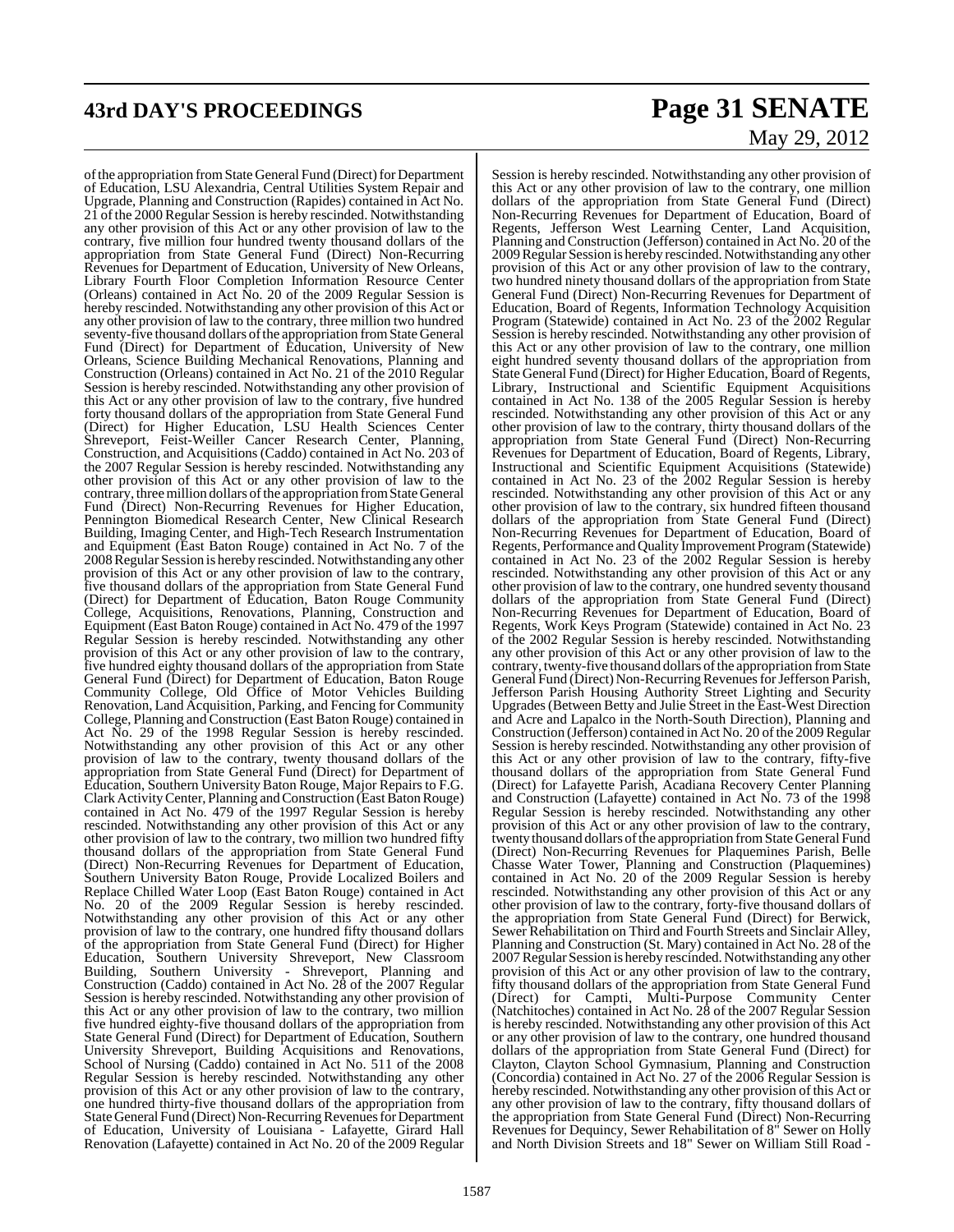City of Dequincy (Calcasieu) contained in Act No. 20 of the 2009 Regular Session is hereby rescinded. Notwithstanding any other provision of this Act or any other provision of law to the contrary, twenty thousand dollars of the appropriation from State General Fund (Direct) Non-Recurring Revenues for Folsom, Road and Street Repairs, Planning and Construction (Cash and/or In-Kind Match Required) (St. Tammany) contained in Act No. 20 of the 2009 Regular Session is hereby rescinded. Notwithstanding any other provision of this Act or any other provision of law to the contrary, twenty-five thousand dollars of the appropriation from State General Fund (Direct) for Napoleonville, Community Center Improvements (Assumption) contained in Act No. 28 of the 2007 Regular Session is hereby rescinded. Notwithstanding any other provision of this Act or any other provision of law to the contrary, Thirty thousand dollars of the appropriation from State General Fund (Direct) Non-Recurring Revenues for New Orleans, Algiers Regional Library, Planning and Construction (Cash and/or In-Kind Match Required) (Orleans) contained in Act No. 20 of the 2009 Regular Session is hereby rescinded. Notwithstanding any other provision of this Act or any other provision of law to the contrary, fifty thousand dollars of the appropriation from State General Fund (Direct) Non-Recurring Revenues for New Orleans, Historic Algiers Courthouse Renovation, Planning and Construction (Cash and/or In-Kind Match Required) (Orleans) contained in Act No. 20 of the 2009 Regular Session is hereby rescinded. Notwithstanding any other provision of this Act or any other provision of law to the contrary, twenty thousand dollars of the appropriation from State General Fund (Direct) Non-Recurring Revenues for Sun, Town Hall Renovations, Planning and Construction (St. Tammany) contained in Act No. 20 of the 2009 Regular Session is hereby rescinded. Notwithstanding any other provision of this Act or any other provision of law to the contrary, three hundred forty-five thousand dollars of the appropriation from State General Fund (Direct) Non-Recurring Revenues for Baton Rouge Recreation and Parks Commission, Anna T. Jordan Site and Facility Improvements (Non-State Match Required) (East Baton Rouge) contained in Act No. 20 of the 2009 Regular Session is hereby rescinded. Notwithstanding any other provision of this Act or any other provision of law to the contrary, one million dollars of the appropriation from State General Fund (Direct) Non-Recurring Revenues for Lafayette Metropolitan Expressway Commission, Lafayette Loop Project, Planning and Construction (Lafayette) contained in Act No. 21 of the 2010 Regular Session is hereby rescinded. Notwithstanding any other provision of this Act or any other provision oflawto the contrary, three thousand six hundred and twenty-eight dollars of the appropriation from State General Fund (Direct) for Department of Education, Board of Regents, Library, Instructional and Scientific Equipment Acquisitions for Higher Education Institutions (Acadia, Ascension, Bossier, Caddo, Calcasieu, East Baton Rouge, Iberia, Lafayette, Lafourche, Lincoln, Natchitoches, Orleans, Ouachita, Rapides, St. Bernard, Tangipahoa) contained in Act No. 20 of the 1999 Regular Session is hereby rescinded. Notwithstanding any other provision of this Act or any other provision of law to the contrary, thirty thousand dollars of the appropriation from State General Fund (Direct) Non-Recurring Revenues for Department of Culture, Recreation and Tourism, Office of State Parks, Tunica Hills State Preservation Area, Acquisition, Planning and Construction (West Feliciana) contained in Act No. 23 of the 2002 Regular Session is hereby rescinded. Notwithstanding any other provision of this Act or any other provision of law to the contrary, two thousand three hundred and sixty-one dollars of the appropriation from State General Fund (Direct) Non-Recurring Revenues for Education, Grambling State University, Dunbar Hall Replacement, Planning and Construction (Lincoln) contained in Act No. 23 of the 2002 Regular Session is hereby rescinded. Notwithstanding any other provision of this Act or any other provision of law to the contrary, forty thousand dollars of the appropriation from State General Fund (Direct) Non-Recurring Revenues for Education, Nunez Community College, Site Development, Planning and Construction (St. Bernard) contained in Act No. 23 of the 2002 Regular Session is hereby rescinded. Notwithstanding any other provision of this Act or any other provision of law to the contrary, two thousand four hundred and three dollars of the appropriation from State General Fund (Direct) Non-Recurring Revenues for Education, Board of Regents,

## **Page 32 SENATE 43rd DAY'S PROCEEDINGS**

Governor's Biotechnology Initiative to be distributed in accordance with a plan adopted by Regents (Statewide) contained in Act No. 23 of the 2002 Regular Session is hereby rescinded. Notwithstanding any other provision of this Act or any other provision of law to the contrary, two thousand nine hundred and thirty-four dollars of the appropriation from State General Fund (Direct) Non-Recurring Revenues for St. Tammany Parish, Refurbish St. Tammany Parish Livestock Show Facility, Planning and Construction (Local Match Required) (St. Tammany) contained in Act No. 23 of the 2002 Regular Session is hereby rescinded. Notwithstanding any other provision of this Act or any other provision of law to the contrary, five thousand dollars of the appropriation from State General Fund (Direct) Non-Recurring Revenues for New Orleans, Behrman Park Improvements, Planning andConstruction (Orleans) contained in Act No. 23 of the 2002 Regular Session is hereby rescinded. Notwithstanding any other provision of this Act or any other provision of law to the contrary, two thousand four hundred and fifty-four dollars of the appropriation from State General Fund (Direct) for Elected Officials, Secretary of State, Tioga Heritage Park and Museum, Planning and Construction (Rapides) contained in Act No. 24 of the 2003 Regular Session is hereby rescinded. Notwithstanding any other provision of this Act or any other provision of law to the contrary, one hundred thousand dollars of the appropriation from State General Fund (Direct) Non-Recurring Revenues for Deridder, Sidewalk Farmers Market City Park, Planning and Construction (Local Match Required) (Beauregard) contained in Act No. 24 of the 2003 Regular Session is hereby rescinded. Notwithstanding any other provision of this Act or any other provision of law to the contrary, two hundred and fifty-five thousand dollars of the appropriation from State General Fund (Direct) for Department of Health and Hospitals, Mental Health Area C, New Psychiatric Hospital at Central Louisiana State Hospital (Rapides) contained in Act No. 203 of the 2007 Regular Session is hereby rescinded. Notwithstanding any other provision of this Act or any other provision of law to the contrary, four hundred and five thousand dollars of the appropriation from State General Fund (Direct) Non-Recurring Revenues for Department of Education, Pennington Biomedical Research Center, New Clinical Research Facility, Planning and Construction (East Baton Rouge) contained in Act No. 20 of the 2009 Regular Session is hereby rescinded. Notwithstanding any other provision of this Act or any other provision of law to the contrary, forty thousand dollars of the appropriation from State General Fund (Direct) Non-Recurring Revenues for Judicial Expenses, Louisiana Judiciary, Land Acquisition, Planning, and Construction of New Courthouse for the Louisiana Court of Appeal, Third Circuit (Calcasieu) contained in Act No. 20 of the 2009 Regular Session is hereby rescinded."

#### AMENDMENT NO. 15

On page 139, line 7, after "expenses." and before "The State" insert the following: "Notwithstanding anything contained in this or any other capital outlay act to the contrary, for projects administered by the Office of Facility Planning and Control which are payable from the proceeds of self-generated revenues and other means of finance, the Office of Facility Planning and Control shall consider expenditures to be paid first from sources other than self-generated revenues and then to self-generated revenues. The commissioner of administration shall direct the Office of Facility Planning and Control to reclassify the expenditures previously made for the University of Louisiana Early Childhood Development Center project, the University of Louisiana Girard Hall Renovation project, and the Burke Hathorne Hall Renovation and Expansion project, and any surplus self-generated funds shall be transferred to the University of Louisiana, Fletcher Hall Exterior Repairs project."

On motion of Senator Donahue, the committee amendment was adopted. The amended bill was read by title and referred to the Legislative Bureau.

#### **HOUSE BILL NO. 183—**

BY REPRESENTATIVE LEGER AN ACT

To amend and reenact R.S. 27:247 and 270(A)(3)(a), relative to the casino support services contract; to provide for the funding of such contract; to establish the Casino Support Services Fund as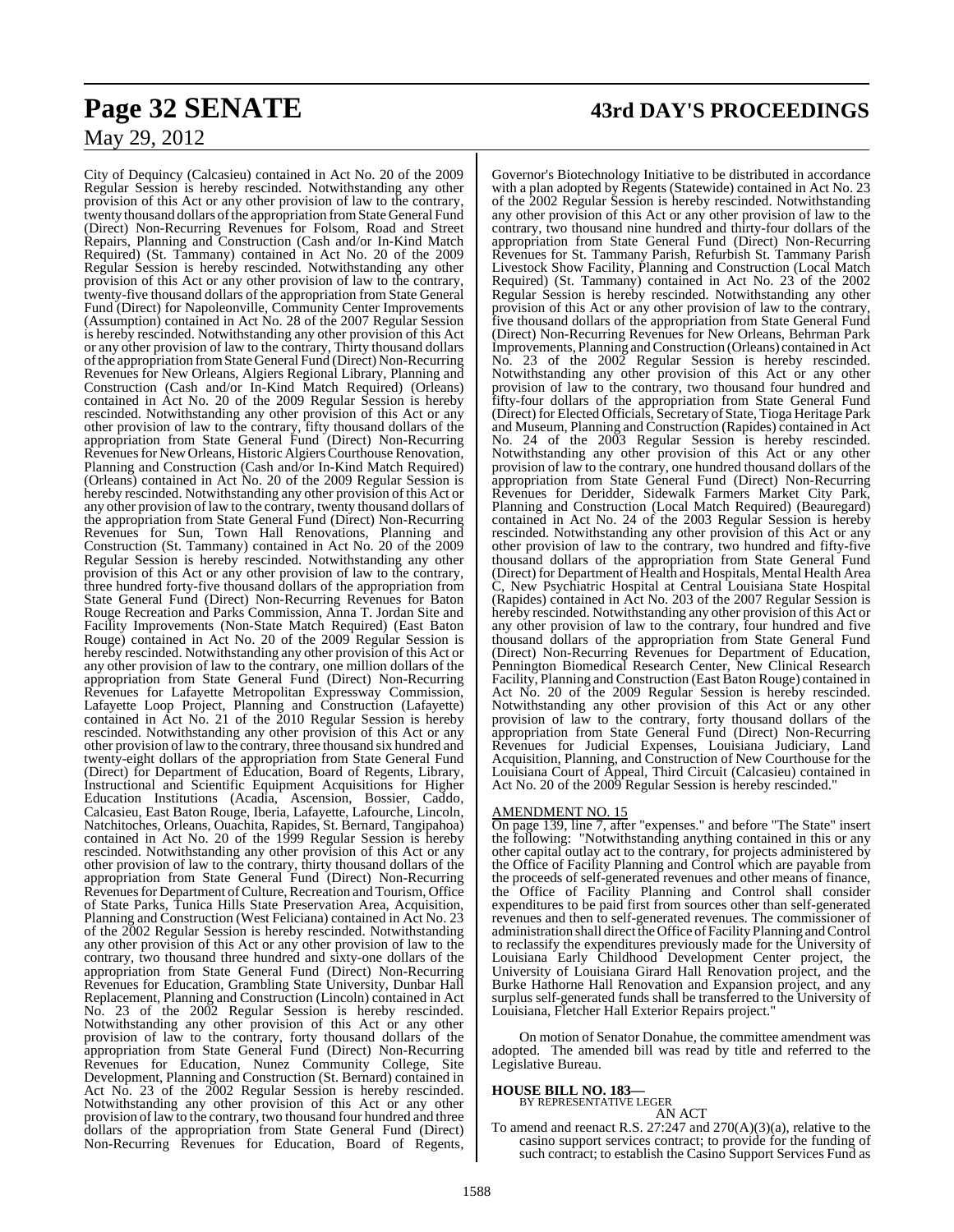# **43rd DAY'S PROCEEDINGS Page 33 SENATE**

# May 29, 2012

a special treasury fund; to provide for uses of monies in the fund; to provide for an effective date; and to provide for related matters.

Reported favorably by the Committee on Finance. The bill was read by title and referred to the Legislative Bureau.

#### **HOUSE BILL NO. 203—** BY REPRESENTATIVE LEGER

AN ACT

To amend and reenact R.S. 27:247, relative to the casino support services contract; to provide for compensation to the parish for providing support services; to provide for an effective date; and to provide for related matters.

Reported favorably by the Committee on Finance. The bill was read by title and referred to the Legislative Bureau.

#### **HOUSE BILL NO. 370—**

BY REPRESENTATIVE HOFFMANN AN ACT

To enact R.S. 40:1094, relative to prenatal addiction; to provide for the convening of a multidisciplinary team by a district attorney in parishes with certain population ranges regarding the disposition of cases involving pregnant women who test positive for controlled dangerous substances while under arrest; to provide for the makeup of the multidisciplinary team; to provide for the term of members of the multidisciplinary team; to provide for definitions; and to provide for related matters.

Reported with amendments by the Committee on Judiciary B.

#### **SENATE COMMITTEE AMENDMENTS**

Amendments proposed by Senate Committee on Judiciary B to Reengrossed House Bill No. 370 by Representative Hoffmann

#### AMENDMENT NO. 1

On page 1, line13, after "thirty thousand" delete "and" and insert a comma ","

#### AMENDMENT NO. 2

On page 1, at the beginning of line 15, after "thousand" insert a comma "," and insert "and a parish with a population of not less than three hundred thousand and not more than four hundred thousand"

On motion of Senator Morrell, the committee amendment was adopted. The amended bill was read by title and referred to the Legislative Bureau.

#### **HOUSE BILL NO. 741—**

BY REPRESENTATIVE BROADWATER AN ACT

To enact R.S. 39:88.3, relative to the Louisiana Collection Policy and Procedure Act; to provide for the sale or securitization of longterm delinquent accounts receivable and other obligations due to the state; to provide for selling or securitizing certain percentagesin 2013 and 2014; to provide for reporting results of such sale or securitization; to direct the Louisiana State Law Institute to redesignate the provisions of R.S. 39:88.3 and 88.4 as R.S. 39:88.4 and 88.5; to provide for exceptions; and to provide for related matters.

Reported favorably by the Committee on Finance. The bill was read by title and referred to the Legislative Bureau.

#### **HOUSE BILL NO. 810—** BY REPRESENTATIVE JAMES

AN ACT

To enact R.S. 42:456(A)(3), relative to permitted payroll withholdings for public employees; to provide authority for certain payroll deductions; to provide for an effective date; and to provide for related matters.

Reported favorably by the Committee on Finance. The bill was read by title and referred to the Legislative Bureau.

**HOUSE BILL NO. 812—**<br>BY REPRESENTATIVES CHAMPAGNE, BARRAS, BERTHELOT,<br>GAROFALO, GISCLAIR, GREENE, GUINN, HENSGENS, HUNTER,<br>HUVAL, GIROD JACKSON, JONES, NANCY LANDRY, LEGER, MILLER,<br>ORTEGO, PIERRE, SCHEXNAYDER, ST. GERMAIN

A JOINT RESOLUTION

Proposing to add Article VII, Section 10.2(G) of the Constitution of Louisiana, to provide for the deposit of any monies received by the state from violations of federal and state environmental and water quality laws associated with the Deepwater Horizon oil spill into the Coastal Protection and Restoration Fund; to provide for submission of the proposed amendment to the electors; and to provide for related matters.

Reported with amendments by the Committee on Finance.

#### **SENATE COMMITTEE AMENDMENTS**

Amendments proposed by Senate Committee on Finance to Reengrossed House Bill No. 812 by Representative Champagne

#### AMENDMENT NO. 1

On page 2, between lines 9 and 10, insert the following:

 $\sqrt{4}$ ) The legislature, by a favorable vote of two-thirds of the elected members of each house, may authorize the expenditure of monies received by the state under the provisions of this Paragraph for any purpose not prohibited by this constitution or by an Act of the United States Congress, or a Pact or Compact between the state of Louisiana and the United State Government related to such Deepwater Horizon oil spill monies. Any such authorization shall be approved by passage of a specific legislative instrument which clearly states the purposes for which the monies will be expended."

### AMENDMENT NO. 2

On page 2, line 21, change "efforts?" to "efforts and to allow for the use of the monies for other purposes if authorized by two-thirds of the members of each house of the legislature?"

On motion of Senator Donahue, the committee amendment was adopted. The amended bill was read by title and referred to the Legislative Bureau.

## **HOUSE BILL NO. 1092—** BY REPRESENTATIVE FANNIN

AN ACT

To amend and reenact R.S. 47:1621(D)(1), relative to the payment of tax refunds; to authorize the payment of refunds for overpayments by means of a debit card under certain circumstances; and to provide for related matters.

Reported with amendments by the Committee on Finance.

#### **SENATE COMMITTEE AMENDMENTS**

Amendments proposed by Senate Committee on Finance to Engrossed House Bill No. 1092 by Representative Fannin

#### AMENDMENT NO. 1

On page 2, after line 3, insert the following:

"Section 2. The provisions of this Act shall be effective for taxable years 2013, 2014, and 2015."

On motion of Senator Donahue, the committee amendment was adopted. The amended bill was read by title and referred to the Legislative Bureau.

#### **HOUSE BILL NO. 1131—**

BY REPRESENTATIVE PEARSON

- AN ACT
- To amend and reenact R.S. 11:102(B)(1), (2)(introductory paragraph), (b)(introductory paragraph) and (ii), and (c), (3)(a) and  $(d)$ (vii), (4), and (5)(b) and to enact R.S. 11:102(D), relative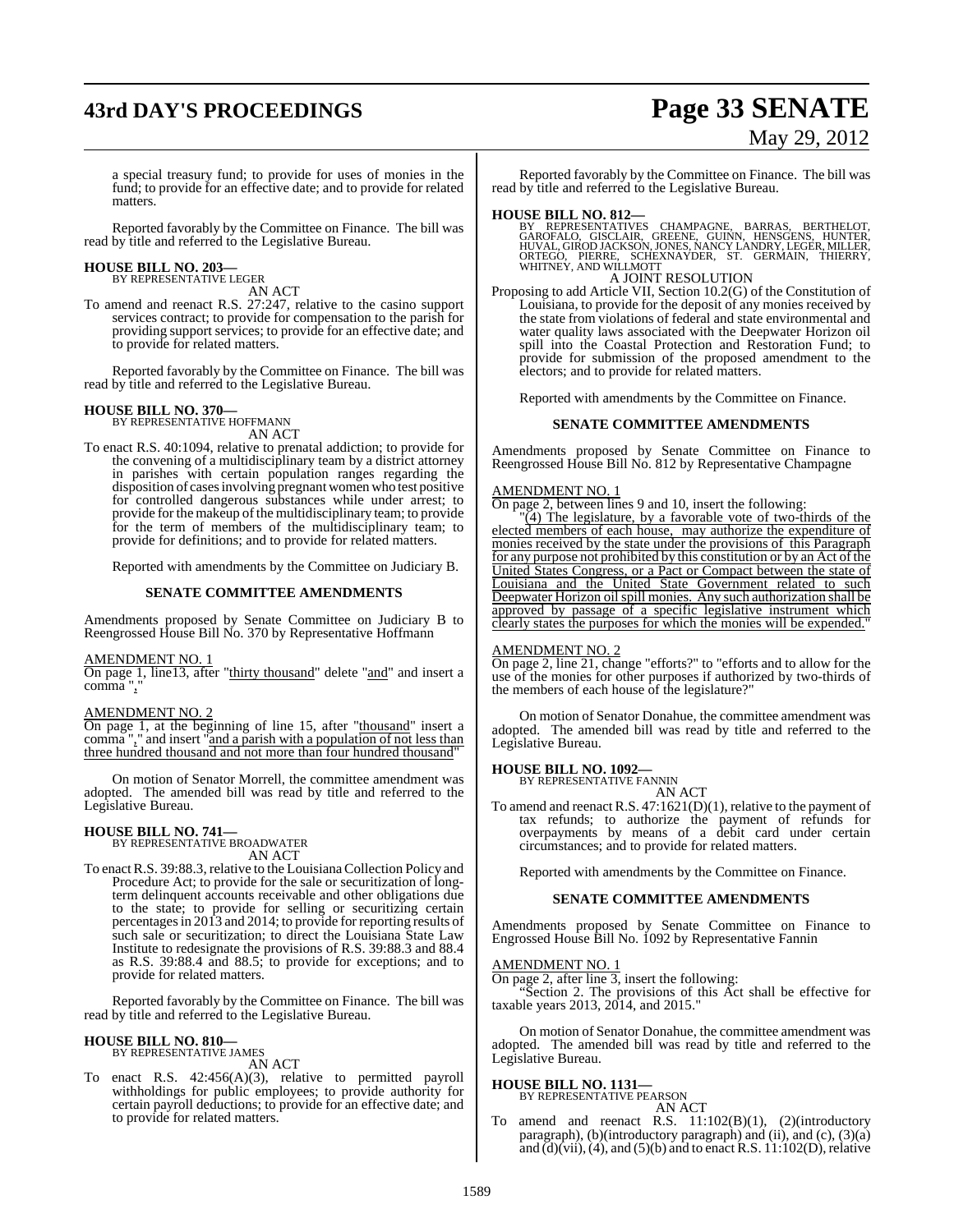# **Page 34 SENATE 43rd DAY'S PROCEEDINGS**

## May 29, 2012

to employer contribution rates for the Teachers' Retirement System of Louisiana; to provide for calculation of individualized employer contribution rates for classes of employees; to provide for system valuations; and to provide for related matters.

Reported with amendments by the Committee on Finance.

#### **SENATE COMMITTEE AMENDMENTS**

Amendments proposed by Senate Committee on Finance to Reengrossed House Bill No. 1131 by Representative Pearson

#### AMENDMENT NO. 1

On page 5, line 16 between "board" and the period "." insert the following: "who are not employed for the sole purpose of providing instruction or administrative services at the primary or secondary level, including at any lab school and the Louisiana School for Math, Science, and the Arts'

On motion of Senator Donahue, the committee amendment was adopted. The amended bill was read by title and referred to the Legislative Bureau.

#### **HOUSE BILL NO. 1189— (Substitute for HouseBill No. 892 by Representative Hodges)**

BY REPRESENTATIVE HODGES

AN ACT

To enact R.S. 32:1717(D), relative to motor vehicles; to provide that certain operators of car carriers are not required to have certain license plates or insurance; and to provide for related matters.

Reported favorably by the Committee on Finance. The bill was read by title and referred to the Legislative Bureau.

## **HOUSE BILL NO. 1209— (Substitute for HouseBill No. 312 by**

Representative Richard)<br>BERTHELOT, BILLIOT, WESLEY BISHOP, BROADS, ARNOLD, BADON,<br>BERTHELOT, BILLIOT, WESLEY BISHOP, BROADWATER, HENRY<br>BURNS, BURRELL, CARMODY, CARTER, CHAMPAGNE, CHANEY,<br>COX, DIXON, EDWARDS, GAINES, GISCLA

AN ACT

To amend and reenact R.S.  $17:416(A)(2)(c)$  and  $416.2(A)$  and  $(D)$ and to repeal R.S. 17:416.2(B) and (F), relative to students suspended or expelled from school; to provide relative to placement of students in alternative education programs; to require attendance of students placed in alternative schools or alternative education programs; to require parents, tutors, and guardians of the students to assure attendance, and to provide for enforcement and penalties for violations; to provide relative to such programs, including provisions for agreements for provision of education services to certain students; to remove the exclusion of certain students from the requirement for supervision of expelled and suspended students; to repeal provisions relative to waivers from a requirement for alternative education programs and provisions prohibiting return of certain students to alternative education programs; and to provide for related matters.

Reported favorably by the Committee on Finance. The bill was read by title and referred to the Legislative Bureau.

#### **HOUSE BILL NO. 1212— (Substitute for House Bill No. 935 by Representative St. Germain)** BY REPRESENTATIVE ST. GERMAIN AN ACT

To enact R.S. 47:820.5.8, Chapter 2 of Subtitle VIII of Title 47 of the Louisiana Revised Statutes of 1950, to be comprised of R.S. 47:7011 through 7018, and R.S. 48:954 and 954.1, relative to the Department of Transportation and Development; to provide for an election to determine if tolls are collected on the Crescent City Connection Bridge; to provide relative to collection of tolls; to provide relative to the distribution of toll collections; to create a fund; to provide for an advisory body; to provide for

ferry fares; to provide for privatization; to authorize the State Bond Commission to issue bonds secured by certain funds; to provide for the use of the proceeds of the bonds; to provide for a special fund; to provide for certain requirements and limitations on the issuance of bonds; to provide for a procedure to contest the validity of issuance of the bonds; to provide for the rights of bondholders; to authorize the issuance of refunding bonds; and to provide for related matters.

Reported with amendments by the Committee on Finance.

#### **SENATE COMMITTEE AMENDMENTS**

Amendments proposed by Senate Committee on Finance to Reengrossed House Bill No. 1212 by Representative St. Germain

#### <u>AMENDMENT NO. 1</u>

In Senate Committee Amendment No. 9, proposed by the Senate Committee on Transportation, Highways and Public Works and adopted by the Senate on May 23, 2012.

adopted by the Senate on May 23, 2012, on page 2, delete line 4 and insert the following: "US 90, including the following:"

#### AMENDMENT NO. 2

Delete Senate Committee Amendment No. 5, proposed by the Senate Committee on Transportation, Highways and Public Works and adopted by the Senate on May 23, 2012.

#### AMENDMENT NO. 3

Delete Senate Committee Amendment No. 7, proposed by the Senate Committee on Transportation, Highways and Public Works and adopted by the Senate on May 23, 2012.

#### AMENDMENT NO. 4

Delete Senate Committee Amendment No. 8, proposed by the Senate Committee on Transportation, Highways and Public Works and adopted by the Senate on May 23, 2012.

#### AMENDMENT NO. 5

On page 2, line 4, after "mean" delete the remainder of the line

#### AMENDMENT NO. 6

On page 2, delete lines 5 and 6, and insert "precincts within Jefferson Parish and Orleans Parish."

#### AMENDMENT NO. 7

On page 3, line 5, change "Section" to "Chapter"

#### AMENDMENT NO. 8

On page 3, line 23, after "issuance" insert "of"

#### AMENDMENT NO. 9

On page 3, line 29, change "Section" to "Chapter"

#### AMENDMENT NO. 10

On page 9, line 24, change "R.S. 47:7012," to "R.S. 47:7012 and 7013,"

#### AMENDMENT NO. 11

On page 9, delete lines 25 and 26, and insert the following: "the deposit of not less than ten million dollars annually of such monies into the Crescent City Connection Capital Projects Fund to provide for payment of amounts due on bonds and related expenses and used to make payment under the bond documents pursuant to which any bonds were issued pursuant to the provisions of R.S. 47:7016, to provide funds to finance capital projects on a 'pay-as-you go' basis, or to provide funds to match federal funds."

#### AMENDMENT NO. 12

On page 9, at the end of line 28, insert "and after deposit of not less than ten million dollars annually to the Crescent City Connection Capital Projects Fund,"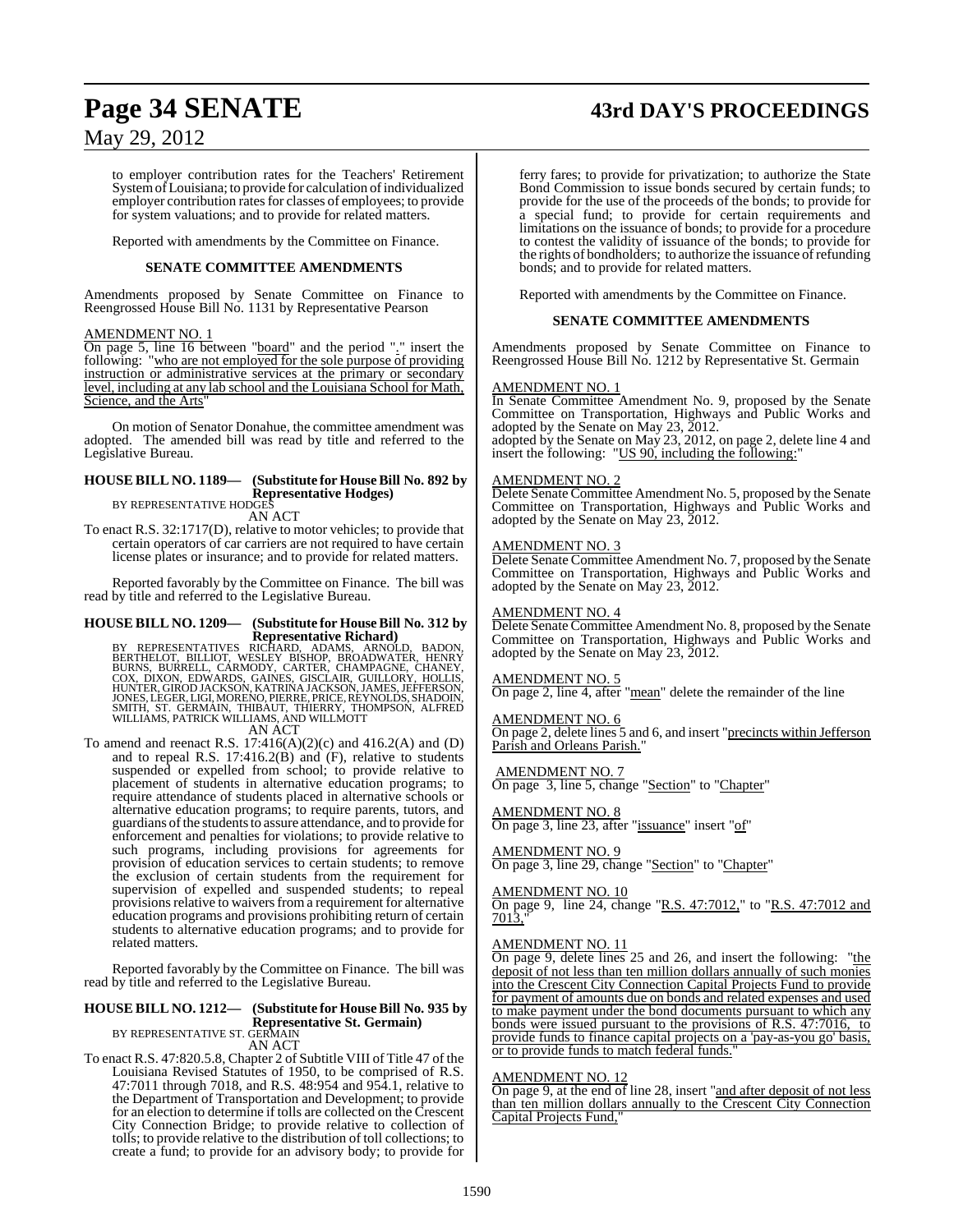## **43rd DAY'S PROCEEDINGS Page 35 SENATE**

# May 29, 2012

#### AMENDMENT NO. 13

On page 10, line 4, after "shall" delete the remainder of line 4 and insert "be transferred to and deposited by the treasurer into the Crescent City Connection Capital Projects Fund."

AMENDMENT NO. 14

On page 10, line 19, after "Fund" insert " - Regular"

#### AMENDMENT NO. 15

On page 11, between lines 2 and 3, insert the following:

"(5) Transportation Trust Fund - Regular monies shall not be expended to provide special, dedicated police functions on the Crescent City Connection."

#### AMENDMENT NO. 16

On page 11, delete line 3 and insert the following:

"§7016. Crescent City Connection Capital Projects Fund; capital projects; bonds

"A. There is hereby created, as a special fund in the state treasury, the Crescent CityConnection Capital Projects Fund, hereinafter referred to as the "CP Fund". The source of monies for the CP Fund shall be not lessthan ten million dollars annually oftolls collected for passage over the Crescent City Connection Bridge and all unexpended and unencumbered monies in the Crescent City Connection Toll Fund at the end of each fiscal year and transferred to the CP Fund pursuant to R.S. 47:7015.

B. Monies in the CP Fund shall be subject to annual appropriation by the legislature solely and exclusively to the Department of Transportation and Development to provide funds for capital projects on a pay-as-you-go basis, or as match for federal funds relative to the Crescent City Connection, or to provide funds for the payment of amounts due on bonds and related expenses as provided in this Chapter.

AMENDMENT NO. 17 On page 11, line 4, change "A." to "C."

AMENDMENT NO. 18 On page 11, line 7, change "shall" to "may"

## AMENDMENT NO. 19

On page 11, line 10, change "be the first" to "be not less than"

AMENDMENT NO. 20

On page 11, between lines 23 and 24, insert the following: "(c) If funds are available to finance projects in addition to specific projects listed in this Subsection, the Regional Planning Commission shall prioritize such projects.

AMENDMENT NO. 21 On page 12, line 7, change " $\underline{B}$ ." to " $\underline{D}$ ."

AMENDMENT NO. 22 On page 12, line 15, delete "of Subsection A"

AMENDMENT NO. 23 On page 12, line 22, change "C." to "E."

AMENDMENT NO. 24 On page 13, line 3, change "D." to "F."

AMENDMENT NO. 25 On page 13, line 11, change "E." to "G."

AMENDMENT NO. 26 On page 13, line 14, change "F." to "H."

AMENDMENT NO. 27 On page 13, line 19, change "G." to "I."

AMENDMENT NO. 28 On page 14, line 5, change "H." to "J."

AMENDMENT NO. 29 On page 14, line 7, change " $L$ " to " $K$ ."

AMENDMENT NO. 30 On page 14, line 16, change " $\underline{\mathbf{J}}$ ." to " $\underline{\mathbf{L}}$ ."

AMENDMENT NO. 31 On page 14, line 19, change "K." to "M."

AMENDMENT NO. 32 On page 14, line 29, delete "Subsection A of"

AMENDMENT NO. 33 On page 15, line 9, change " $L$ ." to " $N$ ."

AMENDMENT NO. 34 On page 15, line 11, change " $M$ " to " $O$ ."

AMENDMENT NO. 35 On page 15, line 16, change "N." to "P."

AMENDMENT NO. 36 On page 15, line 23, change " $Q$ " to " $Q$ ."

AMENDMENT NO. 37 On page 15, line 25, change "P." to "R."

AMENDMENT NO. 38 On page 16, line 1, change " $Q$ ." to " $S$ ."

AMENDMENT NO. 39 On page 16, line 6, delete "A."

AMENDMENT NO. 40 On page 16, line 9, after "fares" delete "as follows"

AMENDMENT NO. 41 On page 16, delete lines 10 through 13

AMENDMENT NO. 42 On page 16, line 14, change " $(3)$ " to " $(1)$ "

AMENDMENT NO. 43 On page 16, line 16, change "R.S. 47:7013" to "R.S. 47:7014"

AMENDMENT NO. 44 On page 16, line 17, change "(4)" to "(2)"

AMENDMENT NO. 45 On page 16. delete lines 20 and 21

On motion of Senator Donahue, the committee amendment was adopted. The amended bill was read by title and referred to the Legislative Bureau.

**HOUSE BILL NO. 1213— (Substitute for House Bill No. 664**

**by Representative Ortego)**<br>BROSSETT, HENRY BURNS, CARMODY, CHAMPAGNE, OR BARROW,<br>EDWARDS, FOIL, GISCLAIR, GUINN, HAVARD, HUNTER, HUVAL,<br>JOHNSON, LEGER, MONTOUCET, REYNOLDS, RICHARD, RITCHIE,<br>WHITNEY, AND ALFRED WILLIAMS AN ACT

To amend and reenact R.S. 39:364, relative to motor vehicles used by state agencies; to provide for the purchase or lease of vehicles which use certain fuels; to provide for the types of vehicles; to provide for the use of certain funds administered by the Department of Natural Resources; to provide for an effective date; and to provide for related matters.

Reported with amendments by the Committee on Finance.

#### **SENATE COMMITTEE AMENDMENTS**

Amendments proposed by Senate Committee on Finance to Reengrossed House Bill No. 1213 by Representative Ortego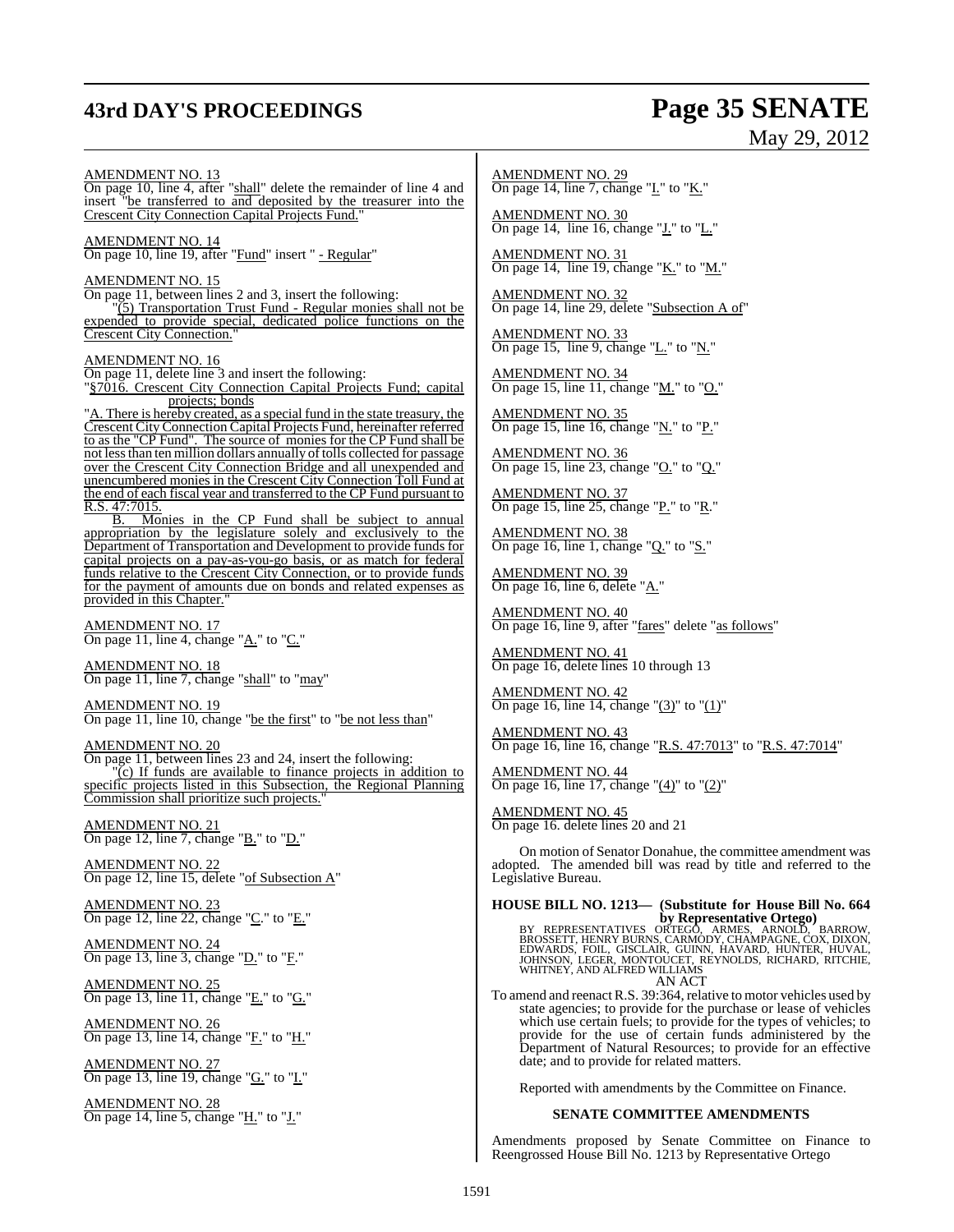## **Page 36 SENATE 43rd DAY'S PROCEEDINGS**

May 29, 2012

AMENDMENT NO. 1

On page 2, line 22, change "either" to "either any" and change "applies:" to "<del>applies</del> apply:"

AMENDMENT NO. 2 On page 3, between lines 8 and 9, insert the following:

"(c) If the vehicle does not meet the required specifications as determined by the division of administration.

On motion of Senator Donahue, the committee amendment was adopted. The amended bill was read by title and referred to the Legislative Bureau.

## **HOUSE BILL NO. 1216— (Substitute for House Bill No. 717 by**

**Representative Thompson)<br>BY REPRESENTATIVES THOMPSON, BILLIOT, BROWN, BURFORD,<br>HENRY BURNS, BURRELL, CARMODY, JEFFERSON, JIM MORRIS,<br>NORTON, REYNOLDS, SEABAUGH, AND PATRICK WILLIAMS** AN ACT

To amend and reenact R.S.  $27:92(B)(2)(b)(i)$  and (c) and to enact R.S. 27:92(B)(2)(d) and (D), relative to the collection and disposition of fees from the conduct of gaming activities on a riverboat; to dedicate a portion of fees collected from certain riverboats operating within Bossier Parish and Caddo Parish; to require the deposit of proceeds under certain circumstances; to establish the Caddo-Bossier Economic Development and Tourism Fund as a special treasury fund; to provide for deposits into a special treasury fund; to provide for uses of a special treasury fund; to provide for reporting; to provide for an effective date; and to provide for related matters.

Reported with amendments by the Committee on Judiciary B.

#### **SENATE COMMITTEE AMENDMENTS**

Amendments proposed by Senate Committee on Judiciary B to Reengrossed House Bill No. 1216 by Representative Thompson

AMENDMENT NO. 1

On page 2, line 10, after  $"(\underline{d})(i)"$  delete  $"(\underline{aa})"$ 

AMENDMENT NO.

On page 2, line 11, after "of the" insert "net gaming proceeds that are paid from the combined total of the"

AMENDMENT NO. 3 On page 2, at the end of line 11, after "R.S.  $27:91(C)(1)$ " insert "and the licence fee paid pursuant to R.S.  $27:91(B)(2)$ "

AMENDMENT NO. 4 On page 2, delete lines 16 through 21

#### AMENDMENT NO. 5

On page 3, at the end of line 17, change the period "." to a comma "," and insert the following: "which shall allocate no less than fifteen percent of the funds received for promotion and support of sporting events advancing diversity, including but not limited to, the Port City Classic and other such sporting events.

AMENDMENT NO. 6 On page 3, line 19, change "Two" to "One"

AMENDMENT NO. 7 On page 3, line 21, change "Two" to "One"

AMENDMENT NO. 8 On page 3, line 23, change "Two and one half" to "One"

AMENDMENT NO. 9 On page 3, between lines 23 and 24, insert the following: "(vi) Two percent to the North Caddo Medical Center in Vivian."

AMENDMENT NO. 10

On page 3, at the beginning of line 24, change "(vi) Two and one half" to "<u>(vii) Two</u>"

AMENDMENT NO. 11

On page 3, between lines 24 and 25, insert the following:

"(viii)Two percent to the LouisianaCoalition for Assessible and Sustainable Healthcare.

On motion of Senator Morrell, the committee amendment was adopted. The amended bill was read by title and recommitted to the Committee on Finance.

#### **Rules Suspended**

Senator Gary Smith asked for and obtained a suspension of the rules to recall House Bill No. 701 from the Committee on Finance.

## **HOUSE BILL NO. 701—**

BY REPRESENTATIVE GAROFALO AN ACT

To amend and reenact R.S. 38:330.7, relative to police officers for the Southeast Louisiana Flood Protection Authorities; to authorize the employment of a superintendent by the Southeast Flood Protection Authority - East; to provide for such superintendent's powers and authority; to authorize the use of police security personnel from one levee district within another under certain circumstances; and to provide for related matters.

The bill was read by title and referred to the Legislative Bureau.

#### **Appointment of Conference Committee on Senate Bill No. 420**

The President of the Senate appointed the following members to confer with a like committee from the House to consider the disagreement on **Senate Bill No. 420**:

> Senators Martiny, Adley and Appel.

#### **Appointment of Conference Committee on Senate Bill No. 516**

The President of the Senate appointed the following members to confer with a like committee from the House to consider the disagreement on **Senate Bill No. 516**:

> Senators Crowe, Martiny and Johns.

#### **Privilege Report of the Committee on Senate and Governmental Affairs**

#### **ENROLLMENTS**

Senator Amedee, Chairman on behalf of the Committee on Senate and Governmental Affairs, submitted the following report:

May 29, 2012

To the President and Members of the Senate:

I am directed by your Committee on Senate and Governmental Affairs to submit the following report:

The following Senate Bills have been properly enrolled: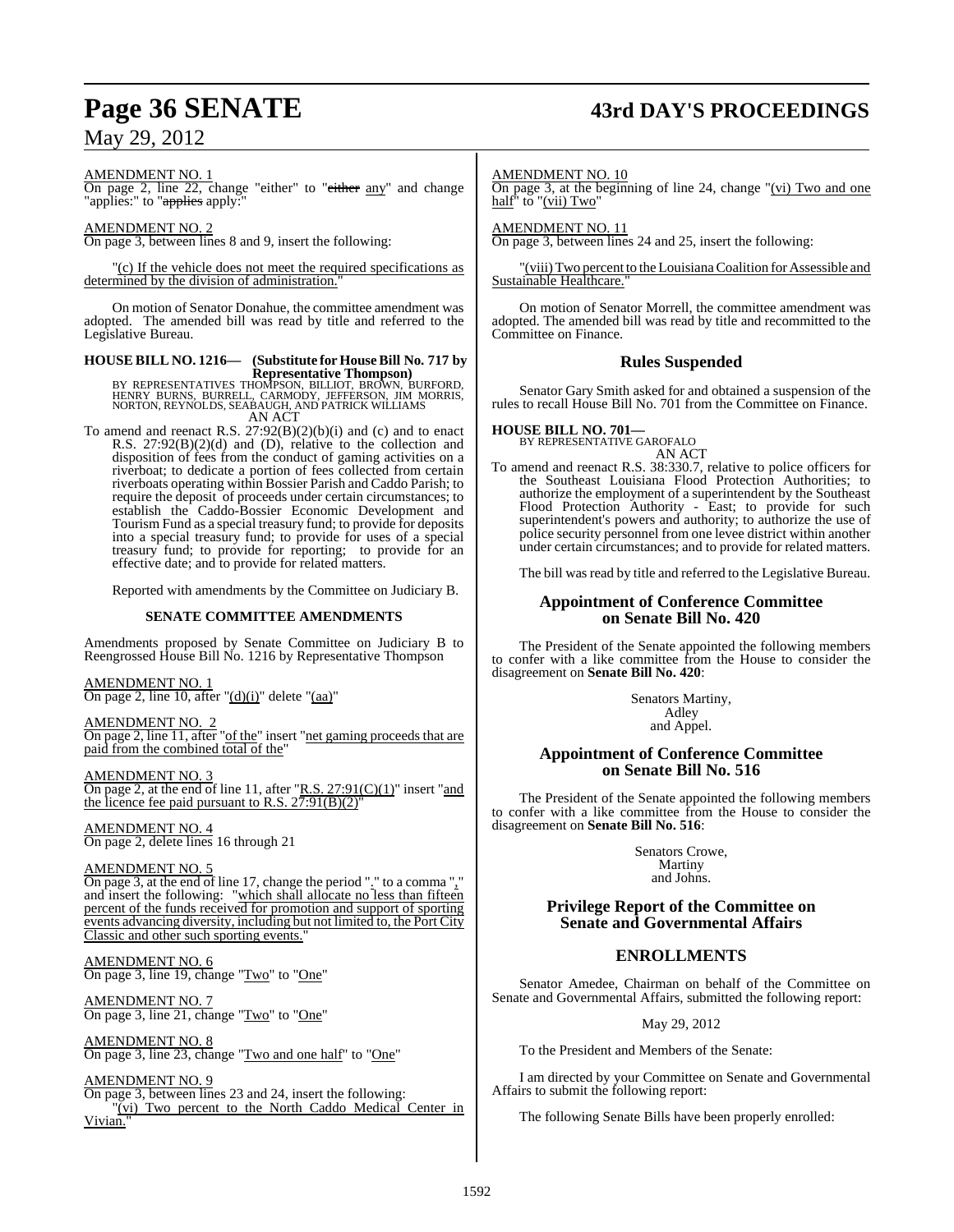## **43rd DAY'S PROCEEDINGS Page 37 SENATE**

# May 29, 2012

#### **SENATE BILL NO. 70—** BY SENATOR MURRAY

AN ACT

To amend and reenact Code of Civil Procedure Articles 3421,  $3431(A)$ (introductory paragraph), and  $3432(A)(8)$  and (9), to enact Code of Civil Procedure Article 3432.1, and to repeal Code of Civil Procedure Article 3422.1(G) and 3432(A)(10), relative to small successions; to provide relative to small succession procedures and effects; to provide certain definitions, conditions, terms, and requirements; and to provide for related matters.

#### **SENATE BILL NO. 72—**

BY SENATOR MILLS AND REPRESENTATIVE BARRAS AN ACT

To enact R.S. 13:3049(B)(1)(e)(iii) and (iv) and R.S. 15:255(P) and (Q), relative to special funds for certain district courts; to provide for the deposit and use of certain monies in special funds in the Sixteenth Judicial District Court and the First Judicial District Court; to provide with respect to surplus juror compensation fees; to provide with respect to surplus witness fees payable to off-duty law enforcement officers; and to provide for related matters.

**SENATE BILL NO. 135—** BY SENATORS MORRELL AND MURRAY AND REPRESENTATIVE **LEGER** 

#### AN ACT

To enact Part I-B of Chapter 5 of Title 18 of the Louisiana Revised Statutes of 1950, to be comprised of R.S. 18:418.1 and 418.2 and to repeal Part I-B of Chapter 5 of Title 18 of the Louisiana Revised Statutes of 1950, comprised ofR.S. 18:418.1 and 418.2, effective June 1, 2014, relative to the election code; to provide for certain municipal and parochial elections; to provide for dates for elections to be held in 2014; and to provide for related matters.

#### **SENATE BILL NO. 153—**

BY SENATORS BROOME AND PETERSON AND REPRESENTATIVES<br>BARROW, KATRINA JACKSON, MORENO, NORTON, SMITH, ST.<br>GERMAIN AND THIERRY

### AN ACT

To amend and reenact Subpart E of Part III of Chapter 1 of Code Title V of Code Book I of Title 9 of the Louisiana Revised Statutes of 1950, to be comprised of R.S. 9:355.1 through 355.19, to enact R.S. 9:357, and to direct the Louisiana State Law Institute to add a comment under Civil Code Article 134, relative to child custody and the relocation of the residence of a child; to provide for definitions; to provide for applicability; to provide for the proposal of relocation; to provide for notice; to provide for an objection; to provide for a limitation on an objection; to provide for the failure to object; to provide for the burden of proof; to provide for court authorization to relocate; to provide for a temporary order; to provide for the priority for trial; to provide for factors to determine a contested relocation; to provide for the appointment of a mental health expert; to provide for a modification of custody; to provide for a posting of security; to provide for sanctions; to provide for the use of technology; and to provide for related matters.

#### **SENATE BILL NO. 257—** BY SENATOR AMEDEE

#### AN ACT

To amend and reenact R.S. 30:124(E)(1)(b), relative to the lease of public lands for alternative energy sources; to provide certain terms, conditions, and requirements for certain lands governed by ports, harbors, and terminal districts; to provide for the reimbursement of studies and reports; and to provide for related matters.

#### **SENATE BILL NO. 281—** BY SENATOR JOHNS

AN ACT

To amend and reenact R.S. 22:42.1 and 43(A) and (B), relative to confidentiality of records in the custody of the Department of Insurance; to provide with respect to disclosure of categorical descriptors relative to complaints filed against all persons and entities subject to the jurisdiction of the department; and to provide for related matters.

## **SENATE BILL NO. 312—** BY SENATOR CORTEZ

AN ACT To enact R.S. 33:2571, relative to the position of assistant chief of police in certain municipalities; to provide that the position of assistant chief of police in the municipalities of Broussard, Carencro, Scott and Youngsville shall be in the unclassified service; to provide relative to the seniority of any person appointed to such position from a position in the classified service; and to provide for related matters.

#### **SENATE BILL NO. 403—** BY SENATOR MORRELL

AN ACT

To enact R.S. 44:9(E)(1)(c) and (d), relative to expungement of criminal records; to authorize the expungement of criminal records of persons who have successfully completed the Department of Public Safety and Corrections intensive incarceration program; to provide relative to other conditions necessary for the expungement of criminal records; and to provide for related matters.

#### **SENATE BILL NO. 4—**

BY SENATORS MORRELL, DORSEY-COLOMB, MILLS, PERRY AND WHITE AND REPRESENTATIVE LEGER AN ACT

To amend and reenact R.S. 14:403(A) and Children's Code Article  $603(15)$ (introductory paragraph) and (d) and  $610(A)$  and  $(E)(1)$ and  $(2)$ , and to enact Children's Code Article 603 $(15)(j)$ , relative to the reporting of abuse or neglect of children; to provide for criminal penalties; to provide relative to the reporting of sexual abuse of children; to provide for definitions; to amend the definition of "mandatory reporter" for purposes of reporting abuse of children; and to provide for related matters.

## **SENATE BILL NO. 631—** BY SENATOR LONG

AN ACT

To enact R.S. 37:2804(L), relative to chiropractors; to provide for licensure of chiropractors; to provide for criminal background checks; and to provide for related matters.

## **SENATE BILL NO. 90—** BY SENATOR RISER

- AN ACT
- To amend and reenact R.S. 40:46(A), relative to filiation; to provide for new birth certificate after judgment of filiation; and to provide for related matters.

#### **SENATE BILL NO. 258—**

BY SENATOR APPEL

#### AN ACT

To amend and reenact the introductory paragraph of R.S. 9:2772(A),  $(B)(3)$ , and  $(E)$  and to enact R.S.  $9:2772(A)(1)(c)$ , relative to peremptive periods for certain actions; to authorize the filing of certain contribution, indemnity or third-party claims; to provide certain terms, conditions and requirements; and to provide for related matters.

**SENATE BILL NO. 203—** BY SENATORS KOSTELKA, GUILLORY, THOMPSON AND WHITE AN ACT

To amend and reenact R.S. 14:72.2(A) and (C)(3)(a), relative to the crime of monetary instrument abuse; to provide that monetary instrument abuse includes the unlawful manufacture or transfer with intent to deceive of monetary instruments of the United States; to provide for definitions; and to provide for related matters.

**SENATE BILL NO. 377—**<br>BY SENATORS GARY SMITH AND THOMPSON AND<br>REPRESENTATIVES WESLEY BISHOP, BROWN, HARRISON, HODGES,<br>HONORE, HOWARD, MILLER, MORENO, POPE, REYNOLDS, ST.<br>GERMAIN AND WILLMOTT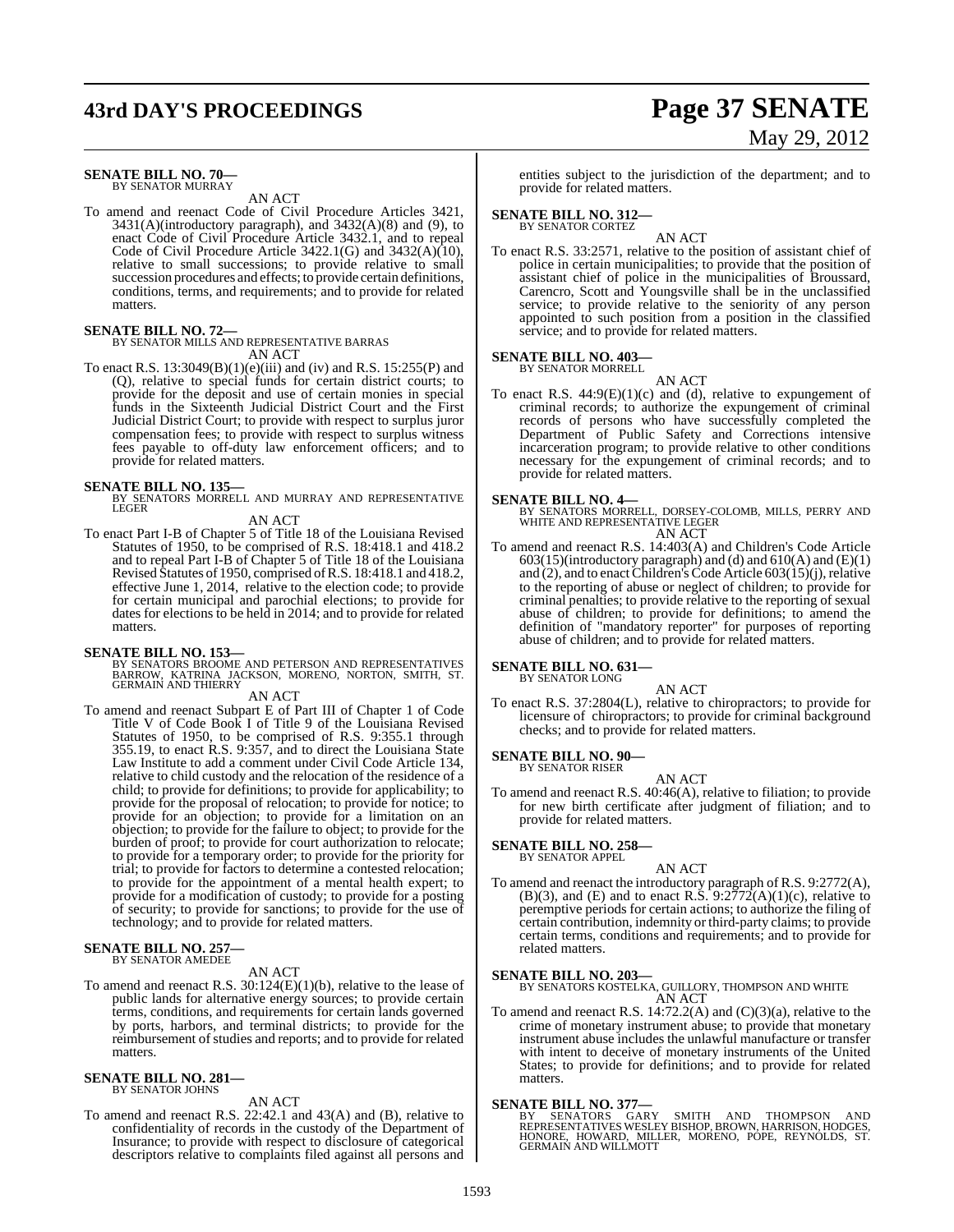# **Page 38 SENATE 43rd DAY'S PROCEEDINGS**

May 29, 2012

#### AN ACT

To amend and reenact R.S. 15:542.1.2(A), relative to sex offender registration and notification laws; to provide for reporting changes of name, address, and other information by certain offenders required to register with law enforcement officials; and to provide for related matters.

#### **SENATE BILL NO. 395—** BY SENATOR WHITE

AN ACT

To enact R.S. 33:9097.13, relative to East Baton Rouge Parish; to create a crime prevention and improvement district for the Carmel Acres Subdivision; to provide the purpose and boundaries of the district; to provide for the governance of the district; to provide for the duties and powers of the district; to provide for the levy of a parcel fee within the district; to provide for indemnity and exculpation of board members; and to provide for related matters.

#### **SENATE BILL NO. 436—**

- BY SENATORS LONG, AMEDEE, BROWN, CORTEZ, CROWE,<br>GUILLORY, JOHNS, KOSTELKA, MORRELL, MORRISH, MURRAY,<br>PEACOCK, RISER, JOHN SMITH, TARVER, THOMPSON, WALSWORTH<br>AND WHITE AND REPRESENTATIVES HOWARD, BERTHELOT,<br>BILLIOT, WESLEY AN ACT
- To amend and reenact R.S. 38:2325(A)(16), relative to the Sabine River Authority; to provide for the powers and duties of the authority; to provide rules, conditions, and requirement for the sale, utilization, distribution, or consumption of water outside the state; and to provide for related matters.

#### **SENATE BILL NO. 205—** BY SENATOR MORRISH

AN ACT

To amend and reenact R.S. 22:550.3(B), 550.10, 550.12(A),  $550.13(B)(4)$ , and  $550.16(C)$ , relative to captive insurers; to reduce the unimpaired paid-in capital requirements for captive insurers; to clarify requirements and prohibitions for captive insurers; to provide technical changes; and to provide forrelated matters.

#### **SENATE BILL NO. 601—**

BY SENATORS BUFFINGTON, THOMPSON AND WALSWORTH AN ACT

To amend and reenact R.S. 32:1306(C)(1) and (2), relative to motor vehicle inspections; to require official inspection stations to offer one year and two year certificates of inspection; to provide relative to the charge or fee; to provide for technical corrections; and to provide for related matters.

#### **SENATE BILL NO. 616—**

BY SENATOR MORRELL AND REPRESENTATIVE LEGER AN ACT

To enact R.S. 47:1641.1, relative to criminal penalties for falsifying retail sales records; to prohibit automated sales suppression devices; to provide for definitions; to provide for penalties; and to provide for related matters.

#### **SENATE BILL NO. 59—**

BY SENATORS MORRELL AND BROOME AND REPRESENTATIVE WESLEY BISHOP

AN ACT

To amend and reenact R.S. 40:981.2(A) and (C), relative to soliciting minors to distribute controlled dangerous substances; to amend elements of the crime; to add certain controlled dangerous substances to enhanced penalty provisions; and to provide for related matters.

#### **SENATE BILL NO. 124—** BY SENATOR JOHNS

AN ACT

To enact R.S.  $37:21(B)(7)$ ,  $(8)$ , and  $(9)$ , relative to limitations on disciplinary proceedings by professional or occupational boards

and commissions; to provide an exemption for certain entities; and to provide for related matters.

## **SENATE BILL NO. 177—** BY SENATOR ADLEY

AN ACT To amend and reenact R.S. 47:1705(B)(2)(c)(i)(introductory paragraph), (ii), and (iii)(cc), relative to information provided regarding millage rates; to provide relative to certain public notice requirements with respect to the levy of additional or increased millage rates without voter approval; and to provide for related matters.

#### **SENATE BILL NO. 595—**

BY SENATOR CROWE AND REPRESENTATIVE STUART BISHOP AN ACT

To enact R.S. 12:2.1 and 2.2 and R.S. 44:4.1(B)(37), relative to access of certain public records; to provide for the "Business Identity Theft Prevention Act"; to make confidential certain electronic mail addresses and short message service numbers; to provide for notifications; to provide relative to the duties of the secretary of state; and to provide for related matters.

**SENATE BILL NO. 156—** BY SENATORS MURRAY AND MORRELL AN ACT

To enact Children's Code Article 905.1, relative to children committed to the Department of Public Safety and Corrections; to provide for an assessment of academic grade level; to provide for creation of an academic plan; to provide for submission of the academic plan and reports to the court; to provide certain procedures, terms and conditions; and to provide for related matters.

**SENATE BILL NO. 467—**<br>BY SENATORS BROOME AND PETERSON AND REPRESENTATIVES<br>BARROW, HODGES, KATRINAJACKSON, MORENO, NORTON, SMITH,<br>ST. GERMAIN AND THIERRY AN ACT

To amend and reenact Children's Code Articles 730 (introductory paragraph) and 731(A) and to enact Children's Code Articles  $731(\text{C})(5)$  and  $749(\text{A})(5)$ , relative to families in need of services; to provide for grounds for initiating proceedings; to provide for required documentation prior to filing complaints; to provide for required allegations; and to provide for related matters.

#### **SENATE BILL NO. 752— (Substitute of Senate Bill No. 447 by Senator Peterson)**

BY SENATORS PETERSON, APPEL, MARTINY AND MORRELL AND<br>REPRESENTATIVES ADAMS, BILLIOT, CONNICK, HENRY, LEOPOLD,<br>LIGI, LOPINTO, LORUSSO, TALBOT AND WILLMOTT AN ACT

To enact R.S. 9:5396 and R.S. 33:5065 through 5069, relative to ordinances requiring abandoned property be maintained in a safe and sanitary condition; to allow the governing authority of certain municipalities to maintain abandoned properties; to provide for definitions; to provide for notice; and to provide for related matters.

## **SENATE BILL NO. 706—** BY SENATOR GALLOT

AN ACT

To enact R.S. 47:1508(B)(30) and (31), relative to the Department of Revenue; to provide with respect to the confidentiality of taxpayer records; to authorize the sharing of information to the Public Service Commission and the Louisiana Senate and House of Representatives in certain circumstances; and to provide for related matters.

#### **SENATE BILL NO. 329—** BY SENATOR MORRELL

AN ACT

To enact Code of Criminal Procedure Article 334.4, relative to bail; to prohibit the release of a defendant arrested for certain crimes on his own recognizance; and to provide for related matters.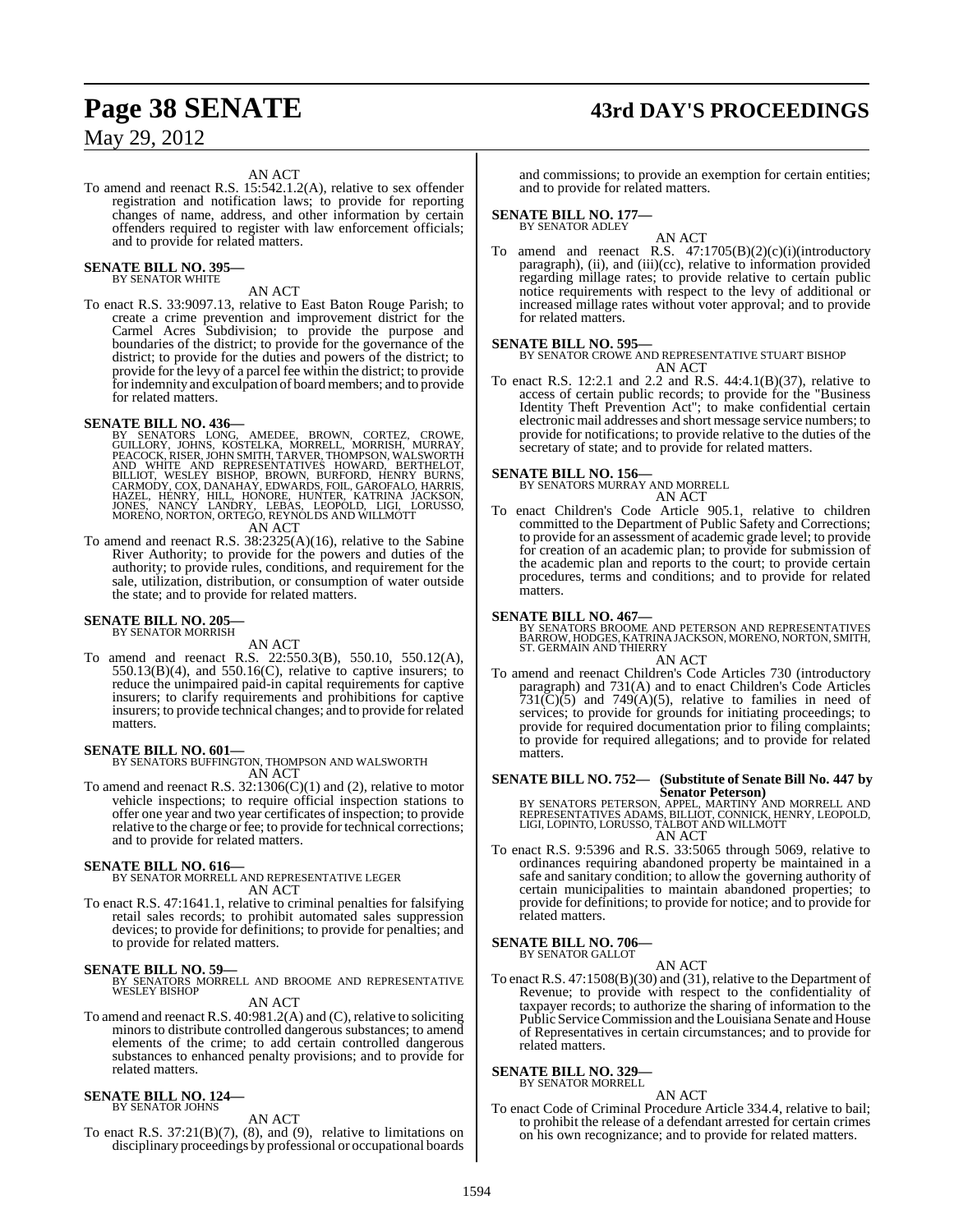## **43rd DAY'S PROCEEDINGS Page 39 SENATE**

# May 29, 2012

#### **SENATE BILL NO. 483—** BY SENATOR PERRY

AN ACT

To enact R.S. 32:127.2, relative to golf carts; to authorize operation of golf carts on roadways within Palmetto Island State Park; and to provide for related matters.

#### **SENATE BILL NO. 486—** BY SENATOR PERRY

AN ACT

To enact R.S. 32:414(D)(1)(c) and 667(H)(3), relative to offenses involving operating a vehicle while intoxicated; to provide relative to a hardship license for certain persons convicted of certain offenses involving operating a vehicle while intoxicated; and to provide for related matters.

## **SENATE BILL NO. 633—** BY SENATORS JOHNS AND NEVERS

AN ACT

To amend and reenact R.S. 14:68.2 and to enact R.S. 14:68.2.1, relative to crimes involving the supplemental nutrition assistance program; to amend the crime of unauthorized use of food stamp coupons, authorization cards, or access devices; to change all references to "supplemental nutrition assistance program benefits"; to amend criminal penalties; to create the crime of failure to report the unauthorized use of supplemental nutrition assistance programbenefits; to provide for definitions; to provide for penalties; and to provide for related matters.

#### **SENATE BILL NO. 79—** BY SENATOR MORRISH

AN ACT

To enact R.S.  $32:388(B)(1)(b)(iv)$ , relative to trucks hauling concrete or construction aggregates; to authorize ready-mixed concrete trucks to exceed licensed gross vehicle weight under certain conditions; and to provide for related matters.

#### **SENATE BILL NO. 216—** BY SENATOR MILLS

AN ACT

To amend and reenact R.S. 37:1103(7) and (12)(e), relative to mental health counselors; to provide with respect to certain definitions for the Mental Health Counselors Licensing Act; and to provide for related matters.

## **SENATE BILL NO. 513—** BY SENATOR CROWE

AN ACT

To enact R.S. 51:940.1, relative to standards and procedures for the state Department of Economic Development or the office of entertainment industry development; to provide for requirements for state certification for motion picture productions; to require submission of certain information; to prohibit state certification under certain circumstances; and to provide for related matters.

#### **SENATE BILL NO. 352—**

BY SENATOR MURRAY AND REPRESENTATIVE LEGER AN ACT

To enact Subpart R of Part II-A of Chapter 1 of Subtitle I of Title 39 of the Louisiana Revised Statutes of 1950, to be comprised of R.S. 39:100.126, relative to state funds; to establish the Major Events Fund in the state treasury; to provide for the use of monies in the fund; to provide for an effective date; and to provide for related matters.

#### **SENATE BILL NO. 525—** BY SENATOR ALLAIN

#### AN ACT

To enact R.S. 30:28(I), relative to drilling permits; to require notice to landowners affected by certain drilling operations; to provide terms, conditions, and requirements; and to provide for related matters.

#### **SENATE BILL NO. 644—**

BY SENATOR DONAHUE

AN ACT To amend and reenactR.S. 22:453(B), 454(A), 458, 459, 461(B),(C), (D), (E), (F), (G), and (H), and 463, to enact R.S. 22:462(H), and to repeal  $R.S. 22:454(C)$  and  $(D)$  and  $461(I)$ , relative to group self-insurers; to provide for application for certificates of authority; to provide for fidelity bonds and insolvency of deposits; to provide forself-insured trusts; to provide for excess stop-loss coverage; to provide for annual audits, examinations by the commissioner, and issuance of annual reports; and to provide for related matters.

#### **SENATE BILL NO. 99—**

BY SENATORS GALLOT AND RISER AN ACT

To amend and reenact R.S. 18:532.1(C)(3)(a) and 532.1(D)(1), relative to the election code; to allow certain parish governing authorities to merge certain precincts; to provide for approval and review of certain precinct changes; and to provide for related matters.

#### **SENATE BILL NO. 139—**

BY SENATOR LONG AND REPRESENTATIVE HUNTER AN ACT

To amend and reenact R.S.9:3306(9), relative to leases of movables; to provide with respect to definitions; to provide an exception for employer-sponsored lease programs; and to provide for related matters.

#### **SENATE BILL NO. 152—** BY SENATOR BROOME

AN ACT

To amend and reenact Children's Code Articles 606(A)(5), 623(B) and (C),  $661(B)$ , (C) and (D),  $672.1(C)(2)$  and (3),  $675(B)(2)$ , (3), (4), and (5), 679(C) and (D), 695, 696(B), 702(J), 705, 706(B), 776(B), 853, 908(C), the introductory paragraph of 1015(3) and (k), 1030(2), the introductory paragraph of 1211, to enact Children's Code Articles 623(D) and (E), 661(E), 675(B)(6), 679(E) and (F), 696(C), 706(C), and 908(D), and to repeal Children's Code Article 730(10), relative to continuous revision of the Children's Code; to provide for the grounds which must be alleged in a child in need of care proceeding; to provide relative to notice and who has the right to be heard at a continued custody Child in Need of Care ("CINC") hearing; to provide for who shall be present at an adjudication hearing; to provide for a reunification efforts determination; to provide for the purpose and contents of the case plan; to provide for notice and who may be present at the disposition hearing; to provide for who shall receive notice of the right to appear and be heard at a case review hearing; to provide for the rights of the parties at a case review hearing; to provide for permanency hearings; to provide for notice of, the right to be heard, and the rights of the parties at permanency hearings; to provide for permanency planning reports; to provide for the effect of a parent's nonappearance at a delinquency hearing; to provide for the juvenile's care and treatment by the department; to provide for the grounds for termination of parental rights; to provide for suspension of the right of voluntary surrender of parental rights by initiation of a termination proceeding; to provide for the final decree at an adoption hearing; to provide for the grounds upon which an allegation that a family is a Family in Need of Services (or "FINS") must be based; and to provide for related matters.

**SENATE BILL NO. 723**—<br>
BY SENATORS APPEL, ALARIO, ALLAIN, BROOME, CHABERT,<br>
CORTEZ, CROWE, DONAHUE, DORSEY-COLOMB, ERDEY, GALLOT,<br>
JOHNS, KOSTELKA, LAFLEUR, MARTINY, MILLS, MORRELL,<br>
MALSWORTH, WARD AND WHITE AND REPRESEN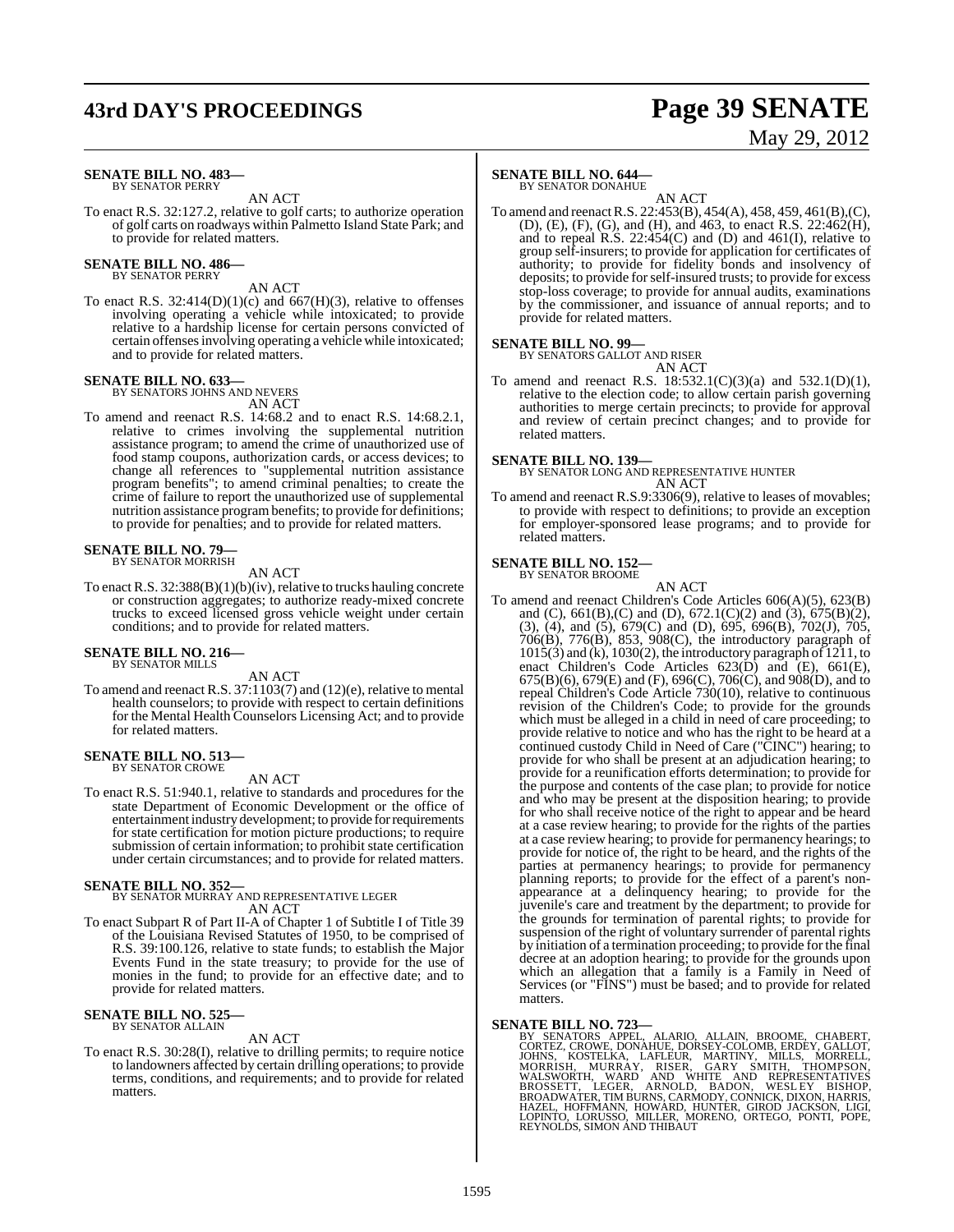## **Page 40 SENATE 43rd DAY'S PROCEEDINGS**

May 29, 2012

#### AN ACT

To enact R.S. 36:109(V) and Chapter 54 of Title 51 of the Louisiana Revised Statutes of 1950, to be comprised of R.S. 51:3111 through 3118, relative to the Louisiana International Commerce Initiative; to create the office of international commerce within the Department of Economic Development; to create the Louisiana Board of International Commerce; to provide for membership of the board; to provide for powers and duties of the board; to provide for definitions, terms, procedures, and conditions; to provide for development of the Master Plan of International Commerce and an annual report; to provide for legislative oversight; and to provide for related matters.

> Respectfully submitted, "JODY" AMEDEE Chairman

The foregoing Senate Bills were signed by the President of the Senate.

#### **Message to the Governor**

### **SIGNED SENATE BILLS**

#### May 29, 2012

To the Honorable Governor of the State of Louisiana:

The President of the Senate and the Speaker of the House of Representatives have signed the following Senate Bills:

## **SENATE BILL NO. 122—** BY SENATOR WHITE

AN ACT

To amend and reenact R.S.  $15:541(2)(k)$  and  $(25)(f)$ , relative to the registration of sex offenders; to provide relative to certain definitions; and to provide for related matters.

#### **SENATE BILL NO. 199—**

BY SENATORS KOSTELKA, GUILLORY AND WHITE AN ACT

To enact R.S. 14:70.8, relative to crimes involving theft and fraud; to create the crime of illegal transmission of monetary funds; to provide for definitions; to provide for penalties; and to provide for related matters.

## **SENATE BILL NO. 219—** BY SENATOR JOHNS

AN ACT

To authorize McNeese State University to transfer certain state property to the Chennault International Airport Authority; to provide for the property description; to provide for reservation of mineral rights; to provide terms and conditions; and to provide for related matters.

SENATE BILL NO. 304—<br>BY SENATORS PETERSON, ALARIO, BROOME, BROWN, BUFFINGTON, DORSEY-COLOMB, GUILORY, LONG, MILLS, MORRELL, MORRISH,<br>MURRAY, NEVERS, PERRY, RISER, GARY SMITH, JOHN SMITH,<br>TARVER, THOMPSON AND WALSWORTH AN ACT

To enact R.S. 49:149.30, relative to the names of state buildings; to name the new University Medical Center/Louisiana State University Hospital in New Orleans the "Reverend Avery C. Alexander Academic Research Hospital"; and to provide for related matters.

## **SENATE BILL NO. 421—** BY SENATOR DONAHUE

AN ACT

To amend and reenact the introductory paragraph of R.S.  $22:347(A)(4)(a)$  and the introductory paragraph of R.S.  $48:756(A)(1)$ , relative to population estimates used in certain fund distributions; to provide for an entity under the latest federal-state cooperative programforlocal population estimates;

to provide for an effective date; and to provide for related matters.

## **SENATE BILL NO. 68—** BY SENATOR KOSTELKA

AN ACT To amend and reenact Code of Criminal Procedure Article 895.5(D), relative to restitution recovery divisions established by district attorneys; to authorize a district attorney to assess a collection fee on funds due when the amount payable to the state or to a crime victim has not been satisfied; and to provide for related matters.

#### **SENATE BILL NO. 107—** BY SENATOR MURRAY

AN ACT

To amend and reenactR.S. 18:107(A) and (D), 109, 463(A)(1)(a) and 551(D), relative to the Louisiana Election Code; to provide for consistency of presentation of political party affiliations on voter identification cards, notices of candidacy, voter registration cards and precinct registers; to provide for an effective date; and to provide for related matters.

**SENATE BILL NO. 176—** BY SENATOR BUFFINGTON AND REPRESENTATIVE HUNTER AN ACT

To enact R.S. 40:1299.41(L), relative to medical malpractice; to provide for definitions and general applications; to provide relative to certain acts or omissions regarding declarations or orders related to life-sustaining procedures; to provide for prospective application; to provide for an effective date; and to provide for related matters.

#### **SENATE BILL NO. 306—** BY SENATOR WHITE

- AN ACT
- To amend and reenact R.S. 14:98(F)(2), relative to driving offenses; to provide with respect to the crime of operating a vehicle while intoxicated; to provide with respect to the ten-year cleansing period for purposes of determining when a person has a prior offense; and to provide for related matters.

#### **SENATE BILL NO. 376—**

BY SENATOR GARY SMITH AN ACT

To amend and reenact R.S. 32:1525(A)(1) and (3), relative to motor carrier violations; to provide for notice of a violation of provisions regarding the transportation of hazardous waste; and to provide for related matters.

## **SENATE BILL NO. 427—** BY SENATOR KOSTELKA

AN ACT

To amend and reenact R.S. 15:1404(A) and the introductory paragraph of (B) and to enact R.S. 15:1404(B)(9) through (13), relative to criminal gang activity; to provide for the definition of "pattern of criminal gang activity"; and to provide for related matters.

**SENATE BILL NO. 224—**<br>BY SENATORS RISER, AMEDEE AND THOMPSON AND REPRESENTATIVE PUGH

AN ACT

To enact R.S. 32:410(A)(6), relative to the form and information on a driver's license; to provide an option to include certain special endorsement codes on a driver's license; to authorize endorsement codes for a lifetime hunting license, a lifetime sports fishing license, a combination lifetime hunting and sports fishing license, a firearm and hunter education certificate, and a boating safety education certificate; and to provide for related matters.

#### **SENATE BILL NO. 263—**

BY SENATOR MARTINY AND REPRESENTATIVE HUNTER AN ACT

To amend and reenact R.S. 9:3424(B), R.S. 13:3471(1)(c), R.S. 22:177(B), 335, and 442(B), and R.S. 45:200.8(B), relative to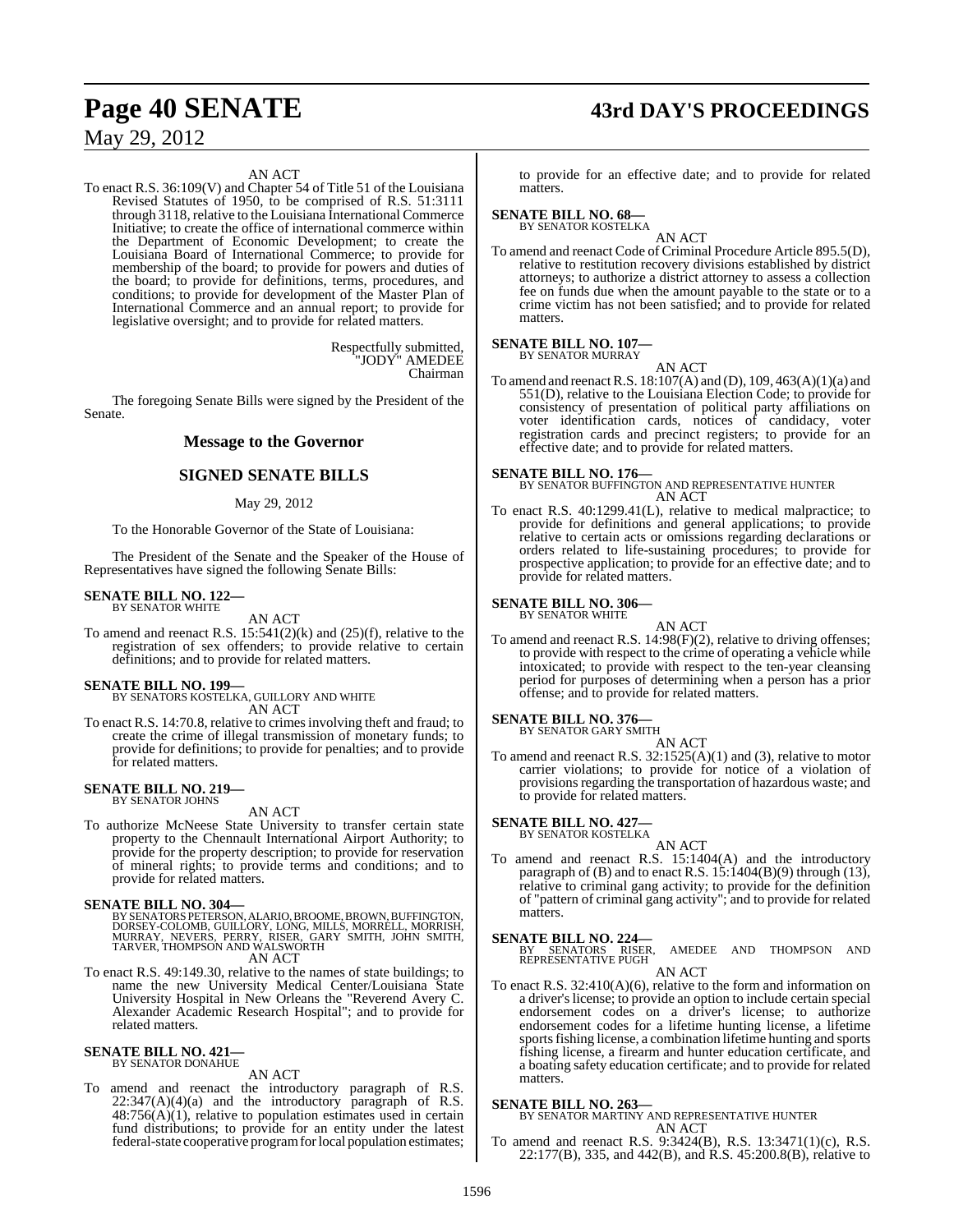# **43rd DAY'S PROCEEDINGS Page 41 SENATE**

service of process; to provide for the manner in which the secretary of state effects service of process; to allow the secretary of state to obtain service of process by certified mail. and to remove the requirement that return receipt be requested; to provide for the secretary of state's service of process on a foreign corporation or foreign limited liability company; to provide for the secretary of state's service of process on an insurer's attorney-in-fact, on a foreign insurer and on an unauthorized insurer; to provide for the secretary of state's service of process on the owner of a public carrier vehicle; and to provide for related matters.

#### **SENATE BILL NO. 285—** BY SENATOR ADLEY

AN ACT

To enact R.S. 22:835(F) and 835.1, relative to the dedication of a portion of the fire marshal tax receipts; to provide for the dedication of a portion of such receipts for fire protection at Camp Minden; to create the Camp Minden Fire Protection Fund as a special fund in the state treasury; to provide for the use of monies in the fund; to provide for an effective date; and to provide for related matters.

#### **SENATE BILL NO. 345—** BY SENATOR MORRISH

AN ACT

To amend and reenact R.S. 22:1155, relative to the denial of dental benefit claims; to require certain information to be included in such denials or any written communications related thereto; and to provide for related matters.

## **SENATE BILL NO. 354—** BY SENATOR AMEDEE

AN ACT

To amend and reenact R.S. 49:968(B), relative to the Administrative Procedure Act; provides for electronic reporting of rules to oversight committees; and to provide for related matters.

#### **SENATE BILL NO. 378—**

- BY SENATOR MILLS AND REPRESENTATIVES ARNOLD, WESLEY<br>BISHOP, BROSSETT, BROWN, BURRELL, NANCY LANDRY, LEBAS,<br>LEGER, NORTON, ORTEGO AND PIERRE AN ACT
	-
- To enact R.S. 37:1218.1, relative to immunizations; to provide for the administration of certain immunizations in primary care health professional shortage areas; to provide for the requirements of pharmacists administering the immunization; and to provide for related matters.

## **SENATE BILL NO. 370—** BY SENATOR CROWE

AN ACT

To amend and reenact R.S. 56:105(A), relative to wild birds and wild quadrupeds; to provide for special permits and licenses; to provide for special permits and licenses for the entertainment industry to take and possess certain wildlife; and to provide for related matters.

#### **SENATE BILL NO. 429—** BY SENATOR NEVERS

AN ACT

To amend and reenact Code of Civil Procedure Article 970(A), relative to motions for judgment on offer of judgment; to provide relative to time periods; to provide for certain terms, conditions and procedures; and to provide for related matters.

## **SENATE BILL NO. 489—** BY SENATOR PERRY

AN ACT

To amend and reenact the introductory paragraph of R.S. 32:668(A), relative to hearing procedures following revocation or denial of drivers' licenses; to provide relative to testimony of law enforcement officers; and to provide for related matters.

# May 29, 2012

**SENATE BILL NO. 596—**<br>BY SENATOR KOSTELKA AND REPRESENTATIVES BARROW, COX,<br>DIXON, HOFFMANN, HUNTER, KATRINA JACKSON, NANCY LANDRY<br>AND PIERRE

AN ACT

To enact Code of Evidence Article 519, relative to testimonial privileges for judges in civil and criminal cases; to prohibit the issuance of a subpoena requiring a judge to testify in a civil, criminal, or juvenile proceeding without a hearing to determine privilege; to provide for specific requirements regarding the information being sought through the judge's testimony; to provide for a waiver for failure of a judge to timely object to a subpoena; to extend privilege to any judge or commissioner provided for in the constitution of Louisiana; and to provide for related matters.

#### **SENATE BILL NO. 634—**

BY SENATOR MORRISH

AN ACT To amend and reenact R.S. 32:707(I)(1)(f) and R.S. 45:164(A), 178, and 200.3, and to enact R.S. 32:707(N) and R.S. 47:469.1, relative to vehicles; to prohibit operation of vehicles issued a reconstructed title as a motor carrier of passengers or as a public carrier vehicle; and to provide for related matters.

# **SENATE BILL NO. 531—** BY SENATOR PEACOCK

#### AN ACT

To amend and reenact R.S.  $56:39(A)$  and to enact R.S.  $14:63(G)(5)$ , relative to criminal trespass; to provide relative to penalties for criminal trespass; to provide for forfeiture of and payment for the killing of wildlife in the course of a criminal trespass; and to provide for related matters.

## **SENATE BILL NO. 538—** BY SENATOR WHITE

AN ACT To amend and reenact R.S. 40:1730.42 and 1730.45(A) and (B), relative to the state fire marshal; to provide for definitions; to provide for enforcement and rules; and to provide for related **matters** 

#### **SENATE BILL NO. 549—** BY SENATOR MILLS

AN ACT

To amend and reenact R.S. 47:302.27, relative to disposition of certain collections in St. Martin Parish; to provide for appropriations from the St. Martin Parish Enterprise Fund to the St. Martin Parish government; and to provide for related matters.

**SENATE BILL NO. 652—** BY SENATOR CLAITOR

#### AN ACT

To amend and reenact R.S. 47:9010(A)(7), relative to the Louisiana Lottery Corporation; to provide for the content of the annual budget report submitted to the Joint Legislative Committee on the Budget; to provide for the reporting of certain personnel information; to provide for an effective date; and to provide for related matters.

#### **SENATE BILL NO. 661—** BY SENATOR JOHNS

AN ACT

To authorize the Chennault International Airport Authority to transfer certain property to the governing authority of the city of Lake Charles; to provide for the property description; to provide for reservation of mineral rights; to provide terms and conditions; and to provide for related matters.

#### **SENATE BILL NO. 264—**

BY SENATOR MORRELL

AN ACT To amend and reenact R.S. 15:874(5), relative to the inmate compensation fund; provides relative to disbursements from the fund; and to provide for related matters.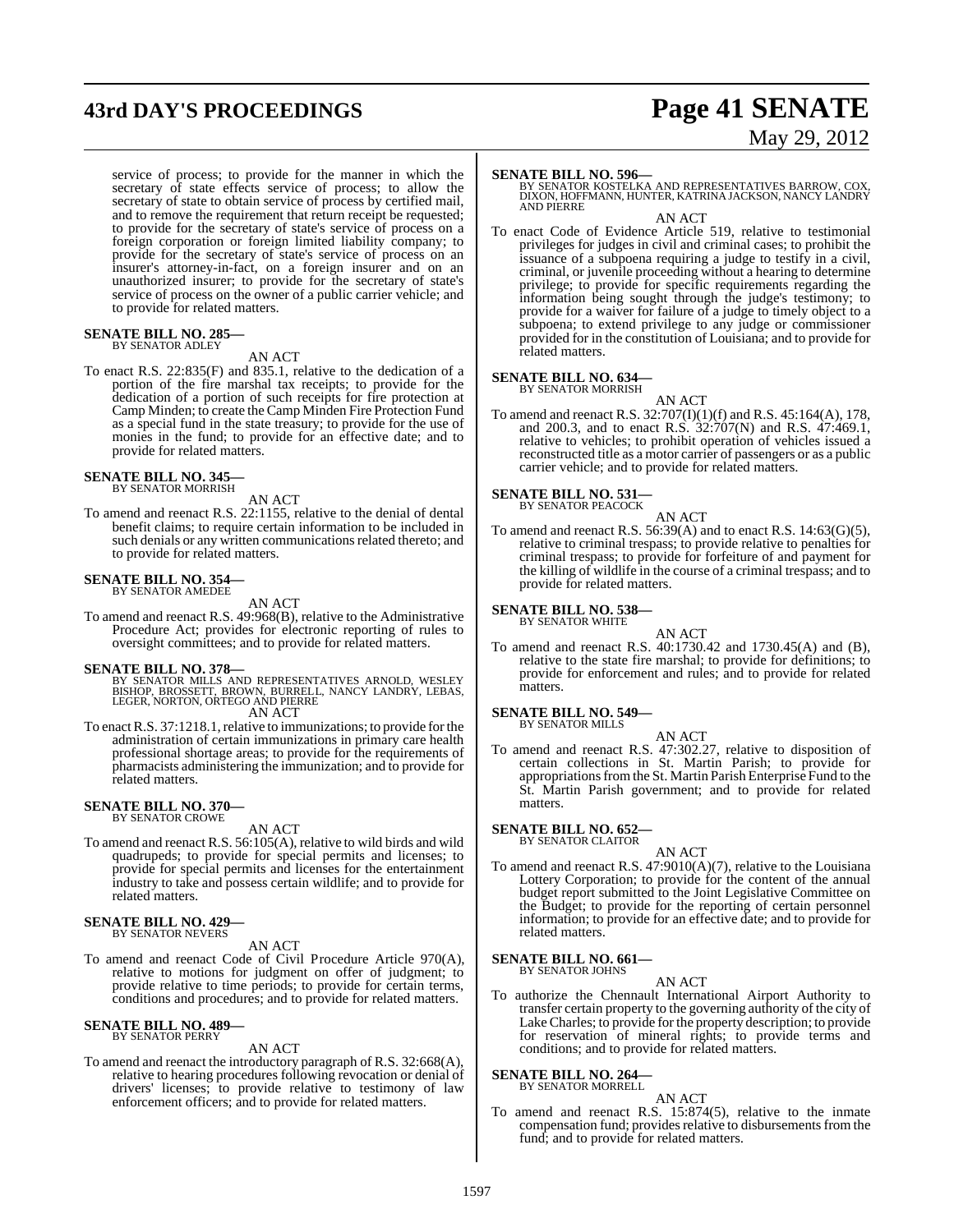SENATE BILL NO. 75—<br>BY SENATORS KOSTELKA, ALARIO, ALLAIN, AMEDEE, APPEL,<br>BROOME, BROWN, BUFFINGTON, CORTEZ, CROWE, DONAHUE,<br>DORSEY-COLOMB, ERDEY, HEITMEIER, JOHNS, LAFLEUR, LONG,<br>MILLS, MORRELL, MURRAY, NEVERS, PEACOCK, PE AN ACT

To amend and reenact R.S. 14:403.3(D) and to enact R.S. 14:403.3(E), 403.7 and 403.8, relative to offenses affecting law enforcement; to increase the penalty for communicating false information to law enforcement regarding a missing child under certain circumstances; to create the crimes of failure to report a missing child and failure to report the death of a child; to provide for definitions; to provide for penalties; and to provide for related matters.

## **SENATE BILL NO. 96—** BY SENATOR MORRELL

AN ACT

To amend and reenact R.S. 15:1228.6(6) and (7), relative to component systems of the Integrated Criminal Justice Information System (ICJIS) operated by the Department of Public Safety and Corrections; to change the name of certain component systems; and to provide for related matters.

**SENATE BILL NO. 111—** BY SENATOR JOHNS

AN ACT

To amend and reenact R.S. 44:9(F) and (G), relative to the Public Records Law; relative to records of violations of municipal ordinances and of state statutes classified as a misdemeanor or felony; to provide the Louisiana Board of Pharmacy and the office of financial institutions with access to expunged records under certain circumstances; and to provide for related matters.

#### **SENATE BILL NO. 121—**

BY SENATORS KOSTELKA, GUILLORY, MILLS, PERRY, ALARIO,<br>ALLAIN, APPEL, BROOME, BUFFINGTON, CORTEZ, CROWE, LONG,<br>MARTINY, MURRAY, NEVERS, PEACOCK, RISER, JOHN SMITH,<br>TARVER, THOMPSON,WALSWORTH AND WHITE AN ACT

To amend and reenact R.S. 14:35.3(G)(2) and to enact R.S. 14:37.7, relative to assault and battery affecting domestic household members; to create the crime of domestic abuse aggravated assault; to provide for enhancement of penalties when a minor under the age of thirteen is present during the commission of the crime; to provide relative to the cleansing period for prior domestic abuse battery convictions; to provide for definitions; to provide for penalties; and to provide for related matters.

#### **SENATE BILL NO. 202—** BY SENATOR MORRISH

AN ACT

To amend and reenact R.S. 56:435.1.1(A), relative to oyster harvesting in Calcasieu Lake; to remove the time limitation on the issuance of special permits for oyster harvesting in Calcasieu Lake; to remove the limitations on the number of special permits issued; and to provide for related matters.

#### **SENATE BILL NO. 213—** BY SENATOR BROWN

AN ACT

To amend and reenact R.S. 44:9(F) and (G), relative to criminal arrest and disposition records; to authorize the Louisiana Department of Public Safety and Corrections to provide the Louisiana Department of Insurance access to criminal arrest and disposition records; to provide that the Louisiana Department of Insurance may use criminal arrest and disposition records which have been expunged; and to provide for related matters.

and they are hereby presented for executive approval.

Respectfully submitted, GLENN A. KOEPP Secretary of the Senate

# **Page 42 SENATE 43rd DAY'S PROCEEDINGS**

## **Message from the House**

#### **SIGNED HOUSE BILLS AND JOINT RESOLUTIONS**

May 29, 2012

To the Honorable President and Members of the Senate:

I am directed to inform your honorable body that the Speaker of the House of Representatives has signed the following House Bills and Joint Resolutions:

## **HOUSE BILL NO. 39—** BY REPRESENTATIVE MONTOUCET

AN ACT

To enact R.S. 11:2254(E), 2256(B)(5), and 2271(7), relative to the Firefighters'Retirement System; to provide for compliance with federal tax qualification requirements; to provide relative to benefits accrued during military service; and to provide for related matters.

**HOUSE BILL NO. 41—** BY REPRESENTATIVE PEARSON

AN ACT To amend and reenact R.S. 11:1532 and to enact R.S. 11:1518, 1521.2, 1524(C), and 1533(F), relative to the Clerks' of Court Retirement and Relief Fund; to provide relative to federal tax qualification status; to authorize changes to be made using the Administrative Procedure Act; and to provide for related matters.

#### **HOUSE BILL NO. 50—**

BY REPRESENTATIVE PEARSON

AN ACT To enact R.S. 11:1404(F), 1411(E), and 1446, relative to the Assessors' Retirement Fund; to provide for compliance with federal tax qualification requirements; to provide relative to benefits accrued during military service; and to provide for related matters.

### **HOUSE BILL NO. 106—**

BY REPRESENTATIVE DOVE AN ACT

To amend and reenact R.S. 33:2481.3(C), relative to the city of Houma; to provide relative to the position of police chief in the city; to provide relative to provisions that place the position in the unclassified service; to provide relative to the date on which such provisions shall terminate; and to provide for related matters.

**HOUSE BILL NO. 124—** BY REPRESENTATIVES EDWARDS, CHAMPAGNE, GISCLAIR, HILL, HODGES, HONORE, HOWARD, LEOPOLD, MACK, RICHARDSON, AND ST. GERMAIN

AN ACT

To enact R.S. 47:490.25, relative to military honor license plates; to provide for the Korean Defense Service license plate; to provide for qualified applicants; to provide for rules and regulations; and to provide for related matters.

#### **HOUSE BILL NO. 295—**

BY REPRESENTATIVES WESLEY BISHOP AND SMITH AN ACT

To amend and reenact R.S. 37:2950(A) and to enact R.S. 37:2950(D)(1)(a)(xv), (xvi), and (xvii), relative to employment restrictions; to provide relative to criminal record; to provide for exceptions; and to provide for related matters.

## **HOUSE BILL NO. 317—** BY REPRESENTATIVE GISCLAIR

AN ACT

To amend and reenact R.S. 48:264.1, relative to salvaged material; to authorize the use ofsalvage material in coastal protection and restoration projects; to provide for the powers and duties of the secretary of the Department of Transportation and Development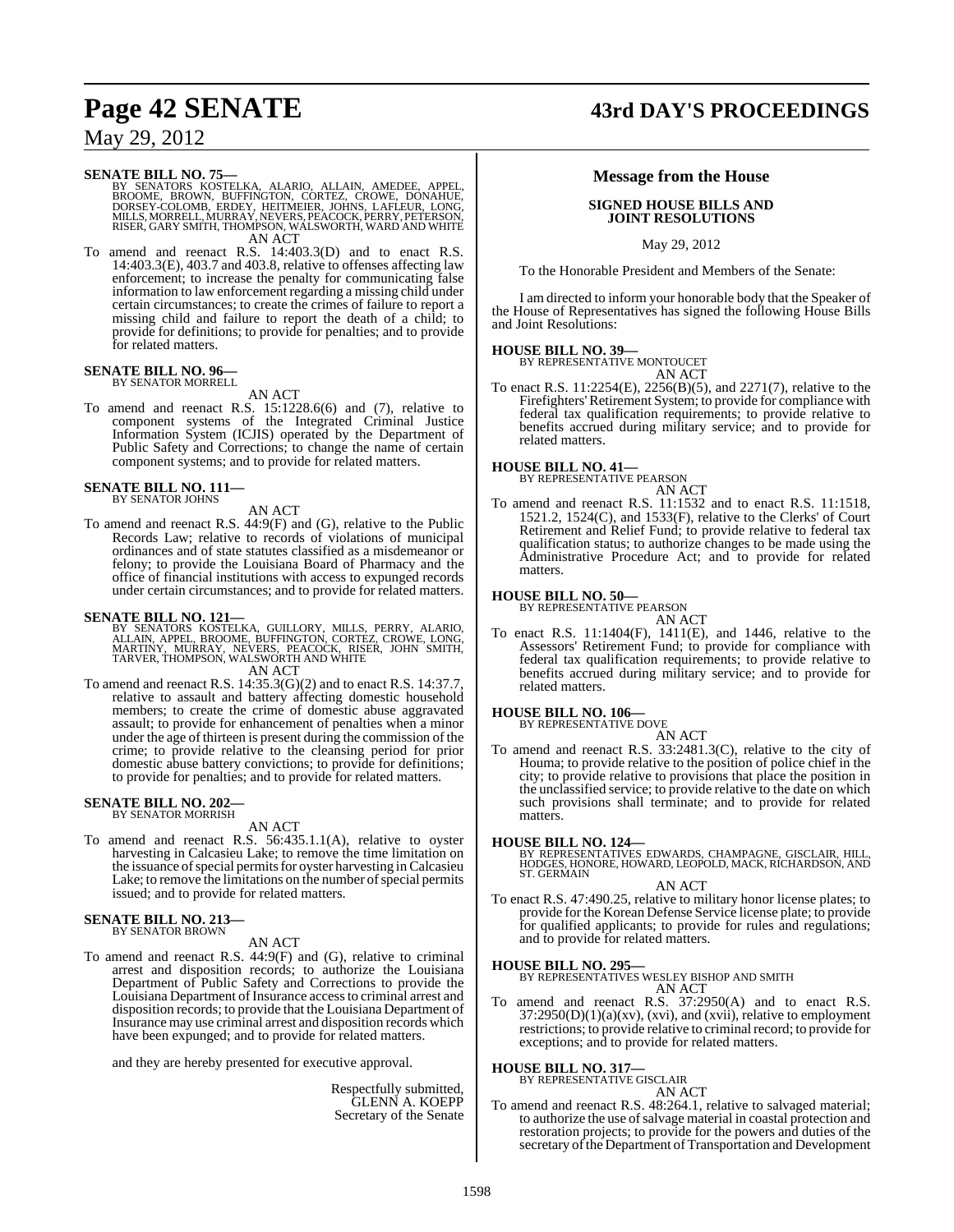# **43rd DAY'S PROCEEDINGS Page 43 SENATE**

# May 29, 2012

and the Office of Coastal Protection and Restoration; and to provide for related matters.

#### **HOUSE BILL NO. 367—** BY REPRESENTATIVE LEGER

AN ACT

To amend and reenact R.S.  $38:2212(A)(3)(g)$ , relative to construction managers; to remove certain restrictions on the use of construction managers or third-party consultants in Orleans Parish; and to provide for related matters.

## **HOUSE BILL NO. 413—** BY REPRESENTATIVE HARRISON

AN ACT

To amend and reenact R.S. 38:3086.24(H)(1) and 3086.26 and to enact R.S. 38:3086.24(L), relative to the Bayou Lafourche Fresh Water District; to authorize the board of such district to control and regulate the activities on the banks of Bayou Lafourche; to authorize the Coastal Protection and Restoration Authority to assist the district; to authorize the board to contract for services related to integrated coastal protection; and to provide for related matters.

**HOUSE BILL NO. 435—**<br>BY REPRESENTATIVES LORUSSO, ABRAMSON, ADAMS, ANDERS, REPRESENTATIVES LORUSSO, ABRANOW, BERTHELOT, BILLIOT, STUART BISHOP, WESLEY BISHOP, BROADWATER, BROSSETT, BROWN, BURFORD, HENRY BURNS, TIM BURNS, B

To enact R.S. 17:2137(E), relative to resident classification for tuition purposes at public colleges and universities; to provide that certain veterans shall be entitled to resident classification for such purposes without regard to length of time of residency in the state; to provide conditions and limitations; to provide relative to implementation; to provide an effective date; and to provide for related matters.

## **HOUSE BILL NO. 478—** BY REPRESENTATIVE GISCLAIR

- AN ACT
- To amend and reenact Section 1(A) of Act No. 57 of the 2005 Regular Session of the Legislature, as amended by Act No. 79 of the 2007 Regular Session of the Legislature, relative to the Grand Isle Port Commission; to provide relative to the use of certain waters for seafood production research; to provide relative to the specification of the boundaries and size of the area in which the research will be done; and to provide for related matters.

## **HOUSE BILL NO. 504—** BY REPRESENTATIVE DOVE

#### AN ACT

To amend and reenact R.S. 30:5.1 and 10(A)(introductory paragraph), (1), and (2), relative to pooling of oil and gas wells; to provide for authority of the commissioner of conservation to create such pools; to provide for applications, allocation of costs, and rules and regulations; to provide for the agreements for drilling units; to provide for pooling interests; to provide for the election not to participate in a unit well; to provide for payment to certain royalty owners; to provide terms and conditions; and to provide for related matters.

#### **HOUSE BILL NO. 865—**

BY REPRESENTATIVE BARROW AND SENATOR DORSEY-COLOMB AN ACT

To amend and reenact R.S. 48:1456(A), (C), and (E) and 1460(3) and (9), relative to the Capital Area Transit System; to provide relative to membership of the board of commissioners, including qualifications and procedures for appointment; to provide for appointment of new members; to provide for powers and duties of the board; to remove a requirement for approval of certain board actions by the appropriate parish governing authority; to provide relative to fare increases by the board; and to provide for related matters.

#### **HOUSE BILL NO. 907—**

BY REPRESENTATIVESKATRINA JACKSON AND HENRY BURNS AND SENATORS ALLAIN, LONG, AND THOMPSON AN ACT

To amend and reenact R.S. 3:2(D), 4274.1, 4276, 4279(A), 4292, 4325, and 4326 and to repeal R.S. 3:4271(B), 4274(6), 4274.2, 4279(B) and (C), 4280, 4284 through 4289, 4290, 4291, 4293 through 4295, and 4302, relative to forests and forestry; to provide for cooperative endeavors; to provide for the powers and duties of the state forester; to provide for the duties of forestry officers; to provide for the clearing of combustible material; to provide for the instruction of forestry on certain days; to provide for a parish board of forestry; to provide for a forestry program; to repeal certain provisions for the protection and reforestation of lands; to repeal certain provisions relative to forest tree seedling nurseries; to repeal the provisions of acreage tax on certain forest lands; and to provide for related matters.

#### **HOUSE BILL NO. 937—**

BY REPRESENTATIVES ROBIDEAUX, ADAMS, BARRAS, WESLEY BISHOP, BROADWATER, BURFORD, GUILLORY, HAZEL, HOFFMANN, LORUSSO, AND THIBAUT

#### AN ACT

To enact Chapter 54 of Title 51 of the Louisiana Revised Statutes of 1950, to be comprised of R.S. 51:3111 through 3115, relative to the creation of a Corporate Headquarters Relocation Program; to authorize contracts with businesses that relocate or expand a headquarters in the state; to provide for the content and approval of contracts; to provide for the authority of the Department of Economic Development; to provide for an effective date; and to provide for related matters.

## **HOUSE BILL NO. 948—** BY REPRESENTATIVE SEABAUGH

AN ACT

To amend and reenact R.S. 13:3733(D)(introductory paragraph) and 3733.1(C) and (G)(1)(a) and Code of Civil Procedure Article  $2636(5)(b)$ , relative to the admissibility of certain business records and security agreements; to provide for admissibililty; and to provide for related matters.

#### **HOUSE BILL NO. 954—**

BY REPRESENTATIVE DANAHAY

AN ACT To amend and reenact R.S. 3:2004, 4222(C), and 4674(F), R.S. 12:1084, 1164, and 1413, R.S. 13:32, R.S. 14:403.6(A), R.S. 17:1808(G), 2048.31(B), 2048.32(C), 3139.5(3)(a), 3201(A) and (B)(1), 3202(1), 3351.11(D)(3), 3973(introductory paragraph),  $(1)(e)$ , and  $(2)(b)(i)$  and  $(ii)$ , 3991(F), 3995(B), and 4001(A) and  $(C)(1)$ ,  $(2)$ , and  $(4)$ , R.S. 23:43, 1203.1(F)(introductory paragraph), and 1294(A)(1), R.S. 24:36(C)(3), 513(A)(4) and  $(5)(a)(ii)$  and (F), R.S. 28:821(C) and 824(A) and (C), R.S. 32:123(B) and (D), 143(A)(5) and (6), 175(A), 213, 215, and 234(A)(1), R.S. 33:4169.1(G), R.S. 36:3(4),  $4(B)(1)(aa)$  and (ee),  $(6)(a)$ , and  $(18)$ ,  $(F)$ ,  $(L)$ ,  $(N)$ ,  $(U)$ , and  $(X)$ ,  $4.1(D)(9)$  and (15), 53(A), 109(N), 201(C)(1), 209(B)(1)(a), (C)(1), (F),  $(H)(1)$ ,  $(4)$ ,  $(5)$ ,  $(6)$ ,  $(10)$ , and  $(11)$ ,  $(J)$ ,  $(K)$ ,  $(L)$ ,  $(M)$ ,  $(N)$ ,  $(O)$ ,  $(Q)$ ,  $(S)$ ,  $(T)$ ,  $(U)$ ,  $(W)(2)$ , and  $(X)$ ,  $239(B)(1)$ ,  $(4)$ , and  $(6)$  and  $(E)$ , 259 $(E)$ ,  $(F)(9)$ ,  $(10)$ ,  $(16)$ ,  $(18)$ , and  $(21)$ ,  $(G)$ ,  $(I)(5)$ ,  $(J)(1)$ , and (L)(1), (M), (Q), (T), (U), (W), (X), (BB)(1), (CC), and  $(GG), 309(B), (C)(1), and (D), 359(D), (J), (K), and (L), 409(B),$  $(C)(1), (2), (4), (5),$  and  $(8), (D), (E), (F), (G), (H), (J), (L),$  and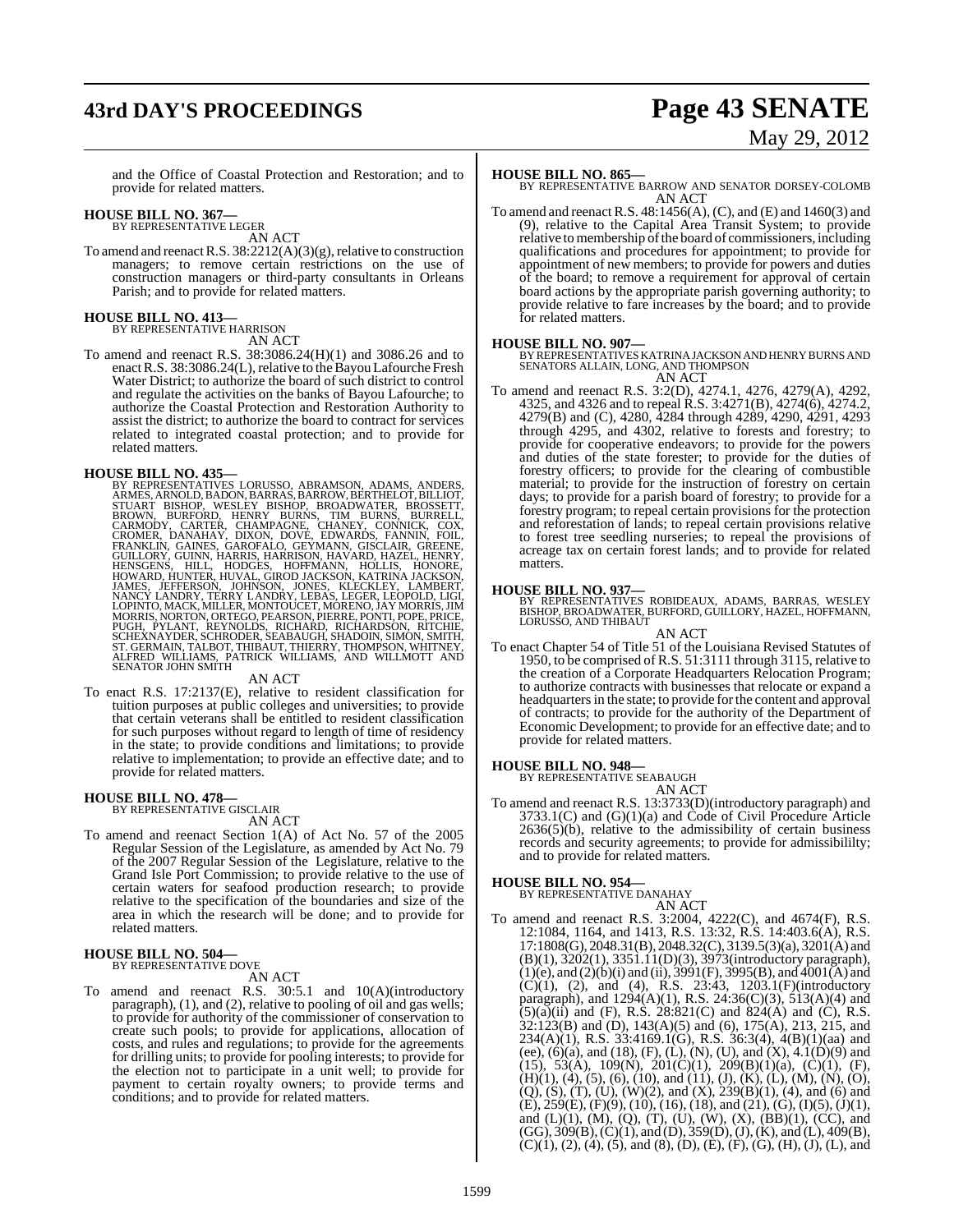(O), 459(B),(C), and (H), 474(B)(1)(a)(introductory paragraph) and (i), 475(A), 478(F), (H)(3) and (4), 509(C), (F)(2), (3), and (8), (H), (K), (L), (M), (O), (Q), (R), (S), and (T), 610(B)(1), (10), and (11), (E), (F), (H), (I), (K), (L), and (N), 629(C)(5),  $(6)$ , and  $(8)$ ,  $(D)$ ,  $(E)$ ,  $(F)$ ,  $(G)$ ,  $(H)$ ,  $(J)$ ,  $(K)$ ,  $(L)$ , and  $(N)$ ,  $643(A)$ and (C), 651(B), (C), (D), (E), (H), (L), (M), (P), (U), (X), (Y), (Z), and (BB), 686(A)(2), (3), and (5), (B), and (F), 706(B) and (C), 725(A), 744(E), (H), (I), (J), (Q), (T), and (U), 769(C), (D)(1), (2), (4), and (6), (F), (H), (I), and (L), 802(introductory paragraph), 802.6, 802.9, 803(A)(1), 851(A), 901(A), 918, and 921(A), R.S. 37:3103(A)(3.1) and 3134, R.S. 39:1593.1(B), R.S. 40:2009.1(C)(2)(d), R.S. 42:17(A)(9), 66(C), 1119(C)(3), and 1123(12) and (14), and R.S. 56:1699(C)(introductory paragraph), to enact R.S. 36:4(B)(14) and (H), 4.1(D)(16),  $239(C)$ ,  $259(D)$ ,  $309(F)$  and (G),  $409(I)$ , (P), and (Q),  $459(D)$ , 478(M),  $629(R)$ ,  $651(S)$ , and  $686(G)$ , and to repeal R.S. 17:3138, Chapter 10 of Title 25 of the Louisiana Revised Statutes of 1950, comprised of R.S. 25:571 through 576, R.S. 25:802(3), (4), (10), and (11), R.S. 35:396, R.S. 36:4.1(D)(18), 53(E), 109(A), 209(A), (H)(9) and (14), and (AA), 239(A) and (B)(3) and (5), 259(A), (C)(24), (E)(22), (F)(8), (15), and (19), and (I)(4), 309(A) and (C)(3), 359(A), 408(B)(3), 409(A) and (J)(2), 459(A), 478(A), (B), and (H)(8), (9), (10), and (11),  $509(A), (E), (F)(1),$  and  $(G), 610(A), 629(A)$  and  $(C)(4), 650(B),$ 651(A), (K), (N), and (V), 744(A), 769(A), (D)(3) and (5), (E), and (K), 802.4, and 802.8, R.S. 37:3601, Chapter 30 of Title 40 of the Louisiana Revised Statutes of 1950, comprised of R.S. 40:2801 through 2803, and Act No. 16 of the 1960 Regular Session of the Legislature, relative to the various provisions of the Louisiana Revised Statutes of 1950; to provide for various technical corrections in provisions of the statutes, including corrections in legal citations, corrections in names of agencies, officers, and other entities, removal of references to agencies and other entities that have otherwise been repealed or no longer exist, and conforming changes to clarify potentially conflicting language; and to provide for related matters.

**HOUSE BILL NO. 958—** BY REPRESENTATIVES ROBIDEAUX, ADAMS, BARRAS, WESLEY BISHOP, BROADWATER, GUILLORY, HAZEL, HOFFMANN, JOHNSON, LORUSSO, AND THIBAUT AN ACT

To enact Chapter 54 of Title 51 of the Louisiana Revised Statutes of 1950, to be comprised of R.S. 51:3111, relative to the creation of the Competitive Projects Payroll Incentive Program; to provide for contract for the payment of rebates to certain qualified businesses; to provide for procedures and requirements for the execution of such contracts and the payment or repayment of such rebates; to prohibit the approval of certain contracts after a certain date; to provide for an effective date; and to provide for related matters.

#### **HOUSE BILL NO. 1177—** BY REPRESENTATIVE HARRISON

AN ACT

To enact R.S. 22:1576, relative to insurance producers; to require certain training for insurance producers in order to sell annuity products; to provide for the registration of annuity training course providers as continuing education providers; to require insurers to verify that a producer who sells annuities has satisfied annuity training requirements; and to provide for related matters.

## **HOUSE BILL NO. 1196— (Substitute for HouseBill No. 868 by Representative Pearson)** BY REPRESENTATIVE PEARSON

### AN ACT

To amend and reenact R.S. 22:1046(B), (C), (F), and (G)(3) and (4) and to repeal R.S. 22:1046(E), relative to group health plans; to provide for continuation of group health plans; and to provide for related matters.

#### **HOUSE BILL NO. 321—**

BY REPRESENTATIVE FANNIN AND SENATOR WALSWORTH AN ACT

To amend and reenact R.S. 42:1170(A)(3), relative to mandatory ethics education and training; to exempt uncompensated volunteer firemen and uncompensated auxiliary or reserve law enforcement officers from such education and training; and to provide for related matters.

#### **HOUSE BILL NO. 361—**

BY REPRESENTATIVE PONTI AND SENATOR WALSWORTH AN ACT

To amend and reenact R.S. 35:191(A)(2), relative to notaries; to provide for parish commissioned notary jurisdiction; and to provide for related matters.

**HOUSE BILL NO. 373—** BY REPRESENTATIVE TIM BURNS AN ACT

To enact R.S. 49:191(5)(n) and to repeal R.S. 49:191(4)(g), relative to the Department of State Civil Service, including provisions to provide for the re-creation of the Department of State Civil Service and the statutory entities made a part of the department by law; to provide for the effective termination date for all statutory authority for the existence of such statutory entities; and to provide for related matters.

#### **HOUSE BILL NO. 480—**

BY REPRESENTATIVE BARROW AN ACT

To enact R.S. 33:9097.13, relative to East Baton Rouge Parish; to create the Glen Oaks Crime Prevention and Improvement District within the parish; to provide relative to the purpose, boundaries, governance, and powers and duties of the district; to provide for the imposition of a parcel fee and for the use thereof; and to provide for related matters.

#### **HOUSE BILL NO. 509—**

BY REPRESENTATIVE LORUSSO

AN ACT To enact R.S. 18:1461.5(A)(4), relative to elections; to prohibit certain conduct relative to the withdrawal from an election of a candidate for public office; to provide for penalties; and to provide for related matters.

# **HOUSE BILL NO. 511—** BY REPRESENTATIVE LEGER

AN ACT

To enact R.S. 44:4.1(B)(37), relative to public records; to provide for the application of the Public Records Law to certain information regarding archaeological sites; and to provide for related matters.

## **HOUSE BILL NO. 657—** BY REPRESENTATIVE LEGER

AN ACT

To amend and reenact R.S. 41:1603(B), relative to the Department of Culture, Recreation, and Tourism; provides relative to the division of archaeology; provides relative to the minimum qualifications of the state archaeologist; and to provide for related matters.

## **HOUSE BILL NO. 698—** BY REPRESENTATIVE ANDERS

AN ACT

To amend and reenact R.S. 42:441(2) and (3), 442, 443(A), (C), (D), and (F), 445(A), and 447, relative to the state employee leave transfer program; to allow for the donation, receipt, and use of compensatory leave; and to provide for related matters.

#### **HOUSE BILL NO. 784—**

BY REPRESENTATIVE RICHARD AN ACT

To enact R.S. 44:4(45), relative to records exempt from the public records law; to provide for an exemption for information contained on certain electronic devices used by court reporters; to provide for an exemption for certain physical medium used